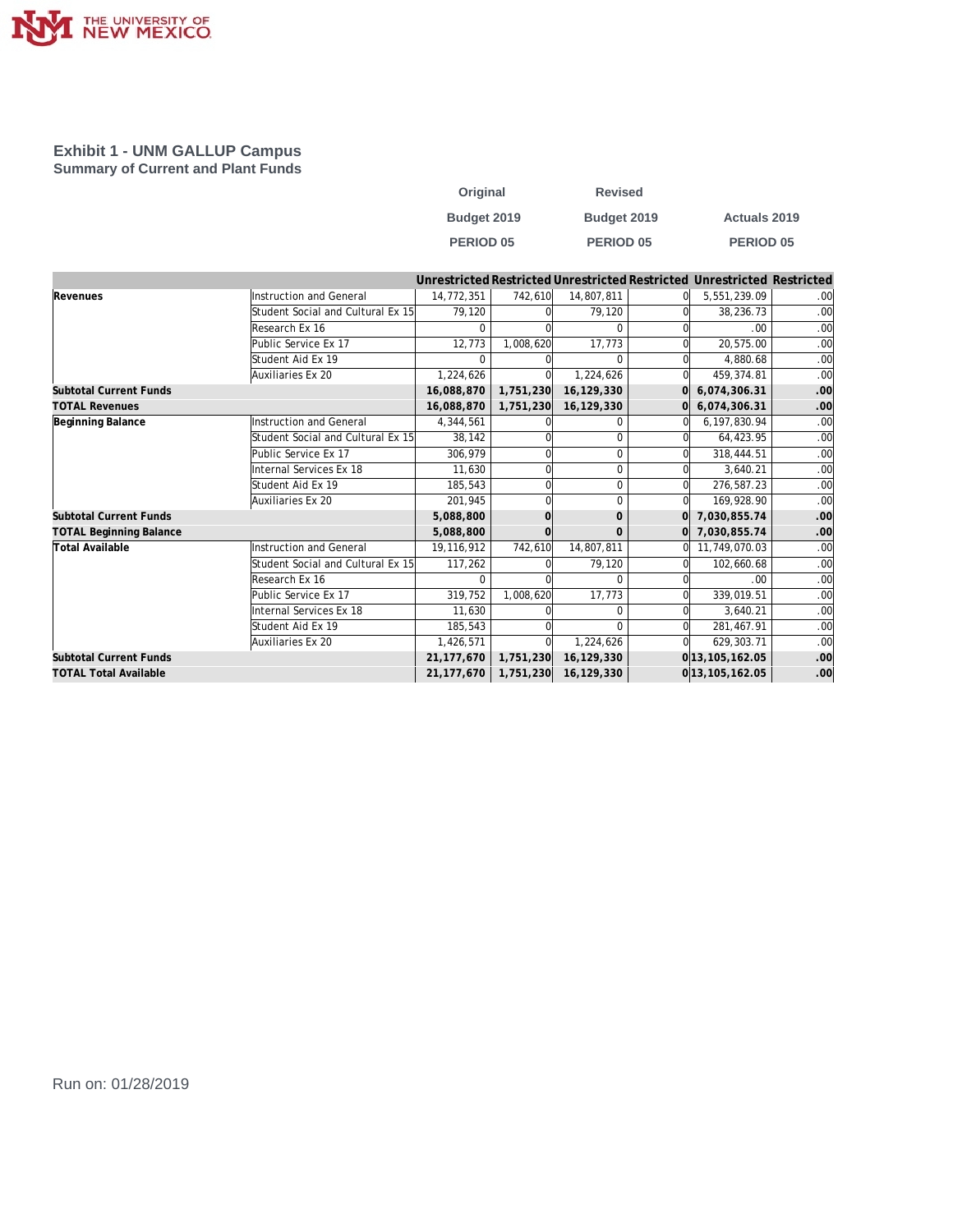

#### **Exhibit 1 - UNM GALLUP Campus Summary of Current and Plant Funds**

| Original         | <b>Revised</b>   |                     |
|------------------|------------------|---------------------|
| Budget 2019      | Budget 2019      | <b>Actuals 2019</b> |
| <b>PERIOD 05</b> | <b>PERIOD 05</b> | <b>PERIOD 05</b>    |

|                                               |                                   |              |           |              |              | Unrestricted Restricted Unrestricted Restricted Unrestricted Restricted |     |
|-----------------------------------------------|-----------------------------------|--------------|-----------|--------------|--------------|-------------------------------------------------------------------------|-----|
| Expenditures                                  | Instruction and General           | 14.149.016   | 742,610   | 14, 172, 115 |              | 5,350,567.32                                                            | .00 |
|                                               | Student Social and Cultural Ex 15 | 79,120       |           | 79,120       |              | 1.636.00                                                                | .00 |
|                                               | Research Ex 16                    |              |           | $\Omega$     |              | .00.                                                                    | .00 |
|                                               | Public Service Ex 17              | 12,773       | 1,008,620 | 17,773       |              | 13,296.41                                                               | .00 |
|                                               | Internal Services Ex 18           | $\Omega$     |           | $\Omega$     |              | 1,858.32                                                                | .00 |
|                                               | Student Aid Ex 19                 | 100,000      |           | 100.000      | Ωl           | 63,806.00                                                               | .00 |
|                                               | Auxiliaries Ex 20                 | 1,184,626    |           | 1,184,626    | ΩI           | 496,508.11                                                              | .00 |
| <b>Subtotal Current Funds</b>                 |                                   | 15,525,535   | 1,751,230 | 15,553,634   | $\Omega$     | 5,927,672.16                                                            | .00 |
| <b>TOTAL Expenditures</b>                     |                                   | 15,525,535   | 1,751,230 | 15,553,634   | $\Omega$     | 5,927,672.16                                                            | .00 |
| Transfers                                     | Instruction and General           | (623, 335)   |           | (635, 696)   | <sup>0</sup> | (575, 696.34)                                                           | .00 |
|                                               | Student Aid Ex 19                 | 100,000      |           | 100,000      | $\Omega$     | 641.53                                                                  | .00 |
|                                               | Auxiliaries Ex 20                 | (40,000)     |           | (40,000)     | $\Omega$     | .00.                                                                    | .00 |
| <b>Subtotal Current Funds</b>                 |                                   | (563, 335)   | 0l        | (575, 696)   | $\Omega$     | (575, 054.81)                                                           | .00 |
| <b>TOTAL Transfers</b>                        |                                   | (563, 335)   | $\Omega$  | (575, 696)   | 0l           | (575, 054.81)                                                           | .00 |
| Ending Balance                                | Instruction and General           | 4,344,561    |           | <sup>0</sup> | $\Omega$     | 5,822,806.37                                                            | .00 |
|                                               | Student Social and Cultural Ex 15 | 38,142       |           | $\Omega$     |              | 101,024.68                                                              | .00 |
|                                               | Research Ex 16                    | U            |           | $\Omega$     |              | .00                                                                     | .00 |
|                                               | Public Service Ex 17              | 306,979      |           | $\Omega$     | <sub>0</sub> | 325,723.10                                                              | .00 |
|                                               | Internal Services Ex 18           | 11,630       |           | $\mathbf 0$  | $\Omega$     | 1.781.89                                                                | .00 |
|                                               | Student Aid Ex 19                 | 185,543      |           | $\mathbf 0$  | 0l           | 218,303.44                                                              | .00 |
|                                               | Auxiliaries Ex 20                 | 201,945      |           | $\Omega$     | $\Omega$     | 132,795.60                                                              | .00 |
| <b>Subtotal Current Funds</b>                 |                                   | 5,088,800    |           | $\mathbf{O}$ | $\Omega$     | 6,602,435.08                                                            | .00 |
| <b>TOTAL Ending Balance</b>                   |                                   | 5,088,800    |           | $\Omega$     |              | $0 $ 6,602,435.08                                                       | .00 |
| Total Expenditures, Transfers and<br>Balances |                                   | 21, 177, 670 | 1,751,230 | 16,129,330   |              | 0 13, 105, 162.05                                                       | .00 |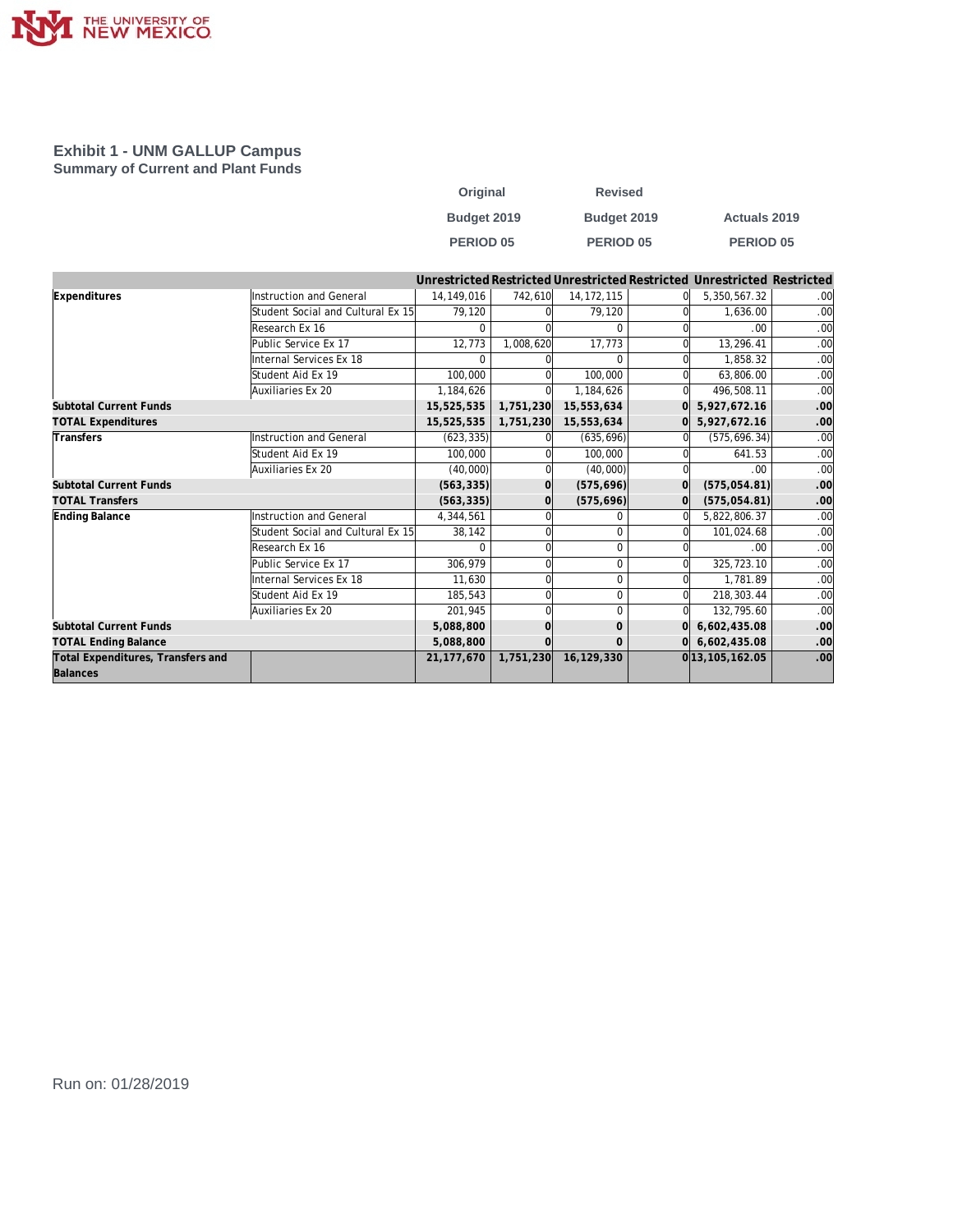

#### **Exhibit 2 - UNM GALLUP Campus Summary of Instruction and General**

| Original    | <b>Revised</b> |                     |
|-------------|----------------|---------------------|
| Budget 2019 | Budget 2019    | <b>Actuals 2019</b> |
| PERIOD 05   | PERIOD 05      | PERIOD 05           |

|                           |                                    |            |          |              |          | Unrestricted Restricted Unrestricted Restricted Unrestricted Restricted |                |
|---------------------------|------------------------------------|------------|----------|--------------|----------|-------------------------------------------------------------------------|----------------|
| Revenues                  | TUITION AND FEES                   | 3,178,611  | $\Omega$ | 3,178,611    | $\Omega$ | 1,592,934                                                               | 0              |
|                           | STATE APPROPRIATIONS               | 8,878,300  |          | 8,878,300    |          | 3,729,987                                                               | $\Omega$       |
|                           | LOCAL APPROPRIATIONS               | 2,488,400  |          | 2,488,400    |          | 136,948                                                                 | $\overline{0}$ |
|                           | FEDERAL GRANTS AND CONTRACTS       |            | 409,905  |              |          |                                                                         | $\overline{0}$ |
|                           | STATE GRANTS AND CONTRACTS         |            | 332,705  |              |          |                                                                         | $\overline{0}$ |
|                           | SALES AND SERVICES                 | 59,540     |          | 95,000       |          | 14,131                                                                  | $\Omega$       |
|                           | <b>OTHER SOURCES</b>               | 167,500    |          | 167,500      |          | 77,239                                                                  | $\Omega$       |
| <b>Total Revenues</b>     |                                    | 14,772,351 | 742,610  | 14,807,811   |          | 5,551,239                                                               | $\vert$ 0      |
| <b>Beginning Balance</b>  | <b>RESERVES</b>                    | 4,344,561  |          |              | $\Omega$ | 6,197,831                                                               | $\overline{0}$ |
| <b>Total Available</b>    |                                    | 19,116,912 | 742,610  | 14,807,811   |          | 11,749,070                                                              |                |
| <b>Expenditures</b>       | INSTRUCTION                        | 7,185,391  | 656,741  | 7,334,857    |          | 2,721,084                                                               | $\overline{0}$ |
|                           | <b>ACADEMIC SUPPORT</b>            | 1,337,670  | 38,164   | 1,337,670    |          | 588,501                                                                 | $\overline{0}$ |
|                           | STUDENT SERVICES                   | 1,288,316  | 47,705   | 1,244,972    |          | 452,641                                                                 | $\Omega$       |
|                           | INSTITUTIONAL SUPPORT              | 2,774,149  |          | 2,691,126    |          | 866,805                                                                 | $\Omega$       |
|                           | OPERATION AND MAINTENANCE OF PLANT | 1,563,490  |          | 1,563,490    |          | 721,537                                                                 | $\Omega$       |
| <b>Total Expenditures</b> |                                    | 14,149,016 | 742,610  | 14, 172, 115 |          | 5,350,568                                                               | $\Omega$       |
| Transfers (IN) or OUT     | <b>TRANSFERS</b>                   | 623,335    |          | 635,696      |          | 575,696                                                                 | $\overline{0}$ |
| <b>Ending Balance</b>     |                                    | 4,344,561  | O        | $\Omega$     |          | 5,822,806                                                               | $\Omega$       |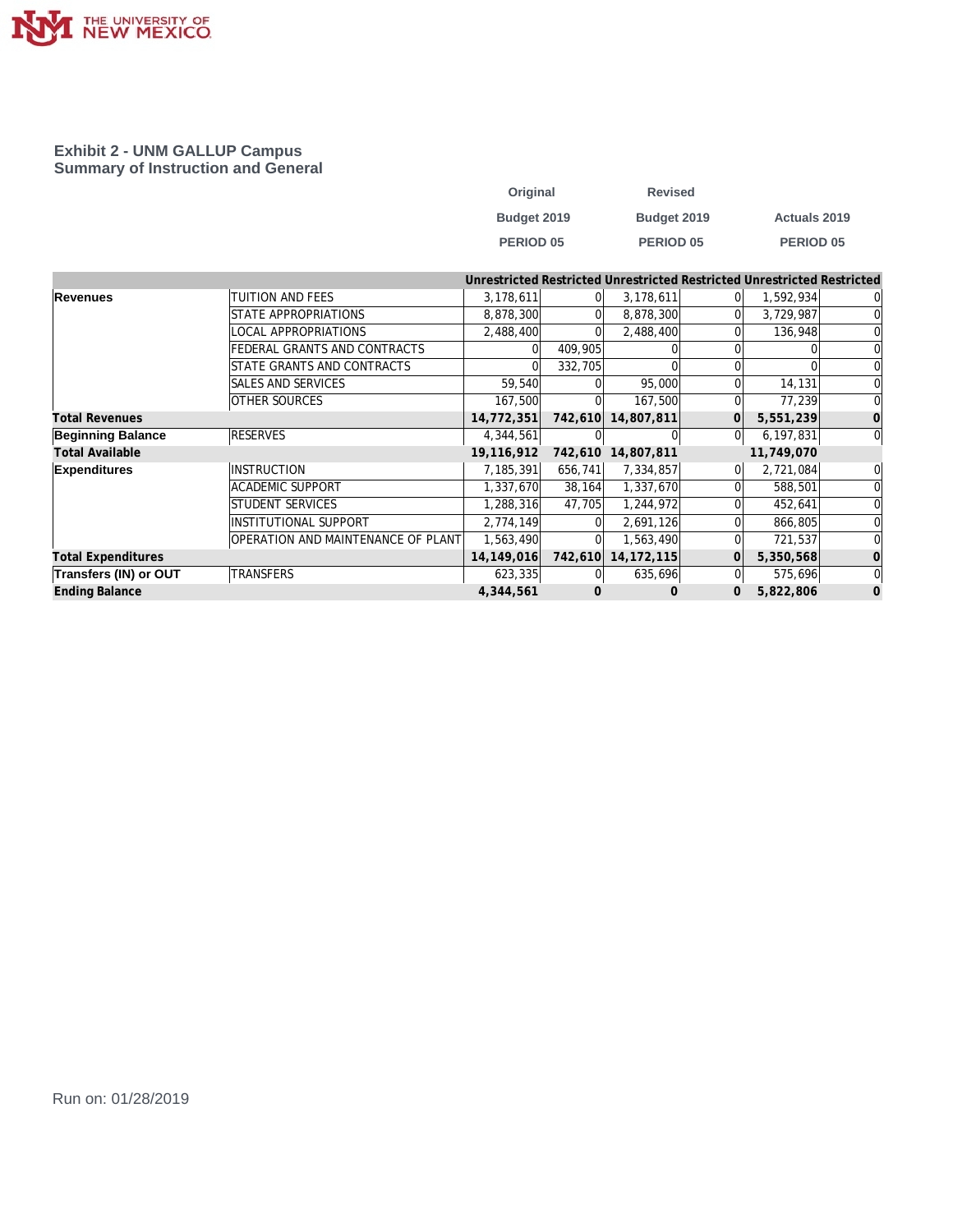

**Student Tuition and Misc. Fees for Instruction and General**

| Original    | <b>Revised</b> |                          |
|-------------|----------------|--------------------------|
| Budget 2019 |                | Budget 2019 Actuals 2019 |
| PERIOD 05   | PERIOD 05      | PERIOD <sub>05</sub>     |

|                                     |                         |                                   |                     |              | Unrestricted Unrestricted Unrestricted |           |
|-------------------------------------|-------------------------|-----------------------------------|---------------------|--------------|----------------------------------------|-----------|
| <b>TUITION</b>                      | Regular Academic        | Resident Ft                       | Fall                | 833,182      | 833,182                                | 734,968   |
|                                     |                         |                                   | Spring              | 707,775      | 707,775                                | 0         |
|                                     |                         |                                   | Summer              | 75,184       | 75,184                                 | 40,868    |
|                                     | <b>Resident Pt</b>      | Fall                              | 437,392             | 437,392      | 486,637                                |           |
|                                     |                         |                                   | Spring              | 441,225      | 441,225                                | 0         |
|                                     |                         |                                   | Summer              | 40,788       | 40,788                                 | 41,008    |
|                                     |                         | Nonresident Ft                    | Fall                | 26,749       | 26,749                                 | 35,666    |
|                                     |                         |                                   | Spring              | 35,666       | 35,666                                 | $\Omega$  |
|                                     |                         | Nonresident Pt                    | Fall                | 14,320       | 14,320                                 | 28,260    |
|                                     |                         |                                   | Spring              | 23,404       | 23,404                                 | $\Omega$  |
|                                     |                         | Uncollectible                     | Fall                | (40, 586)    | (40, 586)                              | $\Omega$  |
|                                     |                         | Tuition<br><b>Tuition Waivers</b> |                     |              |                                        |           |
|                                     |                         |                                   | Summer              | (18, 619)    | (18, 619)                              | (5, 891)  |
|                                     |                         |                                   | Fall                | (27, 252)    | (27, 252)                              | (26, 928) |
|                                     |                         | and Adjustments                   |                     |              |                                        |           |
|                                     |                         |                                   | Spring              | (21, 240)    | (21, 240)                              | (1, 120)  |
|                                     |                         |                                   | Summer              | <sup>0</sup> |                                        | (99)      |
| Subtotal Regular Academic           |                         |                                   |                     | 2,527,988    | 2,527,988                              | 1,333,371 |
|                                     | Community Education     | Community                         | Community           | 291,163      | 291,163                                | 54,795    |
|                                     |                         | Education                         | Education           |              |                                        |           |
| <b>Total TUITION</b>                |                         |                                   |                     | 2,819,151    | 2,819,151                              | 1,388,166 |
| FEES                                | <b>Application Fees</b> | <b>Application Fees</b>           | Application Fees    | 10,000       | 10,000                                 | 2,275     |
|                                     | Course Lab Fees         | Course Lab Fees                   | Course Lab Fees     | 48,850       | 48,850                                 | 40,626    |
|                                     | Mandatory Student Fees  | Mandatory Student                 | Mandatory Student   | 295,610      | 295,610                                | 158,302   |
|                                     |                         | Fees                              | Fees                |              |                                        |           |
|                                     | <b>Testing Fees</b>     | <b>Testing Fees</b>               | <b>Testing Fees</b> | 5,000        | 5,000                                  | 3,565     |
| <b>Total FEES</b>                   |                         |                                   |                     | 359,460      | 359,460                                | 204,768   |
| <b>GRAND TOTAL TUITION AND FEES</b> |                         |                                   |                     |              | 3, 178, 611 3, 178, 611 1, 592, 934    |           |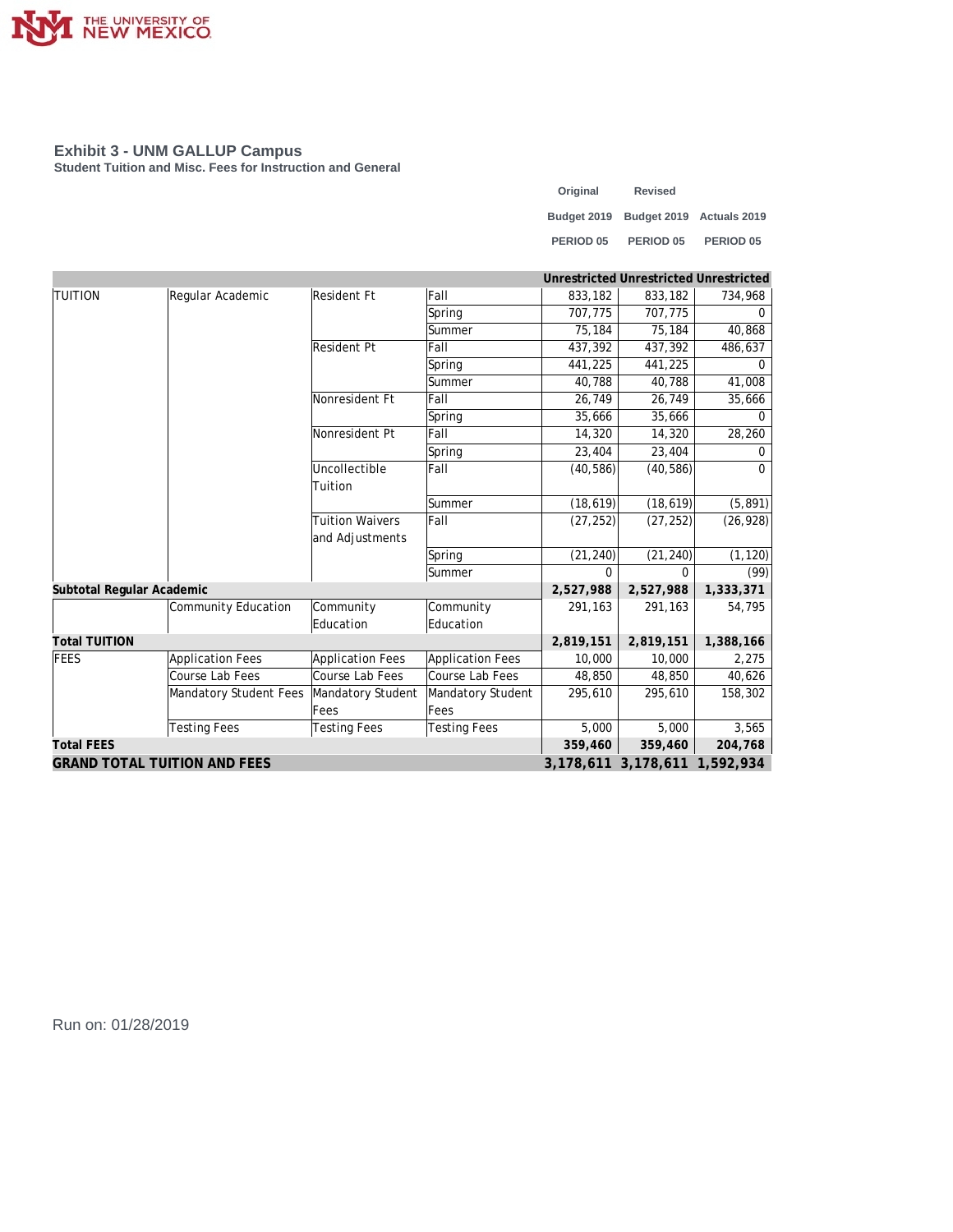

**Governmental Appropriations for Instruction and General**

| Original         | <b>Revised</b> |                     |
|------------------|----------------|---------------------|
| Budget 2019      | Budget 2019    | <b>Actuals 2019</b> |
| <b>PERIOD 05</b> | PERIOD 05      | <b>PERIOD 05</b>    |

|                                              |                     |            |                  | Unrestricted Restricted Unrestricted Restricted Unrestricted Restricted |          |
|----------------------------------------------|---------------------|------------|------------------|-------------------------------------------------------------------------|----------|
| LOCAL APPROPRIATIONS Local District Tax Levy |                     | 2.488.400  | 2,488,400        | 136.948                                                                 | 01       |
| STATE APPROPRIATIONS Regular                 |                     | 8,878,300  | 8.878.300        | 3.709.400                                                               | ΩI       |
|                                              | Community Education |            |                  | 20,587                                                                  | ΩI       |
| <b>Total Governmental Appropriations</b>     |                     | 11,366,700 | $0$   11,366,700 | 3,866,935                                                               | $\Omega$ |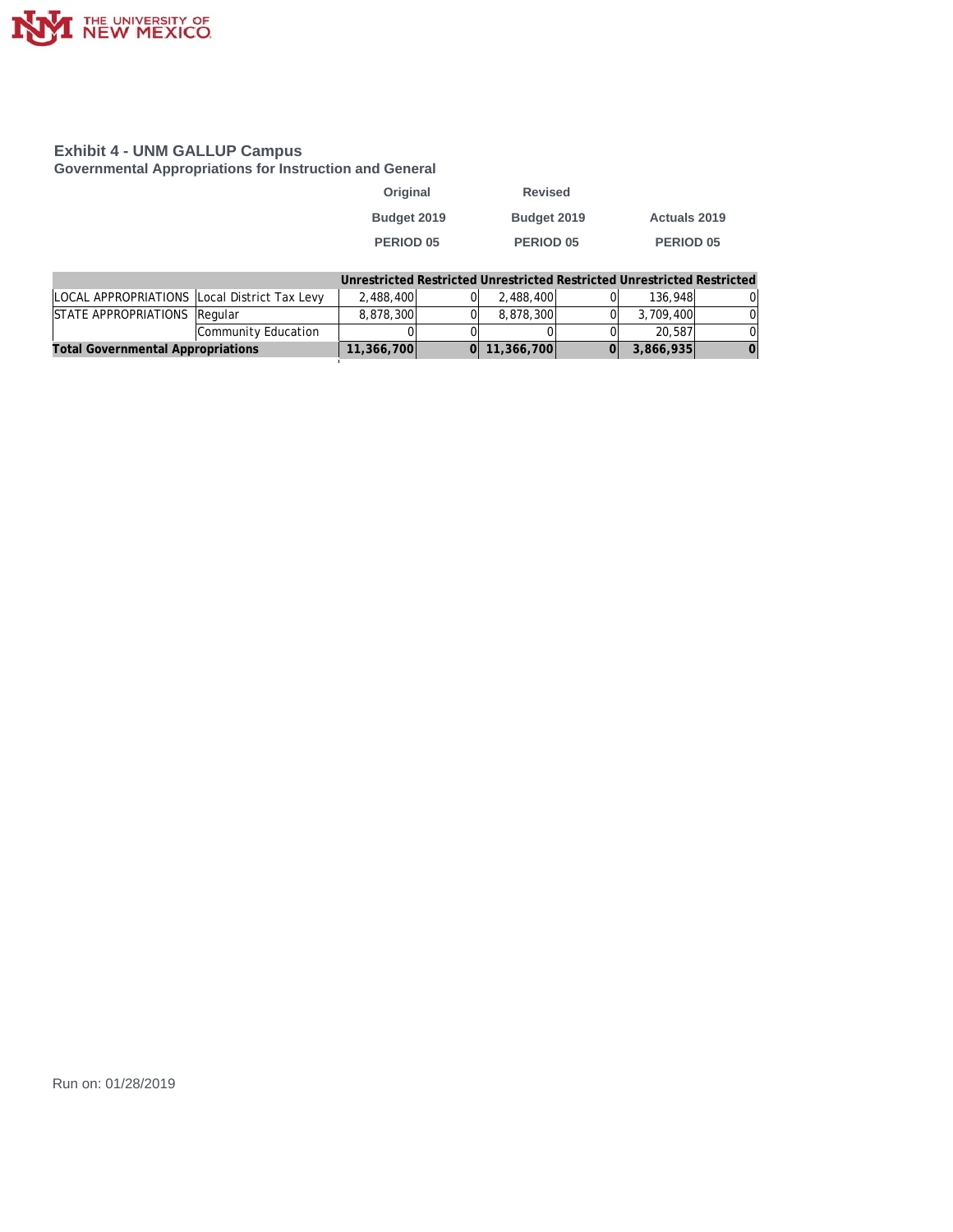

**Governmental Grants and Contracts for Insruction and General**

| Original    | <b>Revised</b> |                  |
|-------------|----------------|------------------|
| Budget 2019 | Budget 2019    | Actuals 2019     |
| PERIOD 05   | PERIOD 05      | <b>PERIOD 05</b> |

|                                             |                         |         |  | Unrestricted Restricted Unrestricted Restricted Unrestricted Restricted |  |
|---------------------------------------------|-------------------------|---------|--|-------------------------------------------------------------------------|--|
| FEDERAL GRANTS AND CONTRACTS I&G Programs   |                         | 331,741 |  |                                                                         |  |
|                                             | <i><b>Norkstudy</b></i> | 78.164  |  |                                                                         |  |
| STATE GRANTS AND CONTRACTS                  | <b>I&amp;G Programs</b> | 255,000 |  |                                                                         |  |
|                                             | <i><b>Norkstudy</b></i> | 77.705  |  |                                                                         |  |
| <b>Total Government Gifts and Contracts</b> |                         | 742,610 |  |                                                                         |  |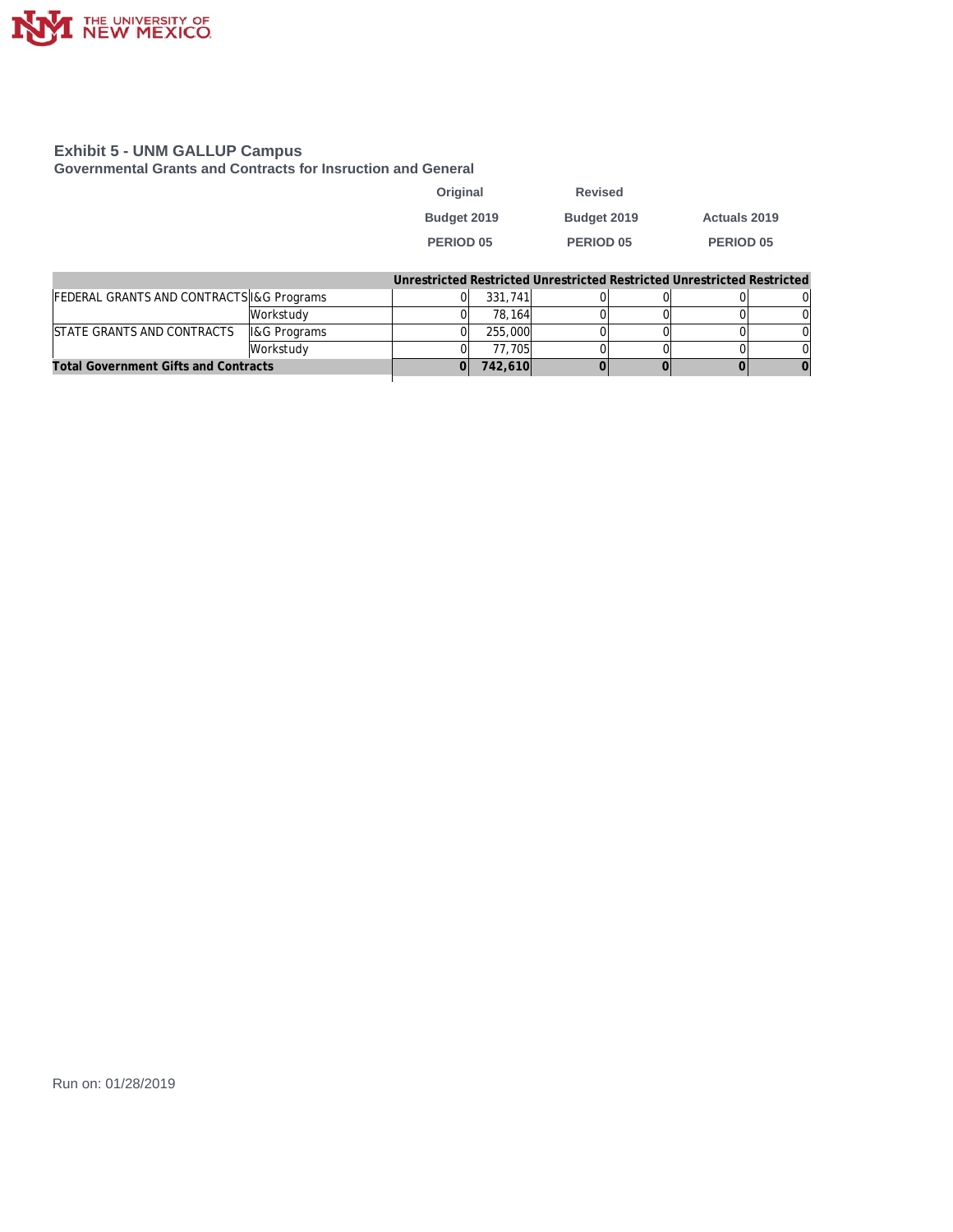

**Sales and Services of Educational Activities for Instruction and General**

| Original         | <b>Revised</b> |                     |
|------------------|----------------|---------------------|
| Budget 2019      | Budget 2019    | <b>Actuals 2019</b> |
| <b>PERIOD 05</b> | PERIOD 05      | PERIOD 05           |

|                           |                          |        | Unrestricted Restricted Unrestricted Restricted Unrestricted Restricted |        |  |
|---------------------------|--------------------------|--------|-------------------------------------------------------------------------|--------|--|
| <b>SALES AND SERVICES</b> | <b>Fiscal Operations</b> | 54,540 | 90,000                                                                  | 546    |  |
|                           | Libraries                |        |                                                                         | 439    |  |
|                           | Misc Fees                |        |                                                                         | 250    |  |
|                           | Occup/Voc Instruction    |        |                                                                         | 12.153 |  |
|                           | <b>Other</b>             |        |                                                                         | 673    |  |
|                           | Other Sources of         | 5,000  | 5,000                                                                   | 70     |  |
|                           | Revenue for              |        |                                                                         |        |  |
|                           | I&G-Unrestricted         |        |                                                                         |        |  |
| Total                     |                          | 59,540 | 95,000                                                                  | 14,131 |  |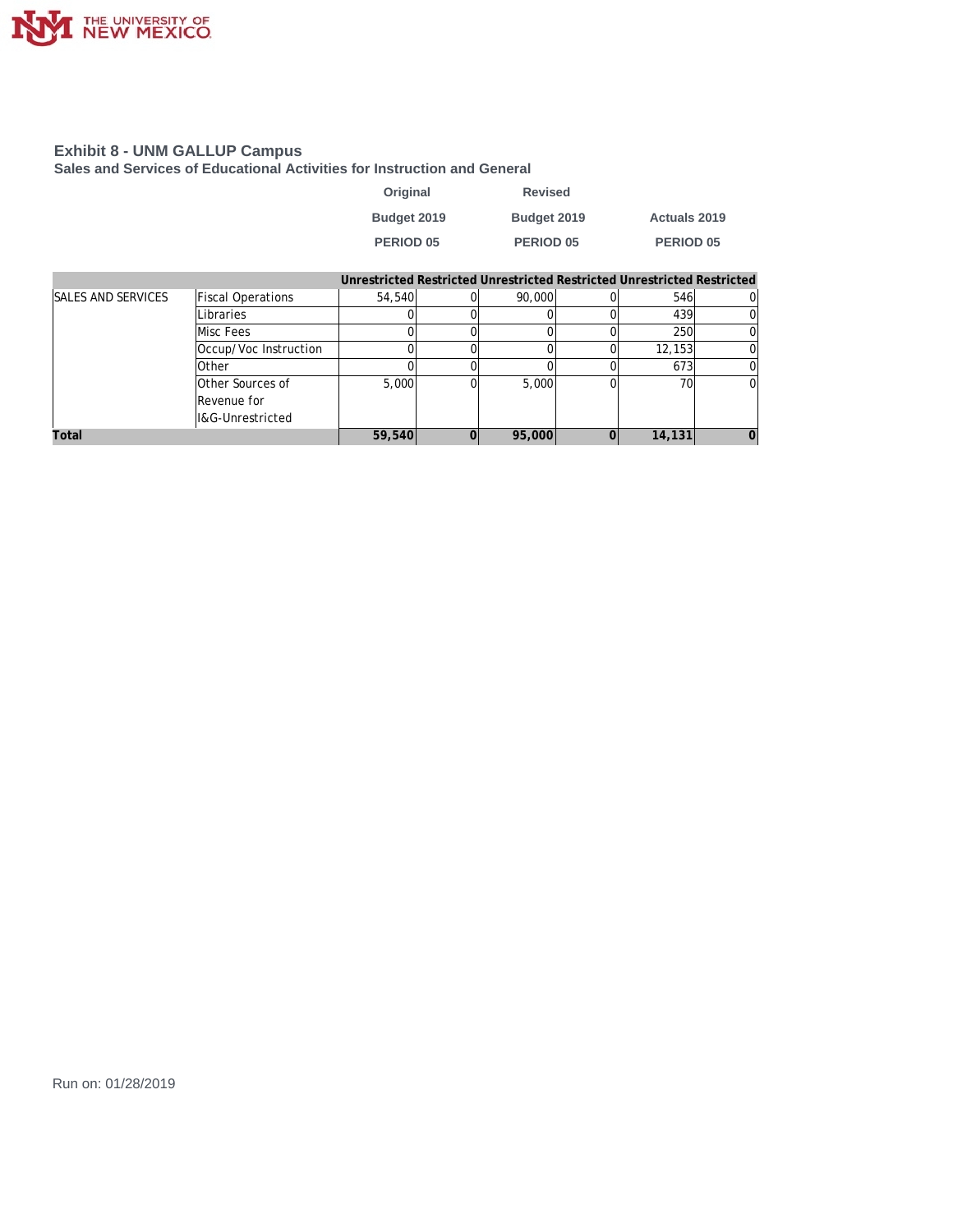

**Other Sources of Revenue for Instruction and General**

| Original         | <b>Revised</b> |                      |
|------------------|----------------|----------------------|
| Budget 2019      | Budget 2019    | <b>Actuals 2019</b>  |
| <b>PERIOD 05</b> | PERIOD 05      | PERIOD <sub>05</sub> |

|                                        |                              |         |         | Unrestricted Restricted Unrestricted Restricted Unrestricted Restricted |  |
|----------------------------------------|------------------------------|---------|---------|-------------------------------------------------------------------------|--|
| <b>OTHER SOURCES</b>                   | <b>F</b> and A Cost Recovery | 57,500  | 57,500  | 19.726                                                                  |  |
|                                        | Gov Gross Rcpts Tx           |         |         |                                                                         |  |
|                                        | <b>Collected</b>             |         |         |                                                                         |  |
|                                        | Interest Income              | 70,000  | 70,000  | 31,539                                                                  |  |
|                                        | Lease Rental Income          | 40,000  | 40.000  | 25,908                                                                  |  |
|                                        | Miscellaneous                |         |         | 66                                                                      |  |
| <b>TOTAL Other Sources of Revenues</b> |                              | 167,500 | 167,500 | 77.239                                                                  |  |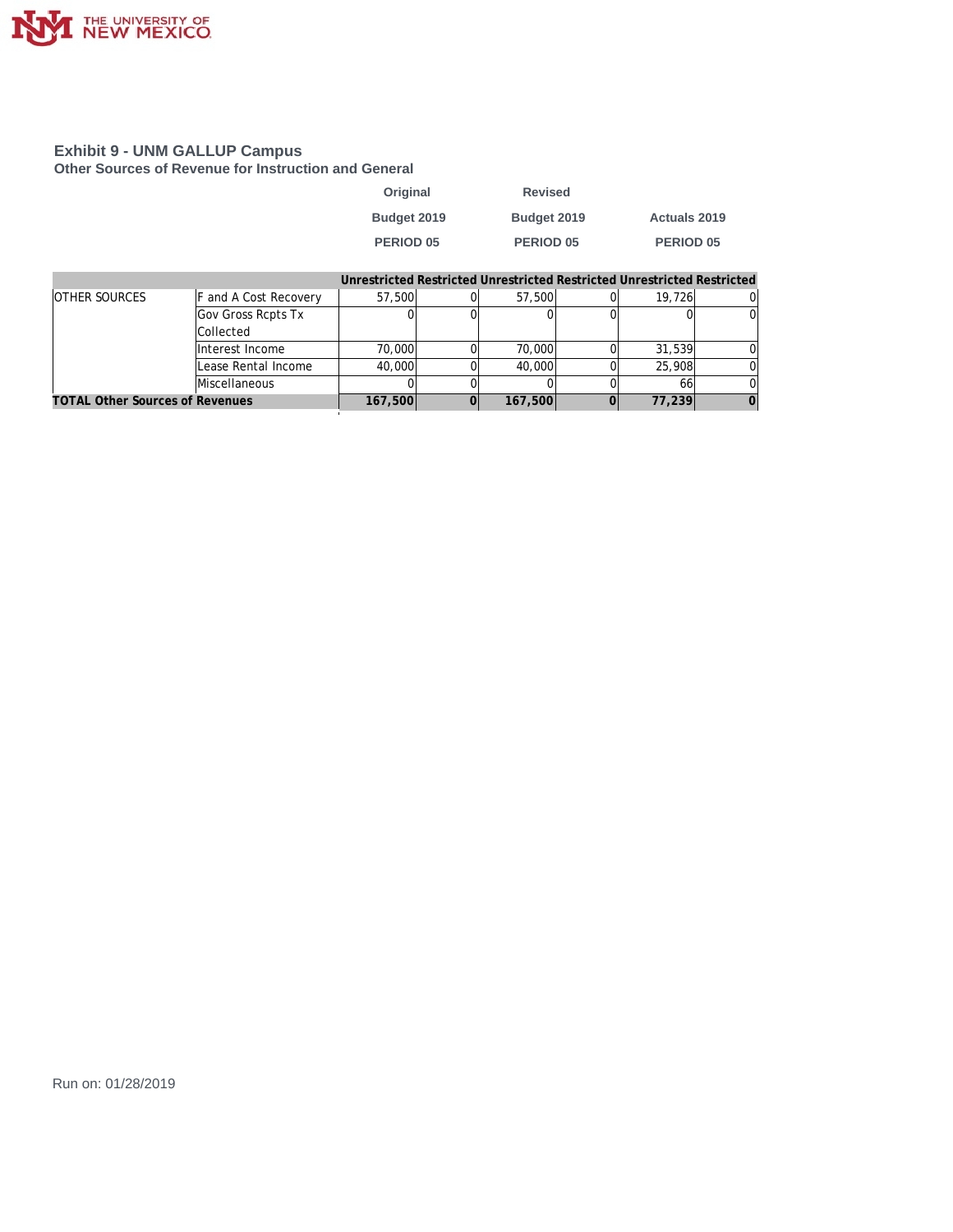

**Exhibit 10 - UNM GALLUP Campus Expenditures for Instruction**

| Original         | <b>Revised</b>   |                     |
|------------------|------------------|---------------------|
| Budget 2019      | Budget 2019      | <b>Actuals 2019</b> |
| <b>PERIOD 05</b> | <b>PERIOD 05</b> | <b>PERIOD 05</b>    |

|                                           |                 |                                   |                |                |                  |                | Unrestricted Restricted Unrestricted Restricted Unrestricted Restricted |                  |
|-------------------------------------------|-----------------|-----------------------------------|----------------|----------------|------------------|----------------|-------------------------------------------------------------------------|------------------|
| Community Education                       | Gallup Branch   | Community Education               | 291,163        | 0              | 291,163          | 0              | 59,074.72                                                               | .00 <sub>1</sub> |
| <b>Total Community Education</b>          |                 |                                   | 291,163        | 0              | 291,163          | $\mathbf{0}$   | 59,074.72                                                               | .00              |
| General Academic                          | Gallup Branch   | Arts & Letters                    | 462,093        | $\Omega$       | 462.093          | ΩI             | 151,514.71                                                              | .00 <sub>1</sub> |
| Instruction                               |                 |                                   |                |                |                  |                |                                                                         |                  |
|                                           |                 | Behavioral/Soc Science            | 517,633        | $\overline{0}$ | 517,633          | $\Omega$       | 206,462.34                                                              | .00              |
|                                           |                 | Education                         | 67,161         | $\Omega$       | 67,161           | $\Omega$       | 27,503.37                                                               | .00              |
|                                           |                 | General Academic                  | 364,925        | $\overline{0}$ | 364,925          | $\Omega$       | 120,303.21                                                              | .00              |
|                                           |                 | Math & Science                    | 689,992        | $\overline{0}$ | 689,992          | 0l             | 272,433.80                                                              | .00              |
| <b>Total General Academic Instruction</b> |                 |                                   | 2,101,804      | 0              | 2,101,804        | $\mathbf 0$    | 778,217.43                                                              | .00              |
| Occup/Voc Instruction                     | Gallup Branch   | Applied Technology                | 227,116        | $\overline{0}$ | 408,978          | $\Omega$       | 145,925.31                                                              | .00              |
|                                           |                 | Area Voc School                   | $\Omega$       | $\overline{0}$ | $\Omega$         | $\Omega$       | (1, 130.59)                                                             | .00              |
|                                           |                 | <b>Business Technology</b>        | 128,686        | $\overline{0}$ | 128,686          | $\Omega$       | 41,636.54                                                               | .00              |
|                                           |                 | <b>Health Careers</b>             | 427,721        | $\overline{0}$ | 427,721          | $\Omega$       | 158,521.54                                                              | .00              |
|                                           |                 | Nursing                           | 456,584        | $\overline{0}$ | 424,188          | 0l             | 173,395.61                                                              | .00              |
| <b>Total Occup/Voc Instruction</b>        |                 |                                   | 1,240,107      | $\mathbf{0}$   | 1,389,573        | $\Omega$       | 518,348.41                                                              | .00              |
| <b>Other</b>                              | Gallup Branch   | <b>I&amp;G Programs</b>           | $\Omega$       | 549,792        | 0                | 0l             | .00                                                                     | .00              |
|                                           |                 | Miscellaneous                     | 1,595,715      | $\overline{0}$ | 1,595,715        | <sup>0</sup>   | 584,611.10                                                              | .00              |
| <b>Total Other</b>                        |                 |                                   | 1,595,715      | 549,792        | 1,595,715        | $\mathbf 0$    | 584,611.10                                                              | .00              |
| Prep/Remedial Instruction                 | Gallup Branch   | College Learning Center           | 131,299        | $\overline{0}$ | 131,299          | 0              | 49,974.36                                                               | .00              |
|                                           |                 | <b>Transitional Studies</b>       | 316,993        | $\overline{0}$ | 316,993          | 0              | 105,647.08                                                              | .00              |
| <b>Total Prep/Remedial Instruction</b>    |                 |                                   | 448,292        | 0              | 448,292          | $\mathbf{0}$   | 155,621.44                                                              | .00              |
| Special Session Instruction Gallup Branch |                 | Summer Session                    | 75,000         | $\overline{0}$ | 75,000           | 0              | 67,109.26                                                               | .00              |
| <b>Total Special Session Instruction</b>  |                 |                                   | 75,000         | $\mathbf{O}$   | 75,000           | $\Omega$       | 67,109.26                                                               | .00              |
| Items not in Exhibit                      | Fringe Benefits | Fica                              | 335,325        | $\overline{0}$ | 335,325          | 0l             | 130,617.87                                                              | .00              |
|                                           |                 | Group Insurance                   | 317,469        | $\overline{0}$ | 317,469          | 0              | 121,137.17                                                              | .00              |
|                                           |                 | Other Staff Benefits              | 199,630        | $\overline{0}$ | 199,630          | $\Omega$       | 63,576.88                                                               | .00              |
|                                           |                 | Retirement                        | 571,787        | $\Omega$       | 571,787          | $\Omega$       | 239,943.41                                                              | .00              |
|                                           |                 | Unemployment                      | 4,670          | $\Omega$       | 4,670            | $\Omega$       | 1,265.53                                                                | .00              |
|                                           |                 | Compensation                      |                |                |                  |                |                                                                         |                  |
|                                           |                 | <b>Workers Compensation</b>       | 4,429          | $\Omega$       | 4,429            | 0              | 1,560.87                                                                | .00              |
| Sub-Total: Fringe Benefits                |                 |                                   | 1,433,310      | 0              | 1,433,310        | $\mathbf 0$    | 558,101.73                                                              | .00              |
|                                           | Workstudy       | <b>Federal Workstudy Salaries</b> | $\Omega$       | 40,000         | $\mathbf 0$      | 0l             | .00                                                                     | .00              |
|                                           |                 | <b>State Workstudy Salaries</b>   | $\overline{0}$ | 30,000         | $\mathbf 0$      | 0l             | .00                                                                     | .00              |
|                                           |                 | <b>Student Salaries</b>           | $\Omega$       | 36,949         | $\boldsymbol{0}$ | 0              | .00                                                                     | .00              |
| Sub-Total: Workstudy                      |                 |                                   | $\mathbf{0}$   | 106,949        | $\mathbf{O}$     | $\mathbf{0}$   | .00                                                                     | .00              |
| Total Items not in Exhibit                |                 |                                   | 1,433,310      | 106,949        | 1,433,310        | $\overline{0}$ | 558,101.73                                                              | .00              |
| Total                                     |                 |                                   | 7,185,391      | 656,741        | 7,334,857        |                | 0 2,721,084.09                                                          | .00              |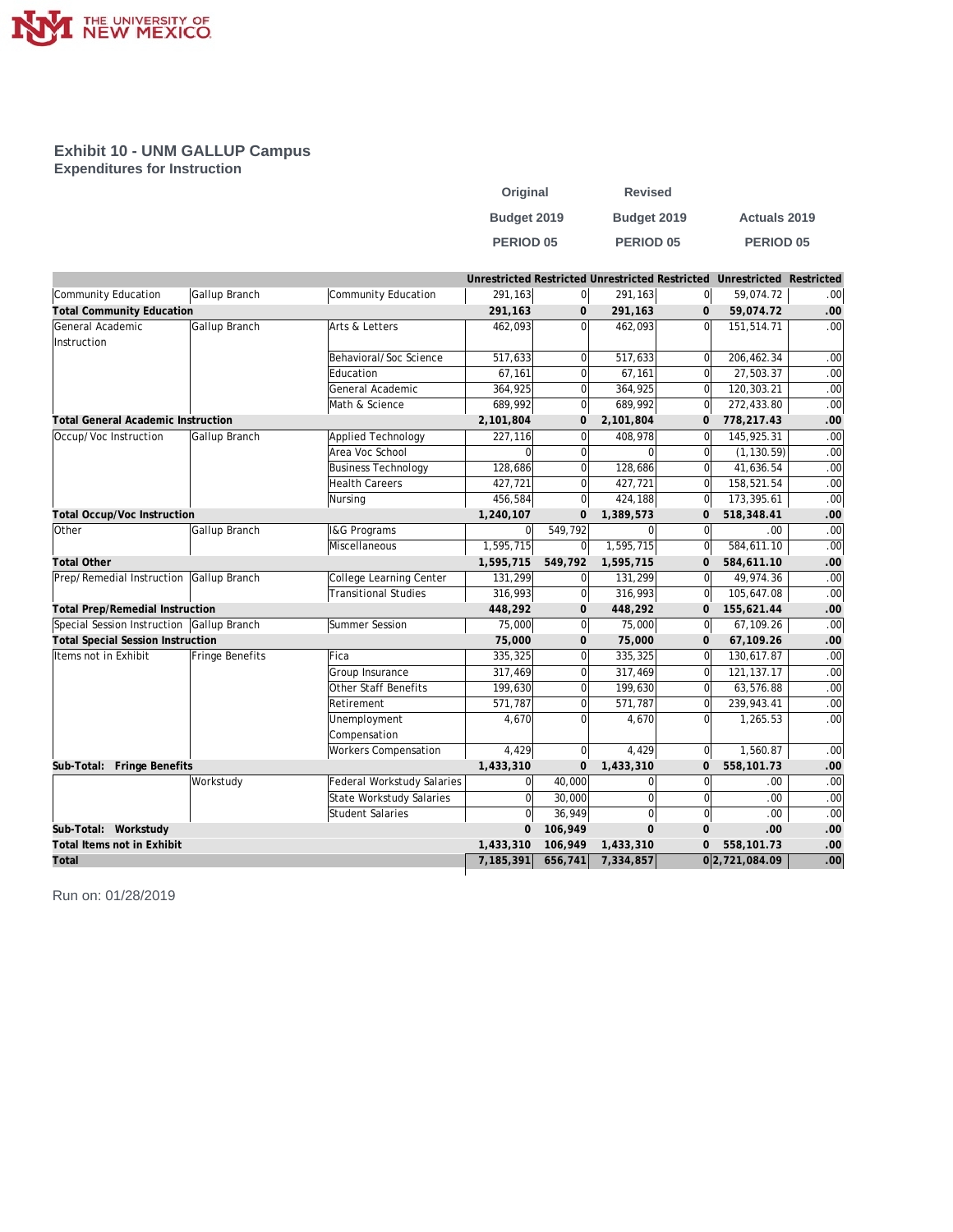

**Detail of Expenditures for Instruction**

Original Revised<br>
Budget 2019 Budget 2019<br>
PERIOD 05 PERIOD 0 **Budget 2019 Budget 2019 Actuals 2019 PERIOD 05 PERIOD 05 PERIOD 05**

|             |        |               |                     |             |                     |             |                | FTE Unrestricted FTE Restricted FTE Unrestricted FTE Restricted FTE Unrestricted FTE Restricted |      |
|-------------|--------|---------------|---------------------|-------------|---------------------|-------------|----------------|-------------------------------------------------------------------------------------------------|------|
| General     | Gallup | General       | Faculty             | 351,290     | $\mathsf{O}\xspace$ | 351,290     | $\overline{0}$ | 121, 161. 70                                                                                    | .00  |
| Academic    | Branch | Academic      | Salaries            |             |                     |             |                |                                                                                                 |      |
| Instruction |        | <b>BU 386</b> |                     |             |                     |             |                |                                                                                                 |      |
|             |        | General       | Equipment           | $\mathbf 0$ | $\overline{0}$      | $\mathbf 0$ | $\mathbf 0$    | (849.99)                                                                                        | .00  |
|             |        | Academic      |                     |             |                     |             |                |                                                                                                 |      |
|             |        | -BU 386       |                     |             |                     |             |                |                                                                                                 |      |
|             |        |               | Supplies_E          | 13,635      | $\mathbf 0$         | 13,635      | $\overline{0}$ | (8.50)                                                                                          | .00  |
| Total 386   |        |               | xpense              | 364,925     | $\mathbf 0$         | 364,925     | $\overline{O}$ | 120,303.21                                                                                      | .00  |
|             |        | Arts &        | Faculty             | 428,929     | $\overline{0}$      | 428,929     | $\mathbf 0$    | 145,731.92                                                                                      | .00  |
|             |        | Letters       | Salaries            |             |                     |             |                |                                                                                                 |      |
|             |        | <b>BU 387</b> |                     |             |                     |             |                |                                                                                                 |      |
|             |        |               | Federal             | 1,440       | $\overline{0}$      | 1,440       | $\overline{0}$ | .00                                                                                             | .00  |
|             |        |               | Workstudy           |             |                     |             |                |                                                                                                 |      |
|             |        |               | Salaries            |             |                     |             |                |                                                                                                 |      |
|             |        |               | State               | 2,880       | $\mathbf 0$         | 2,880       | $\overline{0}$ | 98.92                                                                                           | .00  |
|             |        |               | Workstudy           |             |                     |             |                |                                                                                                 |      |
|             |        |               | Salaries            |             |                     |             |                |                                                                                                 |      |
|             |        |               | Technician          | $\mathbf 0$ | $\mathbf 0$         | $\mathbf 0$ | $\overline{0}$ | 229.05                                                                                          | .00  |
|             |        |               | Salary              |             |                     |             |                |                                                                                                 |      |
|             |        | Arts &        | Supplies_E          | 28,344      | $\overline{0}$      | 28,344      | $\overline{0}$ | 4,697.27                                                                                        | .00  |
|             |        | Letters       | xpense              |             |                     |             |                |                                                                                                 |      |
|             |        | <b>BU 387</b> |                     |             |                     |             |                |                                                                                                 |      |
|             |        |               | Travel              | 500         | $\overline{0}$      | 500         | $\overline{0}$ | 757.55                                                                                          | .00  |
| Total 387   |        |               |                     | 462,093     | $\mathbf 0$         | 462,093     | $\circ$        | 151,514.71                                                                                      | .00. |
|             |        | Behavioral    | Faculty             | 476,115     | $\overline{0}$      | 476,115     | $\overline{0}$ | 192,046.04                                                                                      | .00  |
|             |        | /Soc          | Salaries            |             |                     |             |                |                                                                                                 |      |
|             |        | Science       |                     |             |                     |             |                |                                                                                                 |      |
|             |        | <b>BU 388</b> |                     |             |                     |             |                |                                                                                                 |      |
|             |        |               | Other               | 635         | $\mathbf 0$         | 635         | $\overline{0}$ | .00                                                                                             | .00  |
|             |        |               | Salaries<br>Student |             | $\overline{0}$      |             | $\overline{0}$ | .00                                                                                             | .00  |
|             |        |               | Salaries            | 2,500       |                     | 2,500       |                |                                                                                                 |      |
|             |        |               | Support             | 31,767      | $\mathbf 0$         | 31,767      | $\overline{0}$ | 13,085.46                                                                                       | .00  |
|             |        |               | Staff Salary        |             |                     |             |                |                                                                                                 |      |
|             |        | Behavioral    | Supplies_E          | 6,116       | $\mathbf 0$         | 6,116       | $\overline{0}$ | 1,330.84                                                                                        | .00  |
|             |        | /Soc          | xpense              |             |                     |             |                |                                                                                                 |      |
|             |        | Science       |                     |             |                     |             |                |                                                                                                 |      |
|             |        | <b>BU 388</b> |                     |             |                     |             |                |                                                                                                 |      |
|             |        |               | Travel              | 500         | $\overline{0}$      | 500         | $\overline{0}$ | .00                                                                                             | .00  |
| Total 388   |        |               |                     | 517,633     | $\overline{0}$      | 517,633     | $\sigma$       | 206,462.34                                                                                      | .00. |
|             |        | Math &        | Faculty             | 590,127     | $\mathbf 0$         | 590,127     | $\overline{0}$ | 238,990.64                                                                                      | .00  |
|             |        | Science       | Salaries            |             |                     |             |                |                                                                                                 |      |
|             |        | <b>BU 389</b> |                     |             |                     |             |                |                                                                                                 |      |
|             |        |               | Other               | 635         | $\overline{0}$      | 635         | $\overline{0}$ | .00                                                                                             | .00  |
|             |        |               | Salaries            |             |                     |             |                |                                                                                                 |      |
|             |        |               | State               | 3,400       | $\overline{0}$      | 3,400       | $\overline{0}$ | .00                                                                                             | .00  |
|             |        |               | Workstudy           |             |                     |             |                |                                                                                                 |      |
|             |        |               | Salaries            |             |                     |             |                |                                                                                                 |      |
|             |        |               | Support             | 31,761      | $\mathbf 0$         | 31,761      | $\overline{0}$ | 13,083.27                                                                                       | .00  |
|             |        |               | <b>Staff Salary</b> |             |                     |             |                |                                                                                                 |      |
|             |        |               | Technician          | 33,118      | $\mathbf 0$         | 33,118      | $\overline{0}$ | 13,374.68                                                                                       | .00  |
|             |        |               | Salary              |             |                     |             |                |                                                                                                 |      |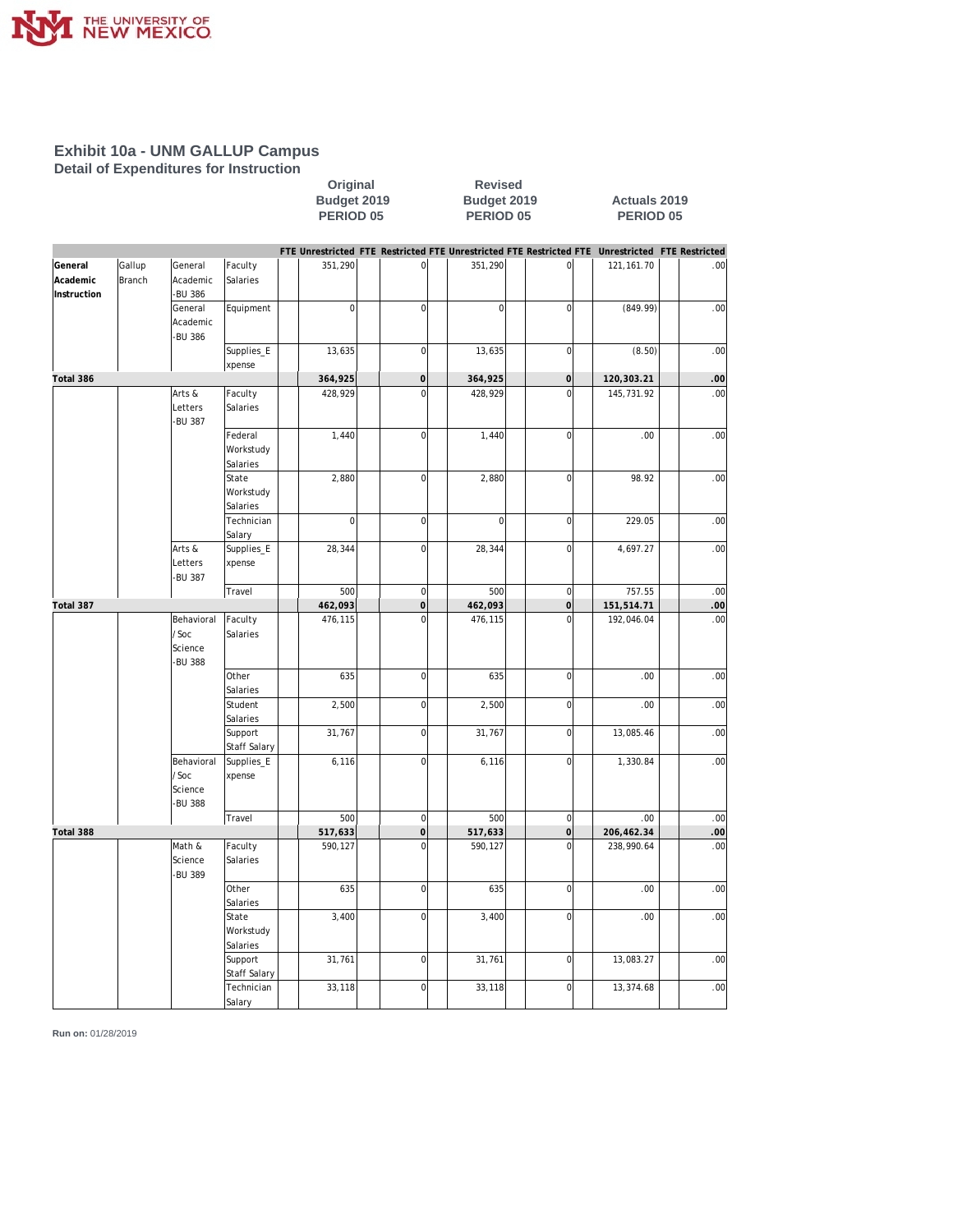

**Detail of Expenditures for Instruction**

| <b>Revised</b> |                      |
|----------------|----------------------|
| Budget 2019    | <b>Actuals 2019</b>  |
| PERIOD 05      | PERIOD <sub>05</sub> |
|                |                      |

**Revised** 

|                                           |        |               |              |           |                |           |                | FTE Unrestricted FTE Restricted FTE Unrestricted FTE Restricted FTE Unrestricted FTE Restricted |          |
|-------------------------------------------|--------|---------------|--------------|-----------|----------------|-----------|----------------|-------------------------------------------------------------------------------------------------|----------|
| General                                   | Gallup | Math &        | Supplies_E   | 29,351    | $\mathbf 0$    | 29,351    | $\mathbf{0}$   | 6,771.81                                                                                        | .00      |
| Academic                                  | Branch | Science       | xpense       |           |                |           |                |                                                                                                 |          |
| Instruction                               |        | <b>BU 389</b> |              |           |                |           |                |                                                                                                 |          |
|                                           |        |               | Travel       | 1,600     | $\mathbf 0$    | 1,600     | $\mathbf 0$    | 213.40                                                                                          | .00      |
| Total 389                                 |        |               |              | 689,992   | $\overline{0}$ | 689,992   | $\overline{O}$ | 272,433.80                                                                                      | .00      |
|                                           |        | Education     | Faculty      | 59,258    | $\overline{0}$ | 59,258    | $\overline{0}$ | 25, 147.59                                                                                      | .00      |
|                                           |        | <b>BU 390</b> | Salaries     |           |                |           |                |                                                                                                 |          |
|                                           |        |               | State        | $\Omega$  | $\overline{0}$ | $\Omega$  | $\overline{0}$ | 457.07                                                                                          | .00      |
|                                           |        |               | Workstudy    |           |                |           |                |                                                                                                 |          |
|                                           |        |               | Salaries     |           |                |           |                |                                                                                                 |          |
|                                           |        | Education     | Supplies_E   | 5,653     | $\mathbf 0$    | 5,653     | $\mathbf 0$    | 634.49                                                                                          | .00      |
|                                           |        | <b>BU 390</b> | xpense       |           |                |           |                |                                                                                                 |          |
|                                           |        |               | Travel       | 2,250     | $\mathbf 0$    | 2,250     | $\mathbf 0$    | 1,264.22                                                                                        | .00      |
| Total 390                                 |        |               |              | 67,161    | $\overline{0}$ | 67,161    | $\overline{0}$ | 27,503.37                                                                                       | .00.     |
| <b>Total General Academic Instruction</b> |        |               |              | 2,101,804 | $\overline{0}$ | 2,101,804 | $\overline{0}$ | 778,217.43                                                                                      | $.00 \,$ |
| Community                                 | Gallup | Communit      | Administra   | 47,880    | $\overline{0}$ | 47,880    | $\overline{0}$ | 3,990.03                                                                                        | .00      |
| Education                                 | Branch | V             | tive         |           |                |           |                |                                                                                                 |          |
|                                           |        | Education     | Professional |           |                |           |                |                                                                                                 |          |
|                                           |        | <b>BU 419</b> |              |           |                |           |                |                                                                                                 |          |
|                                           |        |               | Faculty      | 9,982     | $\mathbf 0$    | 9,982     | $\mathbf 0$    | 200.00                                                                                          | .00      |
|                                           |        |               | Salaries     |           | $\mathbf 0$    |           | $\overline{0}$ |                                                                                                 |          |
|                                           |        |               | Support      | 37,149    |                | 37,149    |                | 15,002.53                                                                                       | .00      |
|                                           |        |               | Staff Salary |           | $\mathbf 0$    |           | $\overline{0}$ |                                                                                                 | .00      |
|                                           |        | Communit      | Fica         | 10,133    |                | 10,133    |                | 1,446.67                                                                                        |          |
|                                           |        | Education     |              |           |                |           |                |                                                                                                 |          |
|                                           |        | <b>BU 419</b> |              |           |                |           |                |                                                                                                 |          |
|                                           |        |               | Group        | 7,586     | $\mathbf 0$    | 7,586     | $\mathbf 0$    | 674.50                                                                                          | .00      |
|                                           |        |               | Insurance    |           |                |           |                |                                                                                                 |          |
|                                           |        |               | Other Staff  | 4,731     | $\mathbf 0$    | 4,731     | $\overline{0}$ | 809.00                                                                                          | .00      |
|                                           |        |               | Benefits     |           |                |           |                |                                                                                                 |          |
|                                           |        |               | Retirement   | 17,417    | $\mathbf 0$    | 17,417    | $\mathbf 0$    | 2,639.93                                                                                        | .00      |
|                                           |        |               | Unemploy     | 373       | $\Omega$       | 373       | $\Omega$       | 13.43                                                                                           | .00      |
|                                           |        |               | ment         |           |                |           |                |                                                                                                 |          |
|                                           |        |               | Compensati   |           |                |           |                |                                                                                                 |          |
|                                           |        |               | on           |           |                |           |                |                                                                                                 |          |
|                                           |        |               | Workers      | 249       | $\mathbf 0$    | 249       | $\mathbf 0$    | 13.84                                                                                           | .00      |
|                                           |        |               | Compensati   |           |                |           |                |                                                                                                 |          |
|                                           |        |               | on           |           |                |           |                |                                                                                                 |          |
|                                           |        | Communit      | Contract     | 120,000   | $\overline{0}$ | 120,000   | $\overline{0}$ | 31,529.00                                                                                       | .00      |
|                                           |        | ٧             | Services     |           |                |           |                |                                                                                                 |          |
|                                           |        | Education     |              |           |                |           |                |                                                                                                 |          |
|                                           |        | <b>BU 419</b> |              |           |                |           |                |                                                                                                 |          |
|                                           |        |               | Supplies_E   | 26,663    | $\mathbf 0$    | 26,663    | 0              | 2,101.71                                                                                        | .00      |
|                                           |        |               | xpense       |           |                |           |                |                                                                                                 |          |
|                                           |        |               | Travel       | 9,000     | $\mathbf 0$    | 9,000     | $\overline{0}$ | 654.08                                                                                          | .00      |
| Total 419                                 |        |               |              | 291,163   | $\overline{0}$ | 291,163   | $\overline{0}$ | 59,074.72                                                                                       | .00.     |
| <b>Total Community Education</b>          |        |               |              | 291,163   | $\overline{0}$ | 291,163   | $\overline{0}$ | 59,074.72                                                                                       | .00      |
| Other                                     | Gallup | Miscellane    | Administra   | $\Omega$  | $\Omega$       | $\Omega$  | $\overline{0}$ | 22,604.59                                                                                       | .00      |
|                                           | Branch | ous           | tive         |           |                |           |                |                                                                                                 |          |
|                                           |        | <b>BU 437</b> | Professional |           |                |           |                |                                                                                                 |          |
|                                           |        |               | Faculty      | 1,009,396 | $\overline{0}$ | 1,046,379 | $\overline{0}$ | 428,231.59                                                                                      | .00      |
|                                           |        |               | Salaries     |           |                |           |                |                                                                                                 |          |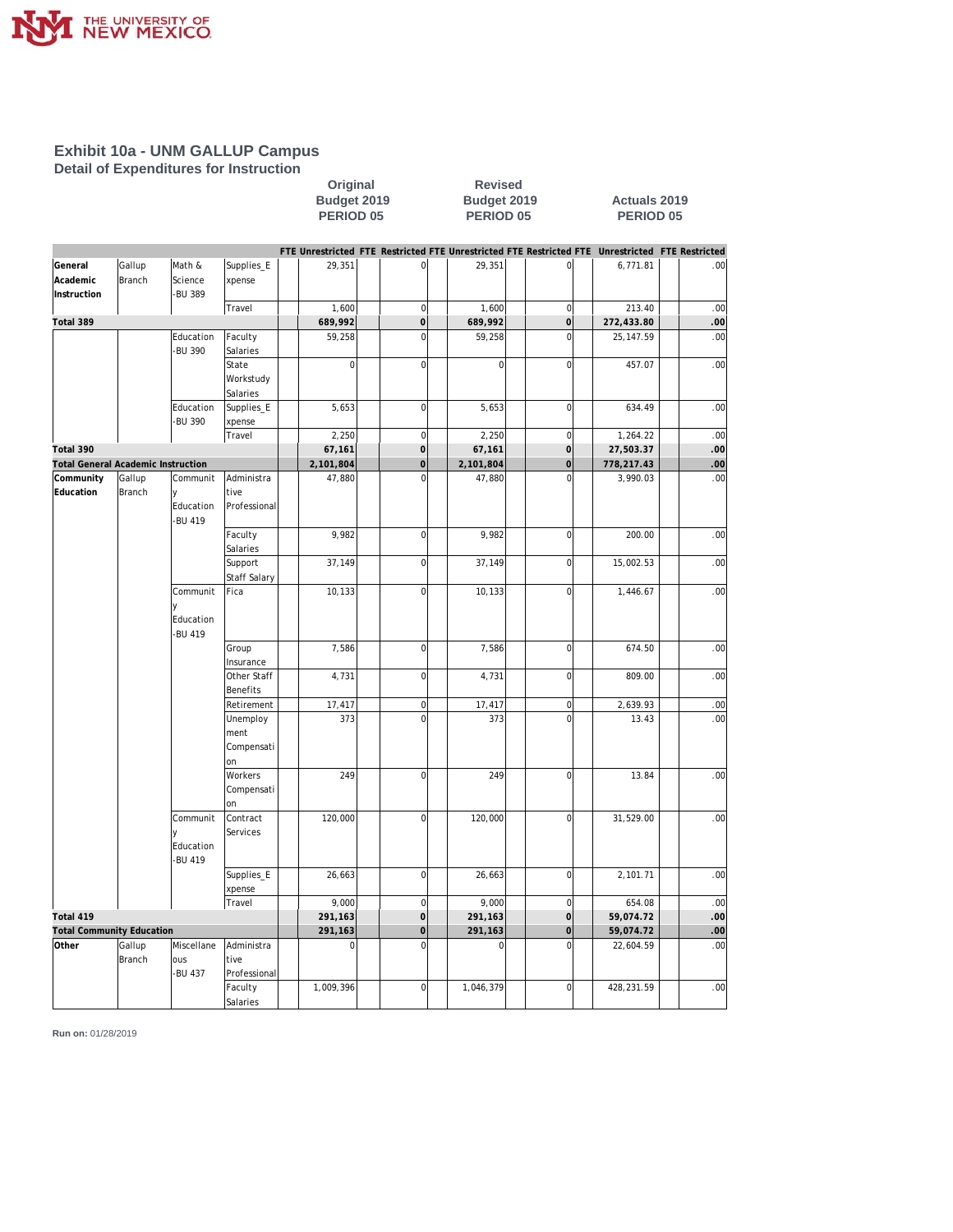

**Detail of Expenditures for Instruction**

#### Original Revised<br>
Budget 2019 Budget 2019<br>
PERIOD 05 PERIOD 05 **Budget 2019 Budget 2019 Actuals 2019 PERIOD 05 PERIOD 05 PERIOD 05**

|                    |               |               |              |                |        |                     |                |                         | FTE Unrestricted FTE Restricted FTE Unrestricted FTE Restricted FTE Unrestricted FTE Restricted |                  |
|--------------------|---------------|---------------|--------------|----------------|--------|---------------------|----------------|-------------------------|-------------------------------------------------------------------------------------------------|------------------|
| Other              | Gallup        | Miscellane    | <b>Other</b> | 1,471          |        | $\mathsf{O}\xspace$ | 1,471          | $\overline{0}$          | .00                                                                                             | .00              |
|                    | <b>Branch</b> | ous           | Salaries     |                |        |                     |                |                         |                                                                                                 |                  |
|                    |               | <b>BU 437</b> |              |                |        |                     |                |                         |                                                                                                 |                  |
|                    |               |               | State        | $\mathbf 0$    |        | $\overline{0}$      | $\overline{0}$ | $\mathbf 0$             | 443.44                                                                                          | .00              |
|                    |               |               | Workstudy    |                |        |                     |                |                         |                                                                                                 |                  |
|                    |               |               | Salaries     |                |        |                     |                |                         |                                                                                                 |                  |
|                    |               |               | Student      | 8,100          |        | $\mathbf 0$         | 8,100          | $\mathbf 0$             | .00                                                                                             | .00              |
|                    |               |               | Salaries     |                |        |                     |                |                         |                                                                                                 |                  |
|                    |               |               | Support      | 34,944         |        | $\mathbf 0$         | 34,944         | $\overline{0}$          | 14,342.83                                                                                       | .00              |
|                    |               |               | Staff Salary |                |        |                     |                |                         |                                                                                                 |                  |
|                    |               |               | Technician   | 38,626         |        | $\mathbf 0$         | 38,626         | $\overline{0}$          | 15,910.77                                                                                       | .00              |
|                    |               |               | Salary       |                |        |                     |                |                         |                                                                                                 |                  |
|                    |               | Miscellane    | Fica         | 26,671         |        | $\mathbf 0$         | 26,671         | $\overline{0}$          | 12, 115.37                                                                                      | .00              |
|                    |               | ous           |              |                |        |                     |                |                         |                                                                                                 |                  |
|                    |               | <b>BU 437</b> |              |                |        |                     |                |                         |                                                                                                 |                  |
|                    |               |               | Group        | 32,586         |        | $\mathbf 0$         | 32,586         | $\overline{0}$          | 15,503.88                                                                                       | .00              |
|                    |               |               | Insurance    |                |        |                     |                |                         |                                                                                                 |                  |
|                    |               |               | Other Staff  | 15,715         |        | $\overline{0}$      | 15,715         | $\overline{0}$          | 6,938.69                                                                                        | .00              |
|                    |               |               | Benefits     |                |        |                     |                |                         |                                                                                                 |                  |
|                    |               |               | Retirement   | 53,281         |        | $\mathbf 0$         | 53,281         | $\overline{0}$          | 22,501.65                                                                                       | .00              |
|                    |               |               | Unemploy     | 429            |        | $\mathbf 0$         | 429            | $\mathbf 0$             | 114.06                                                                                          | .00              |
|                    |               |               | ment         |                |        |                     |                |                         |                                                                                                 |                  |
|                    |               |               | Compensati   |                |        |                     |                |                         |                                                                                                 |                  |
|                    |               |               | lon          |                |        |                     |                |                         |                                                                                                 |                  |
|                    |               |               | Workers      | 392            |        | $\mathbf 0$         | 392            | $\mathbf 0$             | 116.61                                                                                          | .00              |
|                    |               |               | Compensati   |                |        |                     |                |                         |                                                                                                 |                  |
|                    |               |               | lon          |                |        |                     |                |                         |                                                                                                 |                  |
|                    |               | Miscellane    | Contract     | 32,555         |        | $\mathbf 0$         | 32,555         | $\overline{0}$          | 980.88                                                                                          | .00              |
|                    |               | ous           | Services     |                |        |                     |                |                         |                                                                                                 |                  |
|                    |               | <b>BU 437</b> |              |                |        |                     |                |                         |                                                                                                 |                  |
|                    |               |               | Equipment    | 3,925          |        | $\mathsf 0$         | 3,925          | $\overline{0}$          | .00                                                                                             | .00              |
|                    |               |               | Supplies_E   | 336,124        |        | $\overline{0}$      | 299,141        | $\overline{0}$          | 35,615.05                                                                                       | .00              |
|                    |               |               | xpense       |                |        |                     |                |                         |                                                                                                 |                  |
|                    |               |               | Travel       | 1,000          |        | $\boldsymbol{0}$    | 1,000          | $\overline{0}$          | 9,191.69                                                                                        | .00              |
|                    |               |               | Travel-Rec   | 500            |        | $\mathsf{O}$        | 500            | $\overline{0}$          | .00                                                                                             | .00              |
|                    |               |               | ruiting      |                |        |                     |                |                         |                                                                                                 |                  |
| Total 437          |               |               |              | 1,595,715      |        | $\overline{0}$      | 1,595,715      | $\mathbf 0$             | 584,611.10                                                                                      | $.00 \,$         |
|                    |               | I&G           | Administra   |                | 0 1.50 | 78,792              | $\mathbf 0$    | $\overline{0}$          | .00                                                                                             | .00              |
|                    |               | Programs      | tive         |                |        |                     |                |                         |                                                                                                 |                  |
|                    |               | <b>BU 441</b> | Professional |                |        |                     |                |                         |                                                                                                 |                  |
|                    |               |               | Support      |                | 0 3.00 | 135,000             | 0              | $\overline{0}$          | .00                                                                                             | .00              |
|                    |               |               | Staff Salary |                |        |                     |                |                         |                                                                                                 |                  |
|                    |               | I&G           | Other Staff  | $\overline{0}$ |        | 86,000              | $\overline{0}$ | $\overline{0}$          | .00                                                                                             | .00              |
|                    |               | Programs      | Benefits     |                |        |                     |                |                         |                                                                                                 |                  |
|                    |               | <b>BU 441</b> |              |                |        |                     |                |                         |                                                                                                 |                  |
|                    |               | I&G           |              | $\overline{0}$ |        |                     | $\overline{0}$ | $\mathbf 0$             | .00                                                                                             |                  |
|                    |               |               | Supplies_E   |                |        | 250,000             |                |                         |                                                                                                 | .00              |
|                    |               | Programs      | xpense       |                |        |                     |                |                         |                                                                                                 |                  |
|                    |               | -BU 441       |              |                |        |                     |                |                         |                                                                                                 |                  |
| Total 441          |               |               |              |                | 0 4.50 | 549,792             | 0              | $\mathbf 0$             | .00                                                                                             | .00              |
| <b>Total Other</b> |               |               |              | 1,595,715 4.50 |        | 549,792             | 1,595,715      | $\sigma$<br>$\mathbf 0$ | 584,611.10                                                                                      | .00 <sub>1</sub> |
| Occup/Voc          | Gallup        | Applied       | Faculty      | 127,170        |        | $\mathsf 0$         | 309,032        |                         | 118,255.60                                                                                      | .00              |
| Instruction        | Branch        | Technolog     | Salaries     |                |        |                     |                |                         |                                                                                                 |                  |
|                    |               | v             |              |                |        |                     |                |                         |                                                                                                 |                  |
|                    |               | -BU 410       |              |                |        |                     |                |                         |                                                                                                 |                  |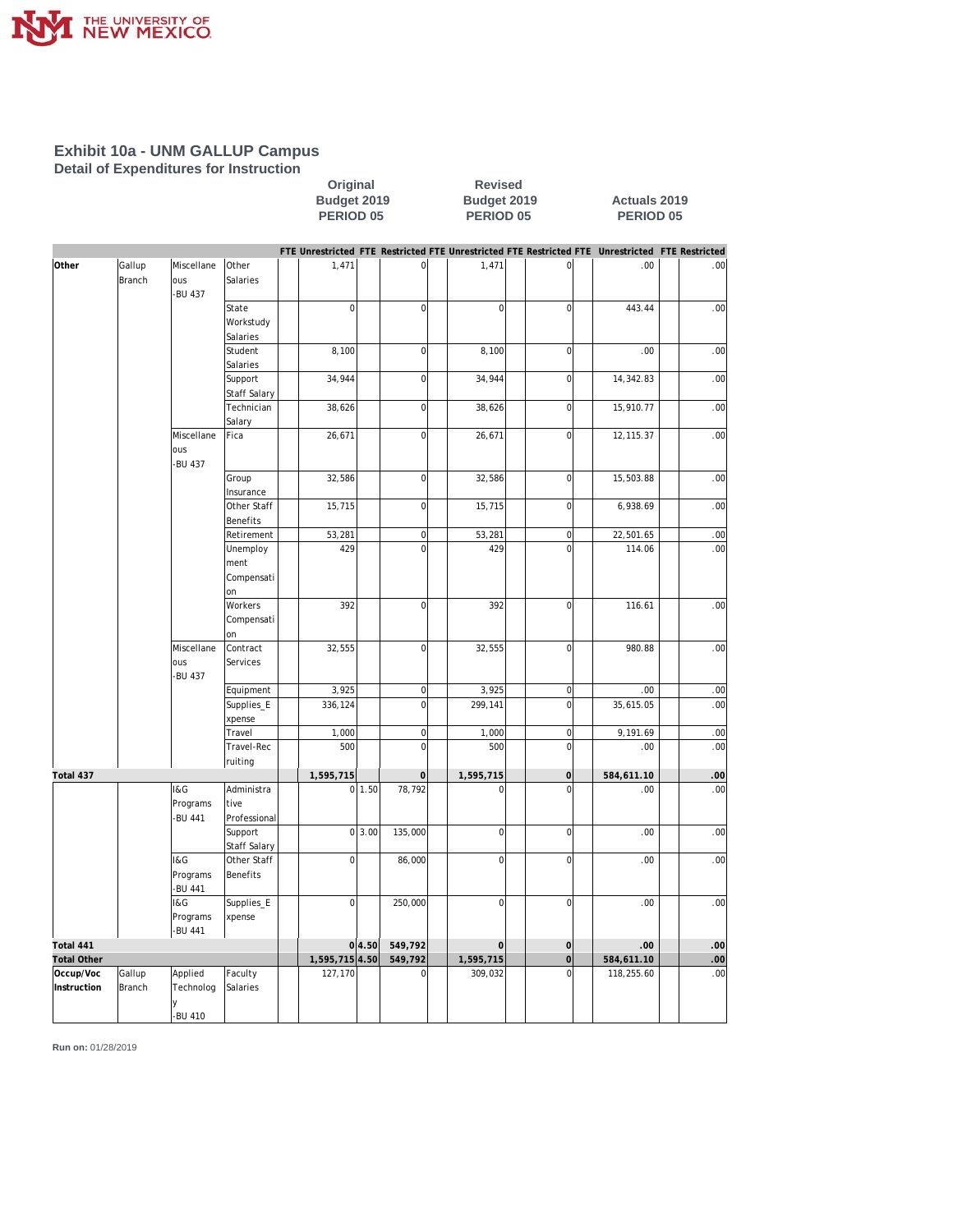

**Detail of Expenditures for Instruction**

#### Original Revised<br>
Budget 2019 Budget 2019<br>
PERIOD 05 PERIOD 0 **Budget 2019 Budget 2019 Actuals 2019 PERIOD 05 PERIOD 05 PERIOD 05**

|             |        |                      |                      |                    |                                    |                    |                               | FTE Unrestricted FTE Restricted FTE Unrestricted FTE Restricted FTE Unrestricted FTE Restricted |             |
|-------------|--------|----------------------|----------------------|--------------------|------------------------------------|--------------------|-------------------------------|-------------------------------------------------------------------------------------------------|-------------|
| Occup/Voc   | Gallup | Applied              | Federal              | 2,595              | $\mathsf{O}\xspace$                | 2,595              | $\mathbf 0$                   | .00                                                                                             | .00         |
| Instruction | Branch | Technolog            | Workstudy            |                    |                                    |                    |                               |                                                                                                 |             |
|             |        | y                    | Salaries             |                    |                                    |                    |                               |                                                                                                 |             |
|             |        | -BU 410              |                      |                    |                                    |                    |                               |                                                                                                 |             |
|             |        |                      | Other                | 662                | $\mathbf 0$                        | 662                | $\mathbf 0$                   | .00                                                                                             | .00         |
|             |        |                      | Salaries             |                    |                                    |                    |                               |                                                                                                 |             |
|             |        |                      | State                | $\mathbf 0$        | $\mathbf 0$                        | $\mathbf 0$        | $\mathbf 0$                   | 274.01                                                                                          | .00         |
|             |        |                      | Workstudy            |                    |                                    |                    |                               |                                                                                                 |             |
|             |        |                      | Salaries             |                    |                                    |                    |                               |                                                                                                 |             |
|             |        |                      | Support              | 33,078             | $\mathbf 0$                        | 33,078             | $\mathbf 0$                   | 13,625.41                                                                                       | .00         |
|             |        |                      | Staff Salary         |                    | $\mathbf 0$                        |                    | $\mathbf 0$                   | .00                                                                                             |             |
|             |        | Applied<br>Technolog | Contract<br>Services | 2,500              |                                    | 2,500              |                               |                                                                                                 | .00         |
|             |        |                      |                      |                    |                                    |                    |                               |                                                                                                 |             |
|             |        | -BU 410              |                      |                    |                                    |                    |                               |                                                                                                 |             |
|             |        |                      | Equipment            | 8,200              | $\mathsf{O}\xspace$                | 8,200              | $\overline{0}$                | .00.                                                                                            | .00         |
|             |        |                      | Supplies_E           | 51,411             | $\mathbf 0$                        | 51,411             | $\mathbf 0$                   | 13,579.74                                                                                       | .00         |
|             |        |                      | xpense               |                    |                                    |                    |                               |                                                                                                 |             |
|             |        |                      | Travel               | 1,500              | $\mathbf 0$                        | 1,500              | $\mathbf 0$                   | 190.55                                                                                          | .00         |
| Total 410   |        |                      |                      | 227,116            | $\overline{0}$                     | 408,978            | $\overline{0}$                | 145,925.31                                                                                      | $.00 \,$    |
|             |        | <b>Business</b>      | Faculty              | 63,716             | $\mathbf 0$                        | 63,716             | $\mathbf 0$                   | 25,486.36                                                                                       | .00         |
|             |        | Technolog            | Salaries             |                    |                                    |                    |                               |                                                                                                 |             |
|             |        | ٧                    |                      |                    |                                    |                    |                               |                                                                                                 |             |
|             |        | -BU 411              |                      |                    |                                    |                    |                               |                                                                                                 |             |
|             |        |                      | Federal              | 1,000              | $\mathbf 0$                        | 1,000              | $\mathbf 0$                   | .00                                                                                             | .00         |
|             |        |                      | Workstudy            |                    |                                    |                    |                               |                                                                                                 |             |
|             |        |                      | Salaries             |                    |                                    |                    |                               |                                                                                                 |             |
|             |        |                      | Other                | 664                | $\mathbf 0$                        | 664                | $\overline{0}$                | .00                                                                                             | .00         |
|             |        |                      | Salaries             |                    |                                    |                    |                               |                                                                                                 |             |
|             |        |                      | State                | 8,000              | $\mathsf 0$                        | 8,000              | $\mathbf 0$                   | 308.12                                                                                          | .00         |
|             |        |                      | Workstudy            |                    |                                    |                    |                               |                                                                                                 |             |
|             |        |                      | Salaries             |                    |                                    |                    |                               |                                                                                                 |             |
|             |        |                      | Support              | 33,187             | $\mathbf 0$                        | 33,187             | $\mathbf 0$                   | 13,670.67                                                                                       | .00         |
|             |        |                      | Staff Salary         |                    |                                    |                    |                               |                                                                                                 |             |
|             |        | <b>Business</b>      | Equipment            | 500                | $\mathsf 0$                        | 500                | $\mathbf 0$                   | .00                                                                                             | .00         |
|             |        | Technolog            |                      |                    |                                    |                    |                               |                                                                                                 |             |
|             |        | ٧                    |                      |                    |                                    |                    |                               |                                                                                                 |             |
|             |        | <b>BU 411</b>        |                      |                    |                                    |                    |                               |                                                                                                 |             |
|             |        |                      | Supplies_E           | 20,869             | $\mathbf 0$                        | 20,869             | $\mathbf 0$                   | 2,171.39                                                                                        | .00         |
|             |        |                      | xpense               |                    |                                    |                    |                               |                                                                                                 |             |
|             |        |                      | Travel               | 750                | $\mathbf 0$<br>$\mathsf{O}\xspace$ | 750                | $\mathbf 0$<br>$\overline{0}$ | .00                                                                                             | .00         |
| Total 411   |        | Health               | Faculty              | 128,686<br>349,134 | $\mathbf 0$                        | 128,686<br>349,134 | $\overline{0}$                | 41,636.54<br>139,878.72                                                                         | .00.<br>.00 |
|             |        | Careers              | Salaries             |                    |                                    |                    |                               |                                                                                                 |             |
|             |        | <b>BU 414</b>        |                      |                    |                                    |                    |                               |                                                                                                 |             |
|             |        |                      | Other                | 699                | $\mathsf{O}\xspace$                | 699                | $\mathbf 0$                   | .00                                                                                             | .00         |
|             |        |                      | Salaries             |                    |                                    |                    |                               |                                                                                                 |             |
|             |        |                      | Support              | 34,944             | $\mathsf{O}\xspace$                | 34,944             | $\overline{0}$                | 14,394.22                                                                                       | .00         |
|             |        |                      | <b>Staff Salary</b>  |                    |                                    |                    |                               |                                                                                                 |             |
|             |        | Health               | Contract             | 1,000              | $\mathsf{O}\xspace$                | 1,000              | $\overline{0}$                | .00                                                                                             | .00         |
|             |        | Careers              | Services             |                    |                                    |                    |                               |                                                                                                 |             |
|             |        | <b>BU 414</b>        |                      |                    |                                    |                    |                               |                                                                                                 |             |
|             |        |                      | Equipment            | 3,748              | $\mathbf 0$                        | 3,748              | $\overline{0}$                | .00.                                                                                            | .00         |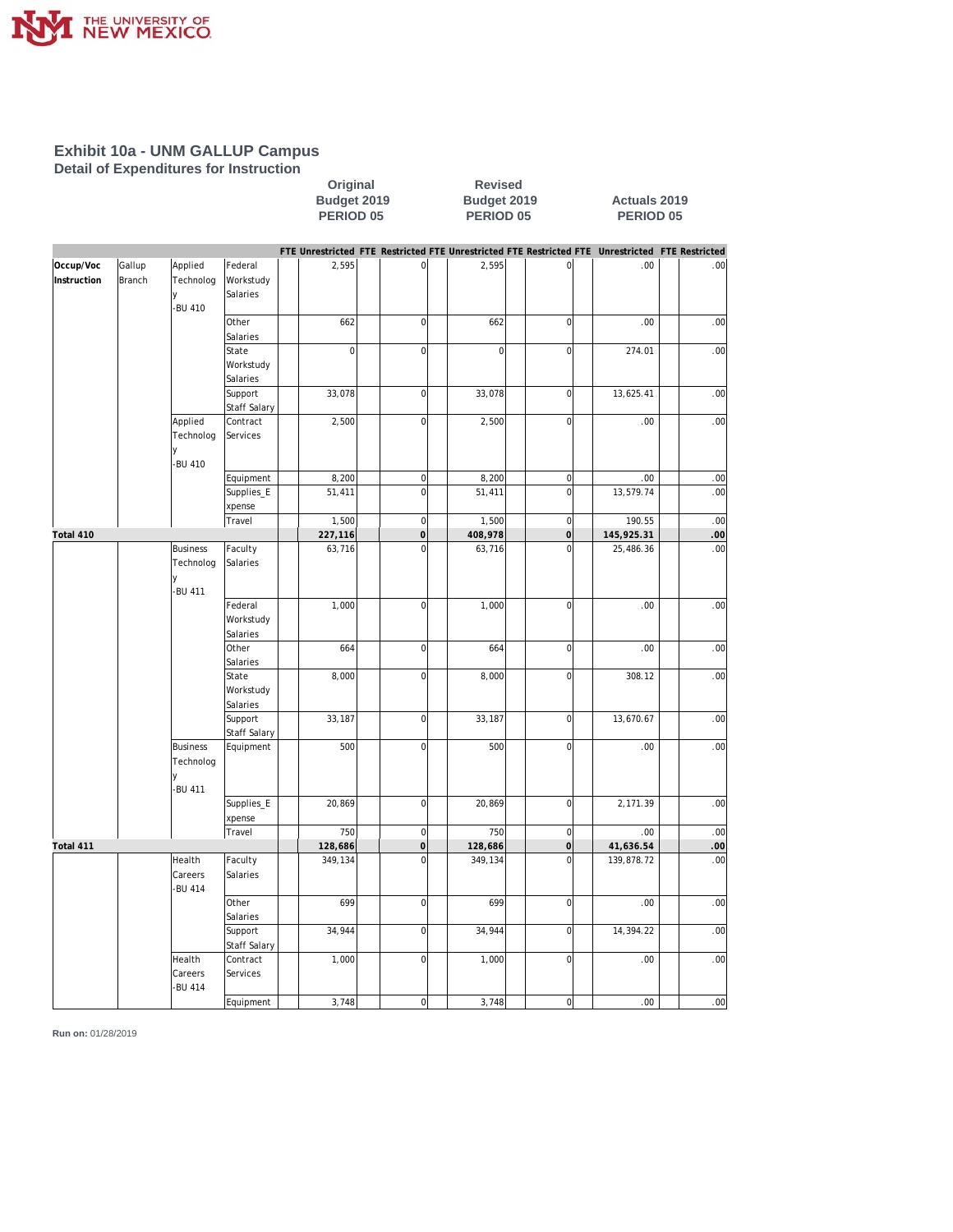

**Detail of Expenditures for Instruction**

#### Original Revised<br>
Budget 2019 Budget 2019<br>
PERIOD 05 PERIOD 0 **Budget 2019 Budget 2019 Actuals 2019 PERIOD 05 PERIOD 05 PERIOD 05**

|                                        |               |                       |              |              |                     |                |                | FTE Unrestricted FTE Restricted FTE Unrestricted FTE Restricted FTE Unrestricted | <b>FTE Restricted</b> |
|----------------------------------------|---------------|-----------------------|--------------|--------------|---------------------|----------------|----------------|----------------------------------------------------------------------------------|-----------------------|
| Occup/Voc                              | Gallup        | Health                | Supplies_E   | 25,196       | $\mathsf{O}\xspace$ | 25,196         | $\overline{0}$ | 2,672.23                                                                         | .00                   |
| Instruction                            | <b>Branch</b> | Careers               | xpense       |              |                     |                |                |                                                                                  |                       |
|                                        |               | -BU 414               |              |              |                     |                |                |                                                                                  |                       |
|                                        |               |                       | Travel       | 13,000       | $\mathbf 0$         | 13,000         | $\overline{0}$ | 1,576.37                                                                         | .00                   |
| Total 414                              |               |                       |              | 427,721      | $\mathsf{O}\xspace$ | 427,721        | $\sigma$       | 158,521.54                                                                       | $.00 \,$              |
|                                        |               | Area Voc              | Supplies_E   | $\mathbf 0$  | $\overline{0}$      | $\overline{0}$ | $\overline{0}$ | (11.19)                                                                          | .00                   |
|                                        |               | School                | xpense       |              |                     |                |                |                                                                                  |                       |
|                                        |               | -BU 415               |              |              |                     |                |                |                                                                                  |                       |
|                                        |               |                       | Travel       | $\mathbf 0$  | $\mathbf 0$         | $\overline{0}$ | $\overline{0}$ | (1, 119.40)                                                                      | .00                   |
| Total 415                              |               |                       |              | $\mathbf{0}$ | $\circ$             | $\mathbf 0$    | $\circ$        | (1, 130.59)                                                                      | .00.                  |
|                                        |               | Nursing               | Administra   | 54,781       | $\overline{0}$      | 54,781         | $\overline{0}$ | .00.                                                                             | .00                   |
|                                        |               | -BU 416               | tive         |              |                     |                |                |                                                                                  |                       |
|                                        |               |                       | Professional |              |                     |                |                |                                                                                  |                       |
|                                        |               |                       | Faculty      | 360,116      | $\mathbf 0$         | 360,116        | $\overline{0}$ | 171,943.24                                                                       | .00                   |
|                                        |               |                       | Salaries     |              |                     |                |                |                                                                                  |                       |
|                                        |               |                       | Other        | 635          | $\mathbf 0$         | $\mathbf 0$    | $\mathbf 0$    | .00                                                                              | .00                   |
|                                        |               |                       | Salaries     |              |                     |                |                |                                                                                  |                       |
|                                        |               |                       | Support      | 31,761       | $\mathbf 0$         | $\overline{0}$ | $\overline{0}$ | .76                                                                              | .00                   |
|                                        |               |                       | Staff Salary |              |                     |                |                |                                                                                  |                       |
|                                        |               | Nursing               | Supplies_E   | 8,791        | $\mathbf 0$         | 8,791          | $\overline{0}$ | 1,451.61                                                                         | .00                   |
|                                        |               | -BU 416               | xpense       |              |                     |                |                |                                                                                  |                       |
|                                        |               |                       | Travel       | 500          | $\mathbf 0$         | 500            | $\mathbf 0$    | .00                                                                              | .00                   |
| Total 416                              |               |                       |              | 456,584      | $\mathbf 0$         | 424,188        | $\overline{O}$ | 173,395.61                                                                       | $.00 \,$              |
| Total Occup/Voc Instruction            |               |                       |              | 1,240,107    | $\overline{0}$      | 1,389,573      | $\overline{0}$ | 518,348.41                                                                       | .00                   |
| Prep/Remedi                            | Gallup        | Transitional Faculty  |              | 308,736      | $\overline{0}$      | 308,736        | $\overline{0}$ | 105,494.60                                                                       | .00                   |
| al Instruction                         | Branch        | <b>Studies</b>        | Salaries     |              |                     |                |                |                                                                                  |                       |
|                                        |               | <b>BU 404</b>         |              |              |                     |                |                |                                                                                  |                       |
|                                        |               | Transitional Contract |              | 300          | $\mathbf 0$         | 300            | $\mathbf 0$    | .00.                                                                             | .00                   |
|                                        |               | <b>Studies</b>        | Services     |              |                     |                |                |                                                                                  |                       |
|                                        |               | -BU 404               |              |              |                     |                |                |                                                                                  |                       |
|                                        |               |                       | Equipment    | $\mathbf 0$  | $\overline{0}$      | $\mathbf 0$    | $\overline{0}$ | 109.04                                                                           | .00                   |
|                                        |               |                       | Supplies_E   | 7,457        | $\mathbf 0$         | 7,457          | $\overline{0}$ | 43.44                                                                            | .00                   |
|                                        |               |                       | xpense       |              |                     |                |                |                                                                                  |                       |
|                                        |               |                       | Travel       | 500          | $\overline{0}$      | 500            | $\mathbf 0$    | .00                                                                              | .00                   |
| Total 404                              |               |                       |              | 316,993      | $\overline{O}$      | 316,993        | $\mathbf 0$    | 105,647.08                                                                       | .00                   |
|                                        |               | College               | Administra   | 81,598       | $\overline{0}$      | 81,598         | $\overline{0}$ | 33,999.30                                                                        | .00                   |
|                                        |               | Learning              | tive         |              |                     |                |                |                                                                                  |                       |
|                                        |               | Center                | Professional |              |                     |                |                |                                                                                  |                       |
|                                        |               | <b>BU 405</b>         |              |              |                     |                |                |                                                                                  |                       |
|                                        |               |                       | Federal      | 1,950        | $\mathbf 0$         | 1,950          | $\overline{0}$ | 139.08                                                                           | .00                   |
|                                        |               |                       | Workstudy    |              |                     |                |                |                                                                                  |                       |
|                                        |               |                       | Salaries     |              |                     |                |                |                                                                                  |                       |
|                                        |               |                       | State        | 600          | $\mathbf 0$         | 600            | $\overline{0}$ | .00                                                                              | .00                   |
|                                        |               |                       | Workstudy    |              |                     |                |                |                                                                                  |                       |
|                                        |               |                       | Salaries     |              |                     |                |                |                                                                                  |                       |
|                                        |               |                       | Student      | 28,623       | $\mathbf 0$         | 28,623         | $\overline{0}$ | 15,633.42                                                                        | .00                   |
|                                        |               |                       | Salaries     |              |                     |                |                |                                                                                  |                       |
|                                        |               | College               | Supplies_E   | 18,028       | $\mathbf 0$         | 18,028         | $\overline{0}$ | 202.56                                                                           | .00                   |
|                                        |               |                       |              |              |                     |                |                |                                                                                  |                       |
|                                        |               | Learning<br>Center    | xpense       |              |                     |                |                |                                                                                  |                       |
|                                        |               | -BU 405               |              |              |                     |                |                |                                                                                  |                       |
|                                        |               |                       | Travel       | 500          | $\mathbf 0$         | 500            | $\mathbf 0$    | .00                                                                              | .00                   |
| Total 405                              |               |                       |              | 131,299      | $\circ$             | 131,299        | $\circ$        | 49,974.36                                                                        | .00.                  |
| <b>Total Prep/Remedial Instruction</b> |               |                       |              | 448,292      | $\overline{O}$      | 448,292        | $\overline{0}$ | 155,621.44                                                                       | .00 <sub>1</sub>      |
|                                        |               |                       |              |              |                     |                |                |                                                                                  |                       |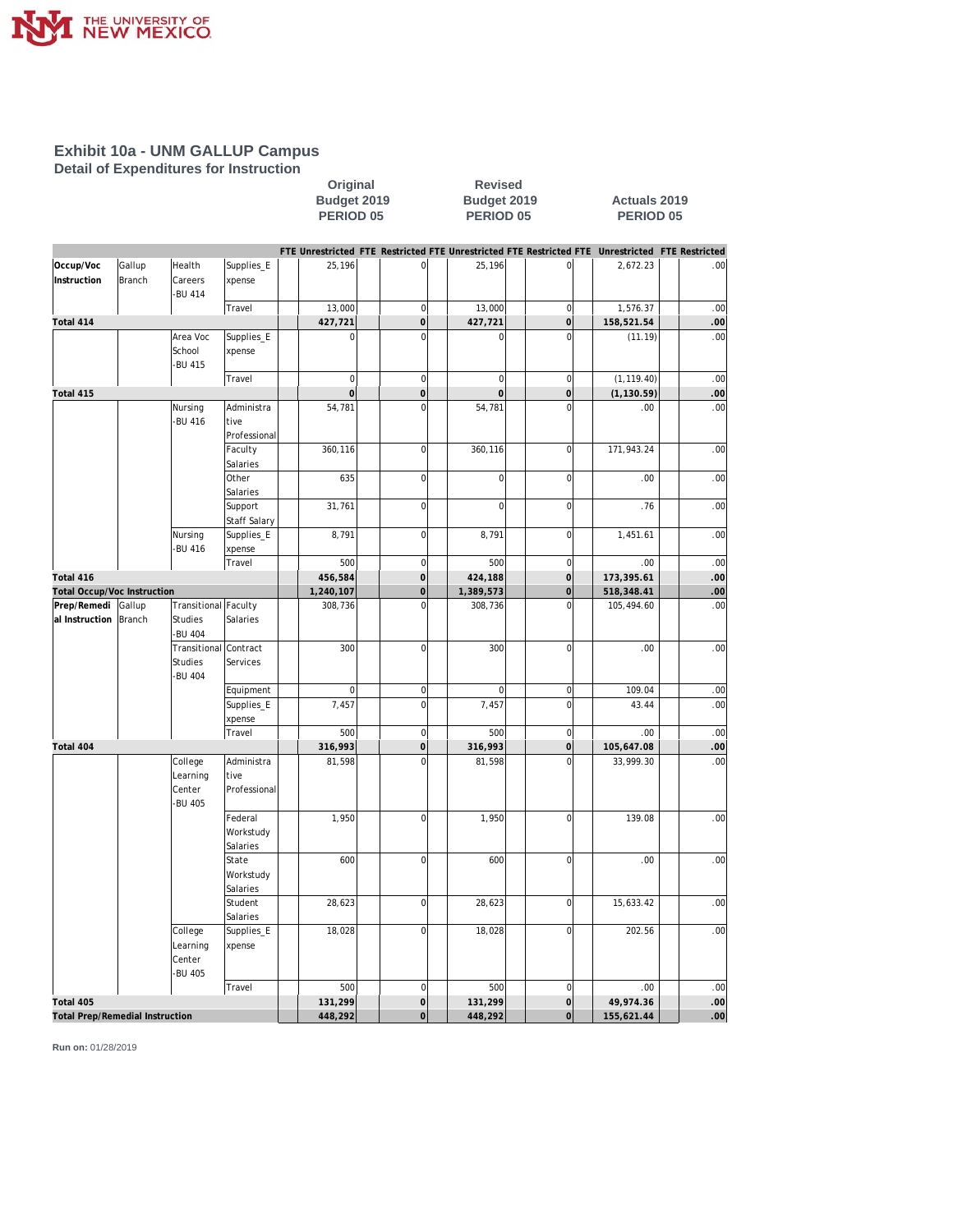

**Detail of Expenditures for Instruction**

| <b>Original</b> | <b>Revised</b> |                     |
|-----------------|----------------|---------------------|
| Budget 2019     | Budget 2019    | <b>Actuals 2019</b> |
| PERIOD 05       | PERIOD 05      | <b>PERIOD 05</b>    |

**Revised** 

|                                          |               |               |          |                |         |           | FTF Unrestricted FTF Restricted FTF Unrestricted FTF Restricted FTF Unrestricted FTF Restricted |              |      |
|------------------------------------------|---------------|---------------|----------|----------------|---------|-----------|-------------------------------------------------------------------------------------------------|--------------|------|
| Special                                  | Gallup        | <b>Summer</b> | Faculty  | 75,000         |         | 75,000    |                                                                                                 | 67.109.26    | .001 |
| Session                                  | <b>Branch</b> | Session       | Salaries |                |         |           |                                                                                                 |              |      |
| <i><u><b>Instruction</b></u></i>         |               | -BU 422       |          |                |         |           |                                                                                                 |              |      |
| Total 422                                |               |               |          | 75,000         |         | 75,000    |                                                                                                 | 67.109.26    | .00  |
| <b>Total Special Session Instruction</b> |               |               |          | 75,000         |         | 75,000    |                                                                                                 | 67,109.26    | .001 |
| Grand Total Exhibit 10a                  |               |               |          | 5.752.081 4.50 | 549.792 | 5.901.547 |                                                                                                 | 2.162.982.36 | .00  |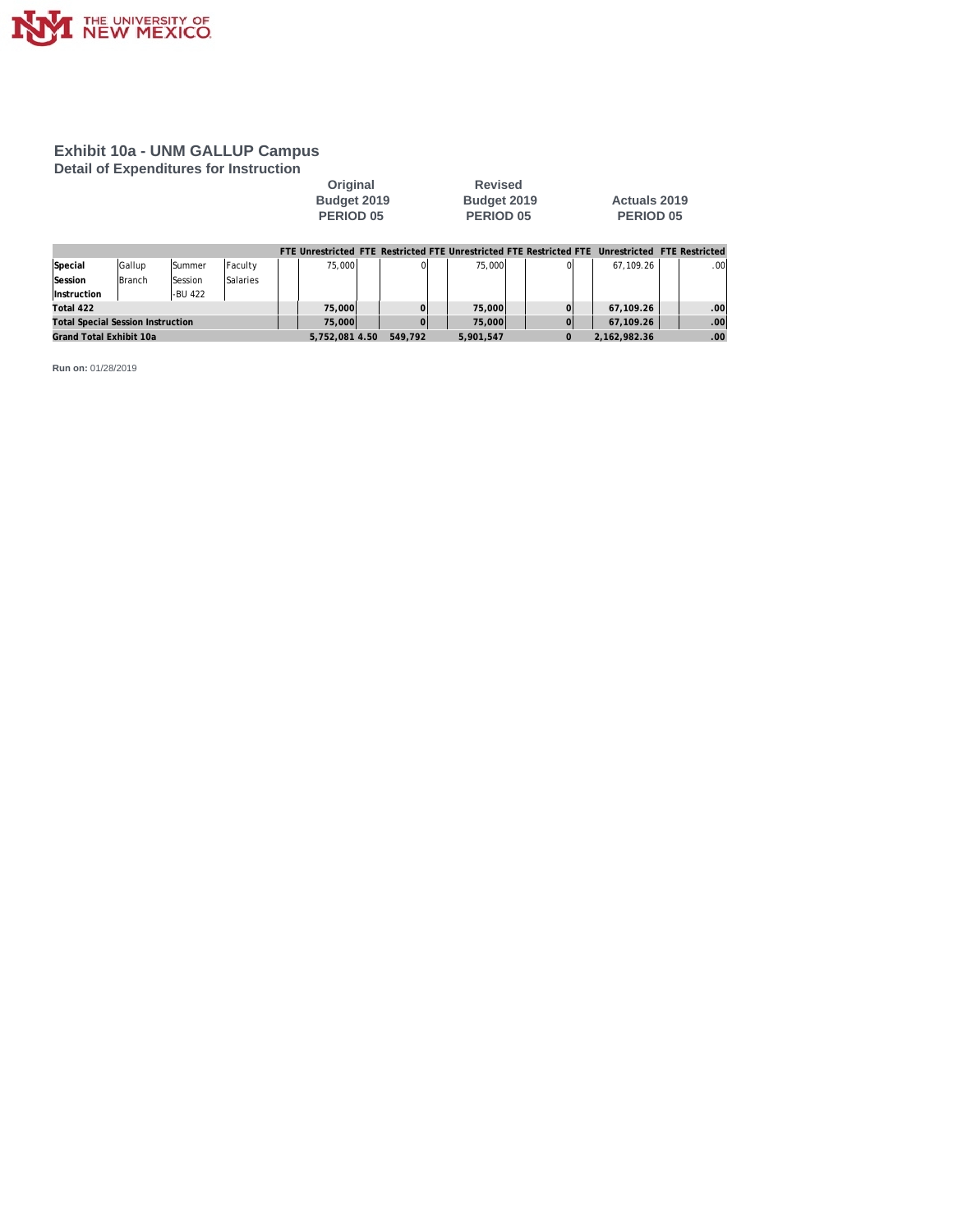

#### **Exhibit 11 - UNM GALLUP Campus Expenditures for Academic Support**

| Original         | <b>Revised</b>   |                     |
|------------------|------------------|---------------------|
| Budget 2019      | Budget 2019      | <b>Actuals 2019</b> |
| <b>PERIOD 05</b> | <b>PERIOD 05</b> | <b>PERIOD 05</b>    |

|                                      |                 |                            | Unrestricted Restricted Unrestricted Restricted Unrestricted Restricted |              |                |              |              |     |
|--------------------------------------|-----------------|----------------------------|-------------------------------------------------------------------------|--------------|----------------|--------------|--------------|-----|
| Academic Administration              | Gallup Branch   | Acad Support Instruction   | 145,484                                                                 | 01           | 145,484        | 01           | 85,967.37    | .00 |
| <b>Total Academic Administration</b> |                 |                            | 145,484                                                                 | $\mathbf{0}$ | 145,484        | $\mathbf{0}$ | 85,967.37    | .00 |
| Ancillary Support                    | Gallup Branch   | Computer Services          | 509,018                                                                 |              | 509,018        | <sup>0</sup> | 271,264.66   | .00 |
| <b>Total Ancillary Support</b>       |                 |                            | 509,018                                                                 | $\mathbf{0}$ | 509,018        | 0            | 271,264.66   | .00 |
| Libraries                            | Gallup Branch   | Branch Main Library        | 364,468                                                                 | ΩI           | 364,468        | $\Omega$     | 144,376.47   | .00 |
| <b>Total Libraries</b>               |                 |                            | 364,468                                                                 | $\mathbf{0}$ | 364,468        | 0            | 144,376.47   | .00 |
| Other                                | Gallup Branch   | Miscellaneous              | 29,987                                                                  |              | 29,987         | 0l           | 9,233.75     | .00 |
| <b>Total Other</b>                   |                 |                            | 29,987                                                                  | $\mathbf 0$  | 29,987         | 0            | 9,233.75     | .00 |
| Items not in Exhibit                 | Fringe Benefits | Fica                       | 46,508                                                                  |              | 46,508         | $\Omega$     | 16,530.41    | .00 |
|                                      |                 | Group Insurance            | 75,487                                                                  |              | 75,487         | O            | 21,356.31    | .00 |
|                                      |                 | Other Staff Benefits       | 73,209                                                                  |              | 73,209         | $\Omega$     | 9,310.80     | .00 |
|                                      |                 | Retirement                 | 92,133                                                                  |              | 92,133         | $\Omega$     | 30,009.49    | .00 |
|                                      |                 | Unemployment               | 793                                                                     |              | 793            | 0            | 158.66       | .00 |
|                                      |                 | Compensation               |                                                                         |              |                |              |              |     |
|                                      |                 | Workers Compensation       | 583                                                                     |              | 583            | $\Omega$     | 293.00       | .00 |
| Fringe Benefits<br>Sub-Total:        |                 |                            | 288,713                                                                 | $\mathbf{0}$ | 288,713        | $\mathbf 0$  | 77,658.67    | .00 |
|                                      | Workstudy       | Federal Workstudy Salaries |                                                                         | 9,541        |                |              | .00.         | .00 |
|                                      |                 | State Workstudy Salaries   | 0                                                                       | 28,623       |                | $\Omega$     | .00.         | .00 |
| Workstudy<br>Sub-Total:              |                 |                            | $\overline{0}$                                                          | 38,164       | $\overline{0}$ | 0            | .00          | .00 |
| Total Items not in Exhibit           |                 |                            | 288,713                                                                 | 38,164       | 288,713        | $\mathbf{0}$ | 77,658.67    | .00 |
| Total                                |                 |                            | 1,337,670                                                               | 38,164       | 1,337,670      |              | 0 588,500.92 | .00 |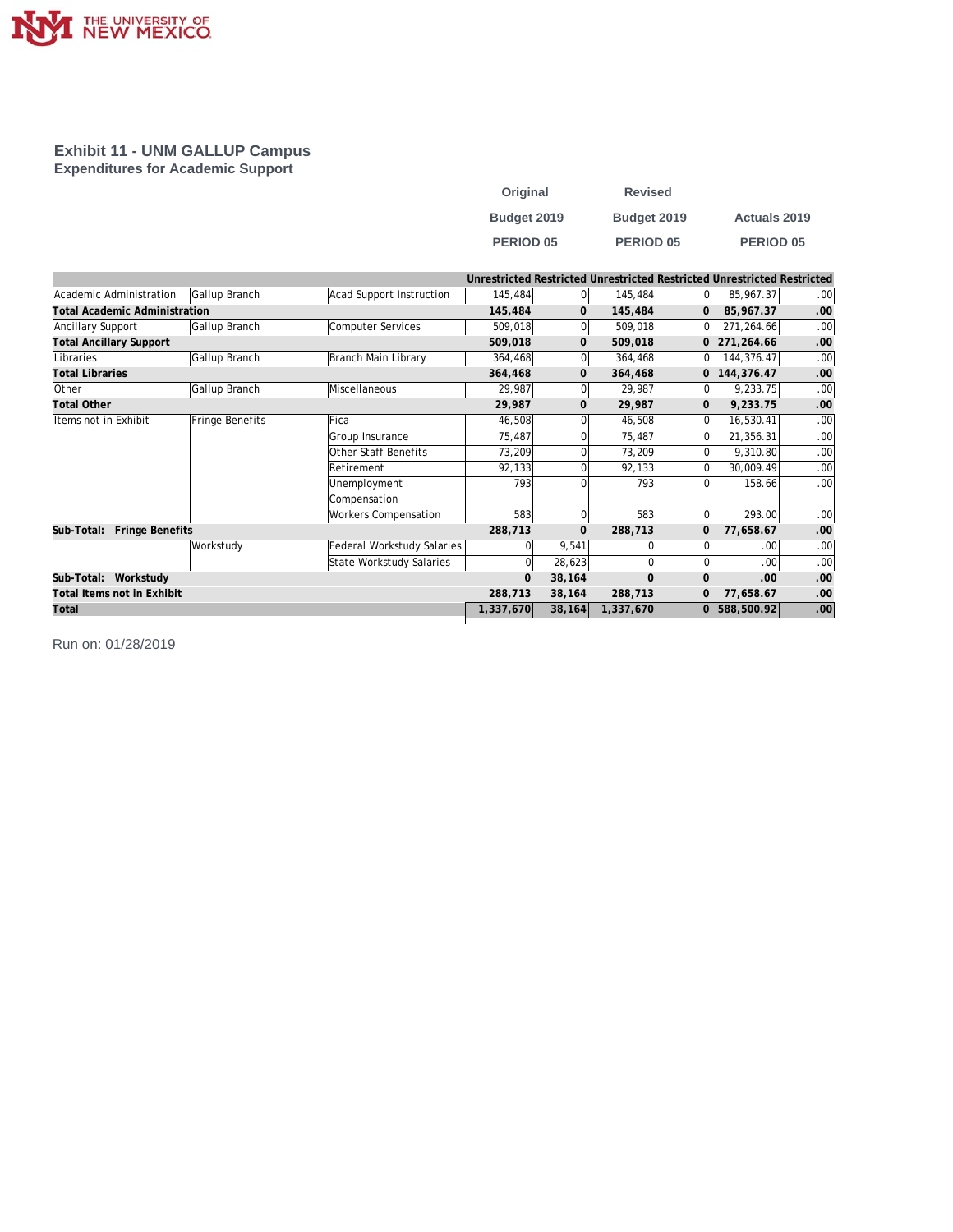

**Detail of Expenditures for Academic Support**

# **Original Revised**

#### **Budget 2019 Budget 2019 Actuals 2019 PERIOD 05 PERIOD 05 PERIOD 05**

|                                      |               |               |                       | FTE Unrestricted FTE Restricted FTE Unrestricted FTE Restricted FTE Unrestricted FTE Restricted |                     |         |                |            |     |
|--------------------------------------|---------------|---------------|-----------------------|-------------------------------------------------------------------------------------------------|---------------------|---------|----------------|------------|-----|
| Other                                | Gallup        | Miscellane    | Supplies_E            | 300                                                                                             | $\mathbf 0$         | 300     | $\overline{0}$ | 2,225.28   | .00 |
|                                      | Branch        | ous           | xpense                |                                                                                                 |                     |         |                |            |     |
|                                      |               | <b>BU 437</b> |                       |                                                                                                 |                     |         |                |            |     |
|                                      |               |               | Travel                | 29,687                                                                                          | $\mathbf 0$         | 29,687  | $\overline{0}$ | 7,008.47   | .00 |
| Total 437                            |               |               |                       | 29,987                                                                                          | $\mathbf 0$         | 29,987  | $\mathbf 0$    | 9,233.75   | .00 |
| <b>Total Other</b>                   |               |               |                       | 29,987                                                                                          | $\mathbf 0$         | 29,987  | $\mathbf 0$    | 9,233.75   | .00 |
| Academic                             | Gallup        | Acad          | Faculty               | 130,000                                                                                         | $\overline{0}$      | 130,000 | $\overline{0}$ | 78,329.55  | .00 |
| Administrati                         | <b>Branch</b> | Support       | Salaries              |                                                                                                 |                     |         |                |            |     |
| on                                   |               | Instruction   |                       |                                                                                                 |                     |         |                |            |     |
|                                      |               | <b>BU 427</b> |                       |                                                                                                 |                     |         |                |            |     |
|                                      |               |               | Other                 | 2,000                                                                                           | $\mathbf 0$         | 2,000   | $\overline{0}$ | .00        | .00 |
|                                      |               |               | Salaries              |                                                                                                 |                     |         |                |            |     |
|                                      |               | Acad          | Supplies_E            | 10,484                                                                                          | $\overline{0}$      | 10,484  | $\overline{0}$ | 5,101.57   | .00 |
|                                      |               | Support       | xpense                |                                                                                                 |                     |         |                |            |     |
|                                      |               | Instruction   |                       |                                                                                                 |                     |         |                |            |     |
|                                      |               | <b>BU 427</b> |                       |                                                                                                 |                     |         |                |            |     |
|                                      |               |               | Travel                | 3,000                                                                                           | $\mathbf 0$         | 3,000   | $\overline{0}$ | 2,536.25   | .00 |
| Total 427                            |               |               |                       | 145,484                                                                                         | $\mathbf 0$         | 145,484 | $\overline{0}$ | 85,967.37  | .00 |
| <b>Total Academic Administration</b> |               |               |                       | 145,484                                                                                         | $\overline{O}$      | 145,484 | $\mathbf 0$    | 85,967.37  | .00 |
| Ancillary                            | Gallup        | Computer      | Administra            | 85,588                                                                                          | $\Omega$            | 85,588  | $\Omega$       | 7,132.33   | .00 |
| Support                              | Branch        | Services      | tive                  |                                                                                                 |                     |         |                |            |     |
|                                      |               | <b>BU 426</b> | Professional          |                                                                                                 |                     |         |                |            |     |
|                                      |               |               | Federal               | 1,000                                                                                           | $\mathbf 0$         | 1,000   | $\overline{0}$ | 781.55     | .00 |
|                                      |               |               | Workstudy             |                                                                                                 |                     |         |                |            |     |
|                                      |               |               | Salaries              |                                                                                                 |                     |         | $\overline{0}$ |            |     |
|                                      |               |               | Other                 | 651                                                                                             | $\mathbf 0$         | 651     |                | .00        | .00 |
|                                      |               |               | Salaries              |                                                                                                 | $\mathbf 0$         |         | $\overline{0}$ |            | .00 |
|                                      |               |               | State                 | 1,500                                                                                           |                     | 1,500   |                | .00        |     |
|                                      |               |               | Workstudy<br>Salaries |                                                                                                 |                     |         |                |            |     |
|                                      |               |               | Student               | 3,000                                                                                           | $\mathbf 0$         | 3,000   | $\overline{0}$ | 6,131.29   | .00 |
|                                      |               |               | Salaries              |                                                                                                 |                     |         |                |            |     |
|                                      |               |               | Technician            | 114,317                                                                                         | $\mathbf 0$         | 114,317 | $\overline{0}$ | 44,735.54  | .00 |
|                                      |               |               | Salary                |                                                                                                 |                     |         |                |            |     |
|                                      |               | Computer      | Contract              | 1,500                                                                                           | $\mathbf 0$         | 1,500   | $\overline{0}$ | 973.13     | .00 |
|                                      |               | Services      | Services              |                                                                                                 |                     |         |                |            |     |
|                                      |               | <b>BU 426</b> |                       |                                                                                                 |                     |         |                |            |     |
|                                      |               |               | Equipment             | 101,000                                                                                         | $\mathbf 0$         | 101,000 | $\overline{0}$ | 69,109.40  | .00 |
|                                      |               |               | Supplies_E            | 198,462                                                                                         | $\mathbf 0$         | 198,462 | $\overline{0}$ | 142,232.85 | .00 |
|                                      |               |               | xpense                |                                                                                                 |                     |         |                |            |     |
|                                      |               |               | Travel                | 2,000                                                                                           | $\mathbf 0$         | 2,000   | $\overline{0}$ | 168.57     | .00 |
| Total 426                            |               |               |                       | 509,018                                                                                         | $\circ$             | 509,018 | $\overline{O}$ | 271,264.66 | .00 |
| <b>Total Ancillary Support</b>       |               |               |                       | 509,018                                                                                         | $\mathsf{O}\xspace$ | 509,018 | $\mathbf 0$    | 271,264.66 | .00 |
| Libraries                            | Gallup        | <b>Branch</b> | Faculty               | 146,491                                                                                         | $\Omega$            | 146,491 | $\Omega$       | 52,387.70  | .00 |
|                                      | Branch        | Main          | Salaries              |                                                                                                 |                     |         |                |            |     |
|                                      |               | Library       |                       |                                                                                                 |                     |         |                |            |     |
|                                      |               | <b>BU 424</b> |                       |                                                                                                 |                     |         |                |            |     |
|                                      |               |               | Federal               | 1,200                                                                                           | $\mathbf 0$         | 1,200   | $\overline{0}$ | 231.72     | .00 |
|                                      |               |               | Workstudy             |                                                                                                 |                     |         |                |            |     |
|                                      |               |               | Salaries              |                                                                                                 |                     |         |                |            |     |
|                                      |               |               | Other                 | 1,746                                                                                           | $\mathbf 0$         | 1,746   | $\overline{0}$ | .00        | .00 |
|                                      |               |               | Salaries              |                                                                                                 |                     |         |                |            |     |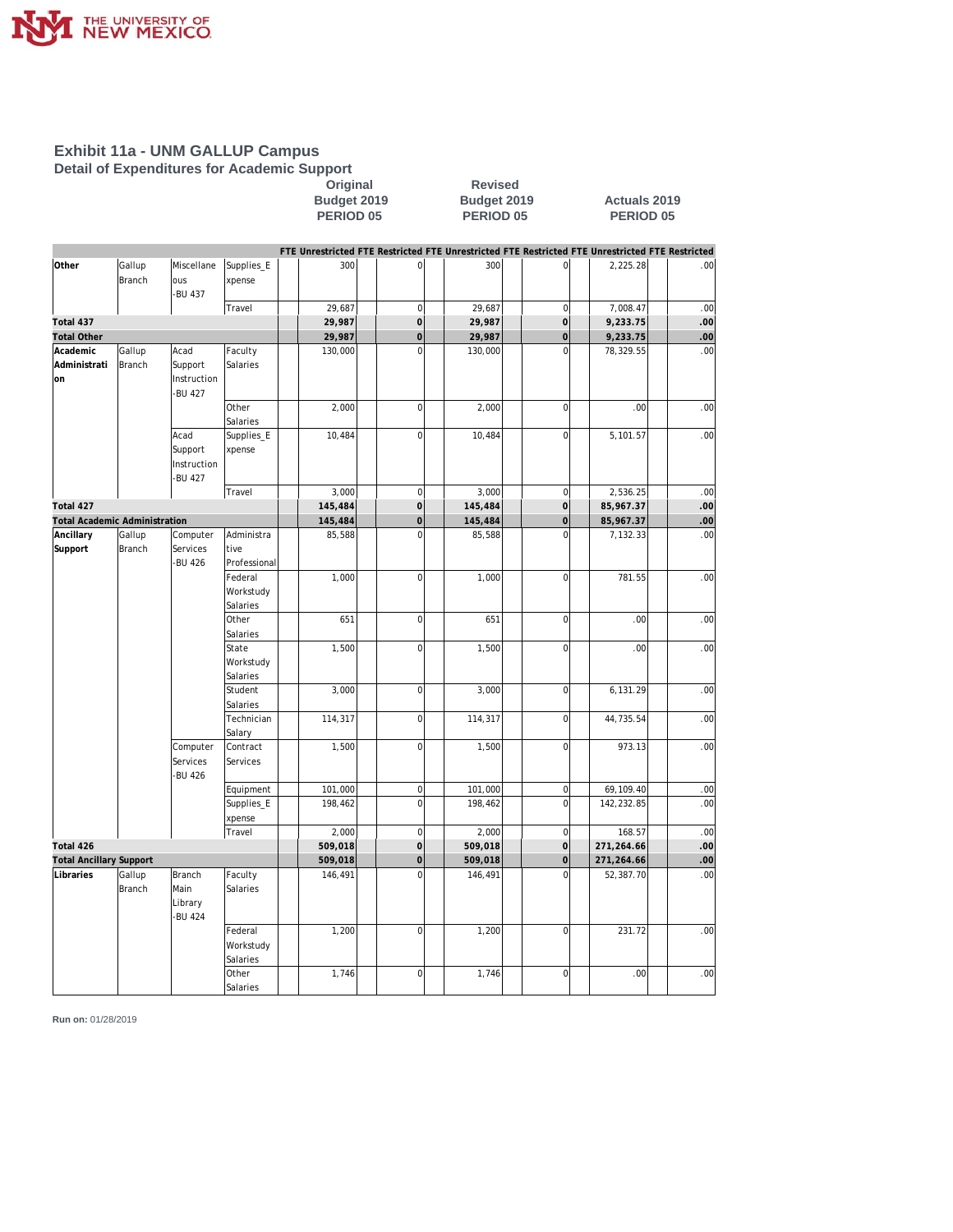

**Detail of Expenditures for Academic Support**

### **Original Revised Budget 2019**<br> **Budget 2019**<br> **Budget 2019**<br> **BERIOD 05**<br> **PERIOD 05**<br> **PERIOD 05**

**PERIOD 05 PERIOD 05 PERIOD 05**

|                         |                  |                                      |                                | FTE Unrestricted FTE Restricted FTE Unrestricted FTE Restricted FTE Unrestricted FTE Restricted |                |           |                |             |                  |
|-------------------------|------------------|--------------------------------------|--------------------------------|-------------------------------------------------------------------------------------------------|----------------|-----------|----------------|-------------|------------------|
| Libraries               | Gallup<br>Branch | Branch<br>Main<br>Library<br>-BU 424 | State<br>Workstudy<br>Salaries | 4,000                                                                                           | ΩI             | 4,000     |                | 477.08      | .00 <sub>l</sub> |
|                         |                  |                                      | Support<br><b>Staff Salary</b> | 31,761                                                                                          | $\Omega$       | 31,761    | $\Omega$       | 13,083.29   | .00 <sub>l</sub> |
|                         |                  |                                      | Technician<br>Salary           | 87,360                                                                                          | $\Omega$       | 87,360    | $\Omega$       | 28, 182. 74 | .00              |
|                         |                  | Branch<br>Main<br>Library<br>-BU 424 | Equipment                      | $\Omega$                                                                                        | ΩI             | $\Omega$  | $\Omega$       | 9,667.79    | .00 <sub>l</sub> |
|                         |                  |                                      | Library<br>Acquisition         | 46,500                                                                                          | ΩI             | 46,500    | $\overline{0}$ | 22,210.77   | .00 <sub>l</sub> |
|                         |                  |                                      | Supplies_E<br>xpense           | 44,910                                                                                          | ΩI             | 44,910    | $\Omega$       | 16,922.82   | .00 <sub>l</sub> |
|                         |                  |                                      | Travel                         | 500                                                                                             | ΩI             | 500       | $\Omega$       | 1,212.56    | .00              |
| Total 424               |                  |                                      |                                | 364,468                                                                                         | $\overline{O}$ | 364,468   | $\Omega$       | 144,376.47  | .00 <sub>1</sub> |
| <b>Total Libraries</b>  |                  |                                      |                                | 364,468                                                                                         | 0              | 364,468   | $\overline{0}$ | 144, 376.47 | .00              |
| Grand Total Exhibit 11a |                  |                                      |                                | 1,048,957                                                                                       | $\mathbf{0}$   | 1,048,957 | $\overline{0}$ | 510,842.25  | .00              |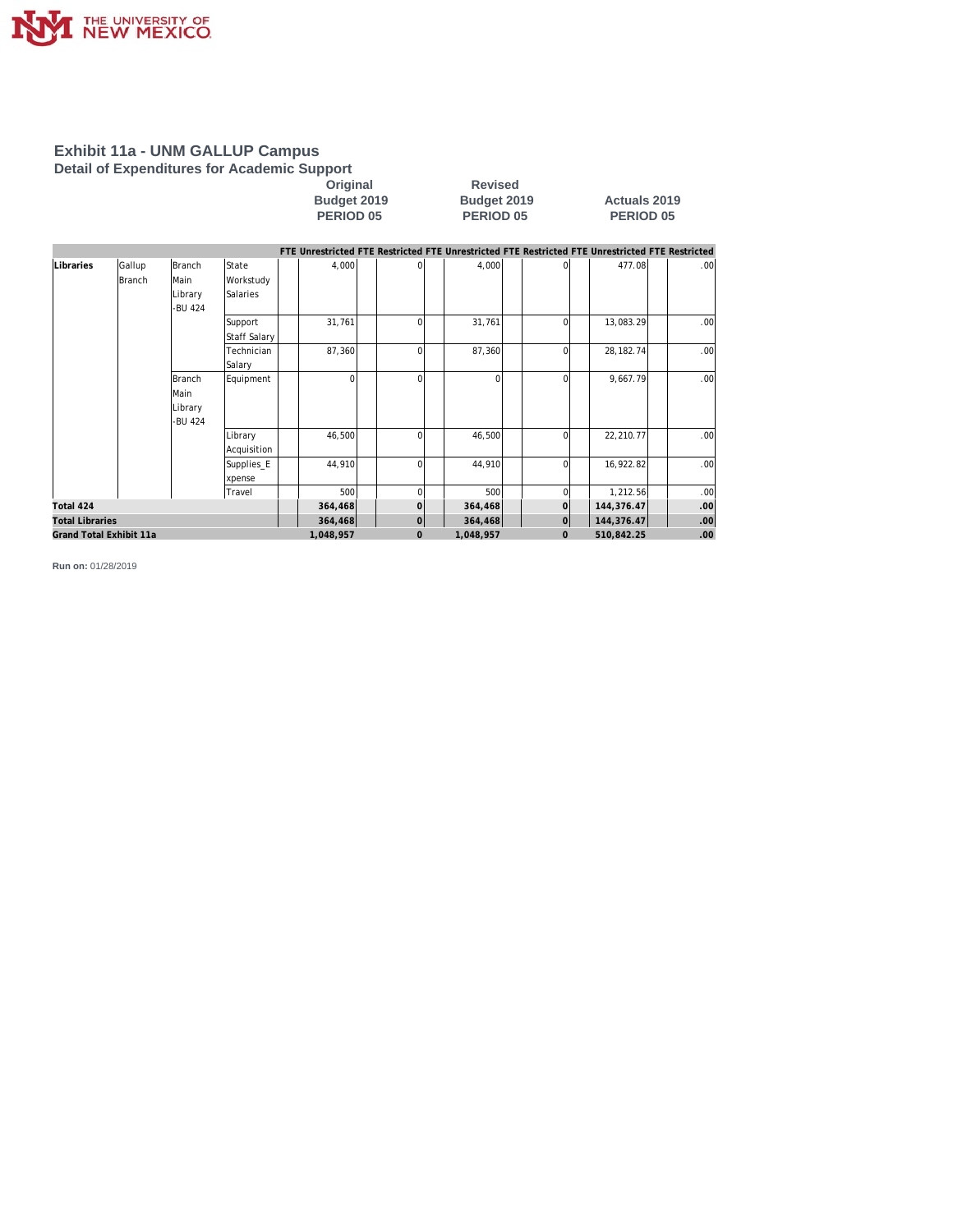

**Exhibit 12 - UNM GALLUP Campus Expenditures for Student Services**

| Original         | <b>Revised</b> |                     |
|------------------|----------------|---------------------|
| Budget 2019      | Budget 2019    | <b>Actuals 2019</b> |
| <b>PERIOD 05</b> | PERIOD 05      | <b>PERIOD 05</b>    |

|                                          |                 |                             | Unrestricted Restricted Unrestricted Restricted Unrestricted Restricted |              |           |                |                |                  |
|------------------------------------------|-----------------|-----------------------------|-------------------------------------------------------------------------|--------------|-----------|----------------|----------------|------------------|
| Counsel & Career Guidance Gallup Branch  |                 | ADA                         | 73.276                                                                  | $\Omega$     | 73,276    | $\Omega$       | 29.007.44      | .00 <sub>l</sub> |
|                                          |                 | Counsel/Career Services     | 309,556                                                                 | $\Omega$     | 205,102   | 0l             | 75,768.51      | .00              |
| Total Counsel & Career Guidance          |                 |                             | 382,832                                                                 | $\mathbf{0}$ | 278,378   |                | 0 104,775.95   | .00              |
| Financial Aid Services                   | Gallup Branch   | Financial Aid               | 175,303                                                                 | 0            | 175,303   | 0l             | 62,740.06      | .00.             |
| <b>Total Financial Aid Services</b>      |                 |                             | 175,303                                                                 | $\mathbf{0}$ | 175,303   | $\mathbf{0}$   | 62,740.06      | .00              |
| <b>Other</b>                             | Gallup Branch   | Miscellaneous               | 145,839                                                                 | 0l           | 145,839   | <sup>0</sup>   | 57,072.00      | .00              |
| <b>Total Other</b>                       |                 |                             | 145,839                                                                 | $\mathbf{0}$ | 145,839   | $\mathbf{0}$   | 57,072.00      | .00              |
| Student Admin & Records                  | Gallup Branch   | Admissions/Registrar        | 163,958                                                                 | 0l           | 225,068   | <sup>0</sup>   | 56,260.07      | .00              |
| <b>Total Student Admin &amp; Records</b> |                 |                             | 163,958                                                                 | $\mathbf{0}$ | 225,068   | $\mathbf{0}$   | 56,260.07      | .00              |
| Student Services Admin                   | Gallup Branch   | Student Services Admin      | 194,454                                                                 | 0l           | 194,454   | <sup>0</sup>   | 70,207.69      | .00              |
| Total Student Services Admin             |                 |                             | 194,454                                                                 | $\mathbf{0}$ | 194,454   | $\mathbf{0}$   | 70,207.69      | .00              |
| Items not in Exhibit                     | Fringe Benefits | Fica                        | 53,000                                                                  |              | 53,000    | $\Omega$       | 23,096.19      | .00              |
|                                          |                 | Group Insurance             | 30,000                                                                  |              | 30,000    | $\Omega$       | 21,590.54      | .00              |
|                                          |                 | Other Staff Benefits        | 48,296                                                                  |              | 48,296    | $\Omega$       | 13,241.09      | .00              |
|                                          |                 | Retirement                  | 92,000                                                                  |              | 92,000    | $\Omega$       | 43,204.70      | .00              |
|                                          |                 | Unemployment                | 1,600                                                                   |              | 1,600     | $\Omega$       | 217.54         | .00.             |
|                                          |                 | Compensation                |                                                                         |              |           |                |                |                  |
|                                          |                 | <b>Workers Compensation</b> | 1,034                                                                   | $\Omega$     | 1,034     | $\overline{0}$ | 234.71         | .00              |
| Sub-Total: Fringe Benefits               |                 |                             | 225,930                                                                 | $\mathbf{0}$ | 225,930   |                | 0 101,584.77   | .00              |
|                                          | Workstudy       | Federal Workstudy Salaries  | $\Omega$                                                                | 28,623       |           | 0              | .00.           | .00              |
|                                          |                 | State Workstudy Salaries    | $\Omega$                                                                | 19,082       | 0         | $\overline{0}$ | .00.           | .00              |
| Sub-Total: Workstudy                     |                 |                             | $\mathbf{0}$                                                            | 47,705       | $\Omega$  | $\Omega$       | .00            | .00              |
| Total Items not in Exhibit               |                 |                             | 225,930                                                                 | 47,705       | 225,930   |                | 0 101,584.77   | .00              |
| Total                                    |                 |                             | 1,288,316                                                               | 47,705       | 1,244,972 |                | $0$ 452,640.54 | .00              |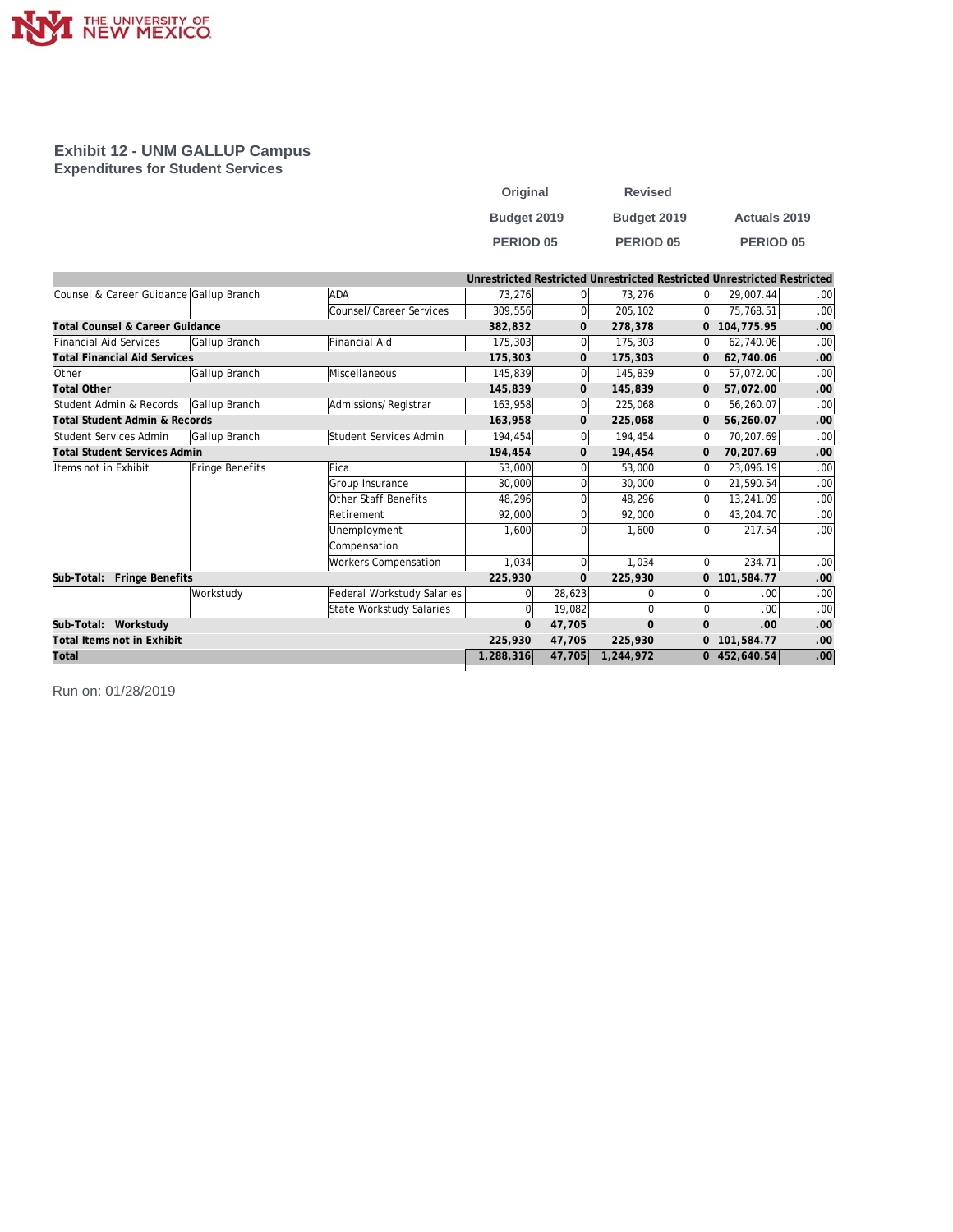

**Detail of Expenditures for Student Services**

#### **Original Revised Budget 2019 Budget 2019 Actuals 2019 PERIOD 05 PERIOD 05 PERIOD 05**

|                    |                         |                   |                       | FTE Unrestricted FTE Restricted FTE Unrestricted FTE Restricted FTE Unrestricted FTE Restricted |                |                |                |           |      |
|--------------------|-------------------------|-------------------|-----------------------|-------------------------------------------------------------------------------------------------|----------------|----------------|----------------|-----------|------|
| Other              | Gallup<br><b>Branch</b> | Miscellane<br>ous | Administra<br>tive    | 45,900                                                                                          | $\mathbf 0$    | 45,900         | $\overline{0}$ | 19,125.00 | .00  |
|                    |                         | -BU 437           | Professional          |                                                                                                 |                |                |                |           |      |
|                    |                         |                   | Federal               | $\mathbf 0$                                                                                     | $\bf 0$        | $\overline{0}$ | $\mathbf 0$    | 31.51     | .00  |
|                    |                         |                   |                       |                                                                                                 |                |                |                |           |      |
|                    |                         |                   | Workstudy<br>Salaries |                                                                                                 |                |                |                |           |      |
|                    |                         |                   | Other                 | 1,535                                                                                           | $\bf 0$        |                | $\mathbf 0$    | .00       | .00  |
|                    |                         |                   |                       |                                                                                                 |                | 1,535          |                |           |      |
|                    |                         |                   | Salaries              |                                                                                                 |                |                |                |           |      |
|                    |                         |                   | State                 | $\mathbf 0$                                                                                     | $\mathbf 0$    | $\overline{0}$ | $\mathbf 0$    | 1,488.33  | .00  |
|                    |                         |                   | Workstudy             |                                                                                                 |                |                |                |           |      |
|                    |                         |                   | Salaries              |                                                                                                 |                |                |                |           |      |
|                    |                         |                   | Support               | 76,794                                                                                          | $\mathbf 0$    | 76,794         | $\overline{0}$ | 31,633.07 | .00  |
|                    |                         |                   | Staff Salary          |                                                                                                 |                |                |                |           |      |
|                    |                         | Miscellane        | Contract              | $\mathbf 0$                                                                                     | $\overline{0}$ | $\overline{0}$ | $\overline{0}$ | 912.05    | .00. |
|                    |                         | ous               | Services              |                                                                                                 |                |                |                |           |      |
|                    |                         | -BU 437           |                       |                                                                                                 |                |                |                |           |      |
|                    |                         |                   | Supplies_E            | 20,610                                                                                          | $\mathbf 0$    | 20,610         | $\mathbf{0}$   | 3,073.74  | .00  |
|                    |                         |                   | xpense                |                                                                                                 |                |                |                |           |      |
|                    |                         |                   | Travel                | 1,000                                                                                           | $\mathbf 0$    | 1,000          | $\mathbf 0$    | 808.30    | .00  |
| Total 437          |                         |                   |                       | 145,839                                                                                         | $\mathbf 0$    | 145,839        | $\overline{0}$ | 57,072.00 | .00  |
| <b>Total Other</b> |                         |                   |                       | 145,839                                                                                         | $\mathbf 0$    | 145,839        | $\mathbf 0$    | 57,072.00 | .00  |
| Counsel &          | Gallup                  | Counsel/C         | Federal               | 0                                                                                               | $\mathbf 0$    | $\overline{0}$ | $\mathbf 0$    | 38.66     | .00  |
| Career             | Branch                  | areer             | Workstudy             |                                                                                                 |                |                |                |           |      |
| Guidance           |                         | Services          | Salaries              |                                                                                                 |                |                |                |           |      |
|                    |                         | <b>BU 431</b>     |                       |                                                                                                 |                |                |                |           |      |
|                    |                         |                   | State                 | $\overline{0}$                                                                                  | $\mathbf 0$    | $\overline{0}$ | $\mathbf 0$    | 1,352.38  | .00  |
|                    |                         |                   | Workstudy             |                                                                                                 |                |                |                |           |      |
|                    |                         |                   | Salaries              |                                                                                                 |                |                |                |           |      |
|                    |                         |                   | Student               | $\mathbf 0$                                                                                     | $\mathbf 0$    | 0              | $\mathbf 0$    | 1,231.75  | .00  |
|                    |                         |                   | Salaries              |                                                                                                 |                |                |                |           |      |
|                    |                         |                   | Support               | 43,344                                                                                          | $\mathbf 0$    | $\overline{0}$ | $\overline{0}$ | .00       | .00  |
|                    |                         |                   | Staff Salary          |                                                                                                 |                |                |                |           |      |
|                    |                         |                   | Technician            | 245,015                                                                                         | $\mathbf 0$    | 183,905        | $\mathbf 0$    | 69,484.91 | .00  |
|                    |                         |                   | Salary                |                                                                                                 |                |                |                |           |      |
|                    |                         | Counsel/C         | Equipment             | 900                                                                                             | $\mathbf 0$    | 900            | $\mathbf 0$    | .00       | .00  |
|                    |                         | areer             |                       |                                                                                                 |                |                |                |           |      |
|                    |                         | Services          |                       |                                                                                                 |                |                |                |           |      |
|                    |                         | -BU 431           |                       |                                                                                                 |                |                |                |           |      |
|                    |                         |                   | Supplies_E            | 16,440                                                                                          | $\mathbf 0$    | 16,440         | $\mathbf 0$    | 3,374.43  | .00  |
|                    |                         |                   | xpense                |                                                                                                 |                |                |                |           |      |
|                    |                         |                   | Travel                | 3,857                                                                                           | $\mathbf 0$    | 3,857          | $\overline{0}$ | 286.38    | .00  |
| Total 431          |                         |                   |                       | 309,556                                                                                         | $\circ$        | 205,102        | $\overline{0}$ | 75,768.51 | .00  |
|                    |                         | ADA               | Administra            | 54,822                                                                                          | $\overline{0}$ | 54,822         | $\mathbf 0$    | 22,842.55 | .00  |
|                    |                         | <b>BU 432</b>     | tive                  |                                                                                                 |                |                |                |           |      |
|                    |                         |                   | Professional          |                                                                                                 |                |                |                |           |      |
|                    |                         |                   | Federal               | 2,500                                                                                           | $\mathbf 0$    | 2,500          | $\mathbf 0$    | .00       | .00  |
|                    |                         |                   | Workstudy             |                                                                                                 |                |                |                |           |      |
|                    |                         |                   | Salaries              |                                                                                                 |                |                |                |           |      |
|                    |                         |                   | State                 | 1,900                                                                                           | $\mathbf 0$    | 1,900          | $\mathbf 0$    | 270.00    | .00  |
|                    |                         |                   | Workstudy             |                                                                                                 |                |                |                |           |      |
|                    |                         |                   | Salaries              |                                                                                                 |                |                |                |           |      |
|                    |                         |                   | Student               | 2,500                                                                                           | $\mathbf 0$    | 2,500          | $\Omega$       | 3,784.92  | .00  |
|                    |                         |                   | Salaries              |                                                                                                 |                |                |                |           |      |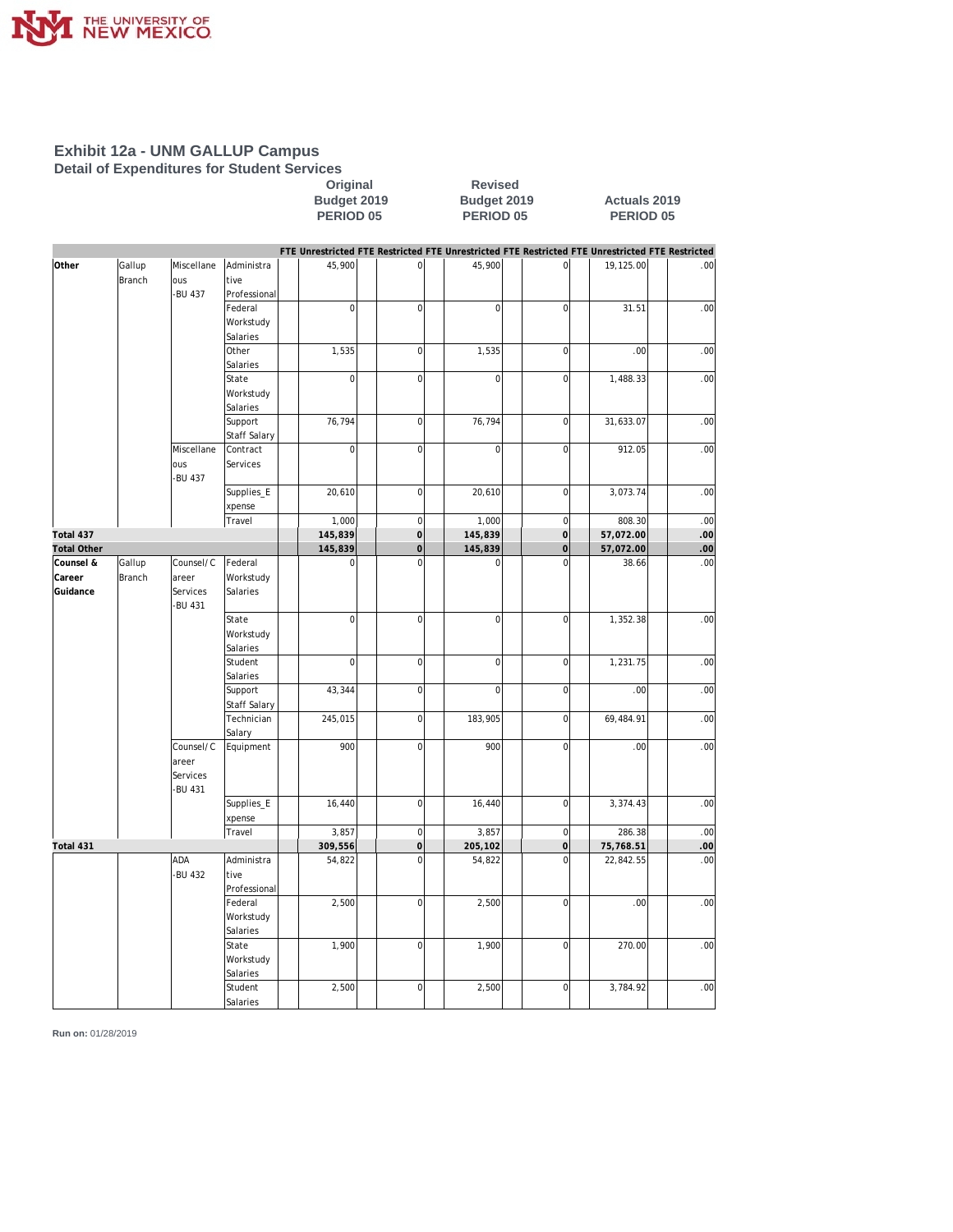

**Detail of Expenditures for Student Services**

Original Revised<br>
Budget 2019 Budget 2019<br>
PERIOD 05 PERIOD 0 **Budget 2019 Budget 2019 Actuals 2019 PERIOD 05 PERIOD 05 PERIOD 05**

|                                     |                  |                  |                         |             |                         |         |                            | FTE Unrestricted FTE Restricted FTE Unrestricted FTE Restricted FTE Unrestricted FTE Restricted |      |
|-------------------------------------|------------------|------------------|-------------------------|-------------|-------------------------|---------|----------------------------|-------------------------------------------------------------------------------------------------|------|
| Counsel &                           | Gallup           | ADA              | Equipment               | 900         | 0                       | 900     | $\overline{0}$             | .00                                                                                             | .00  |
| Career                              | Branch           | -BU 432          |                         |             |                         |         |                            |                                                                                                 |      |
| Guidance                            |                  |                  |                         |             |                         |         |                            |                                                                                                 |      |
|                                     |                  |                  | Supplies_E              | 8,840       | $\mathbf 0$             | 8,840   | $\overline{0}$             | 2,109.97                                                                                        | .00  |
|                                     |                  |                  | xpense                  |             |                         |         |                            |                                                                                                 |      |
|                                     |                  |                  | Travel                  | 1.814       | $\overline{0}$          | 1,814   | $\mathbf 0$                | .00                                                                                             | .00  |
| Total 432                           |                  |                  |                         | 73,276      | $\mathbf 0$             | 73,276  | $\overline{0}$             | 29,007.44                                                                                       | .00  |
| Total Counsel & Career Guidance     |                  |                  |                         | 382,832     | $\mathbf 0$<br>$\Omega$ | 278,378 | $\overline{0}$<br>$\Omega$ | 104,775.95                                                                                      | .00  |
| Financial Aid<br>Services           | Gallup<br>Branch | Financial<br>Aid | Administra<br>tive      | 62,196      |                         | 62,196  |                            | 25,915.15                                                                                       | .00  |
|                                     |                  | -BU 434          | Professional            |             |                         |         |                            |                                                                                                 |      |
|                                     |                  |                  | Federal                 | 4,397       | $\mathbf 0$             | 4,397   | $\mathbf 0$                | 776.40                                                                                          | .00  |
|                                     |                  |                  | Workstudy               |             |                         |         |                            |                                                                                                 |      |
|                                     |                  |                  | Salaries                |             |                         |         |                            |                                                                                                 |      |
|                                     |                  |                  | Other                   | 1,777       | $\mathbf 0$             | 1,777   | $\mathbf 0$                | .00                                                                                             | .00  |
|                                     |                  |                  | Salaries                |             |                         |         |                            |                                                                                                 |      |
|                                     |                  |                  | State                   | 2,500       | $\overline{0}$          | 2,500   | $\mathbf 0$                | 497.16                                                                                          | .00  |
|                                     |                  |                  | Workstudy               |             |                         |         |                            |                                                                                                 |      |
|                                     |                  |                  | Salaries                |             |                         |         |                            |                                                                                                 |      |
|                                     |                  |                  | Student                 | 1,000       | $\mathbf 0$             | 1,000   | $\mathbf 0$                | .00                                                                                             | .00  |
|                                     |                  |                  | Salaries                |             |                         |         |                            |                                                                                                 |      |
|                                     |                  |                  | Support                 | 88,899      | $\overline{0}$          | 88,899  | $\overline{0}$             | 33,905.43                                                                                       | .00  |
|                                     |                  |                  | <b>Staff Salary</b>     |             |                         |         |                            |                                                                                                 |      |
|                                     |                  | Financial        | Equipment               | 805         | $\overline{0}$          | 805     | $\overline{0}$             | .00                                                                                             | .00  |
|                                     |                  | Aid              |                         |             |                         |         |                            |                                                                                                 |      |
|                                     |                  | -BU 434          |                         |             |                         |         |                            |                                                                                                 |      |
|                                     |                  |                  | Supplies_E              | 12,529      | $\overline{0}$          | 12,529  | $\overline{0}$             | 1,645.92                                                                                        | .00  |
|                                     |                  |                  | xpense                  |             |                         |         |                            |                                                                                                 |      |
|                                     |                  |                  | Travel                  | 1,200       | $\mathbf 0$             | 1,200   | $\mathbf 0$                | .00                                                                                             | .00  |
| Total 434                           |                  |                  |                         | 175,303     | $\circ$                 | 175,303 | $\mathsf{O}\xspace$        | 62,740.06                                                                                       | .00  |
| <b>Total Financial Aid Services</b> |                  |                  |                         | 175,303     | $\overline{O}$          | 175,303 | $\overline{0}$             | 62,740.06                                                                                       | .00  |
| Student                             | Gallup           | Admissions       | Administra              | 52,285      | $\overline{0}$          | 52,285  | $\overline{0}$             | 21,785.30                                                                                       | .00  |
| Admin &                             | Branch           | /Registrar       | tive                    |             |                         |         |                            |                                                                                                 |      |
| Records                             |                  | <b>BU 435</b>    | Professional<br>Federal | 1,200       | $\mathbf 0$             | 1,200   | $\mathbf 0$                | 459.57                                                                                          | .00  |
|                                     |                  |                  | Workstudy               |             |                         |         |                            |                                                                                                 |      |
|                                     |                  |                  | Salaries                |             |                         |         |                            |                                                                                                 |      |
|                                     |                  |                  | State                   | 3,000       | $\overline{0}$          | 3,000   | $\mathbf 0$                | 538.94                                                                                          | .00  |
|                                     |                  |                  | Workstudy               |             |                         |         |                            |                                                                                                 |      |
|                                     |                  |                  | Salaries                |             |                         |         |                            |                                                                                                 |      |
|                                     |                  |                  | Student                 | 4,300       | $\overline{0}$          | 4,300   | $\overline{0}$             | 2,527.93                                                                                        | .00  |
|                                     |                  |                  | Salaries                |             |                         |         |                            |                                                                                                 |      |
|                                     |                  |                  | Support                 | 27,241      | $\overline{0}$          | 27,241  | $\mathbf 0$                | 11,001.32                                                                                       | .00  |
|                                     |                  |                  | <b>Staff Salary</b>     |             |                         |         |                            |                                                                                                 |      |
|                                     |                  |                  | Technician              | 41,435      | $\overline{0}$          | 41,435  | $\overline{0}$             | 16,733.29                                                                                       | .00  |
|                                     |                  |                  | Salary                  |             |                         |         |                            |                                                                                                 |      |
|                                     |                  | Admissions       | Contract                | $\mathbf 0$ | $\mathbf 0$             | 61,110  | $\mathbf 0$                | .00                                                                                             | .00  |
|                                     |                  | /Registrar       | Services                |             |                         |         |                            |                                                                                                 |      |
|                                     |                  | -BU 435          |                         |             |                         |         |                            |                                                                                                 |      |
|                                     |                  |                  | Equipment               | 600         | $\mathbf 0$             | 600     | $\overline{0}$             | .00                                                                                             | .00  |
|                                     |                  |                  | Supplies_E              | 30,947      | $\overline{0}$          | 30,947  | $\mathbf 0$                | 2,730.40                                                                                        | .00  |
|                                     |                  |                  | xpense                  |             |                         |         |                            |                                                                                                 |      |
|                                     |                  |                  | Travel                  | 2,950       | $\mathbf 0$             | 2,950   | $\mathbf 0$                | 483.32                                                                                          | .00  |
| Total 435                           |                  |                  |                         | 163,958     | $\overline{0}$          | 225,068 | $\circ$                    | 56,260.07                                                                                       | .00  |
| Total Student Admin & Records       |                  |                  |                         | 163,958     | $\overline{0}$          | 225,068 | $\overline{O}$             | 56,260.07                                                                                       | .ool |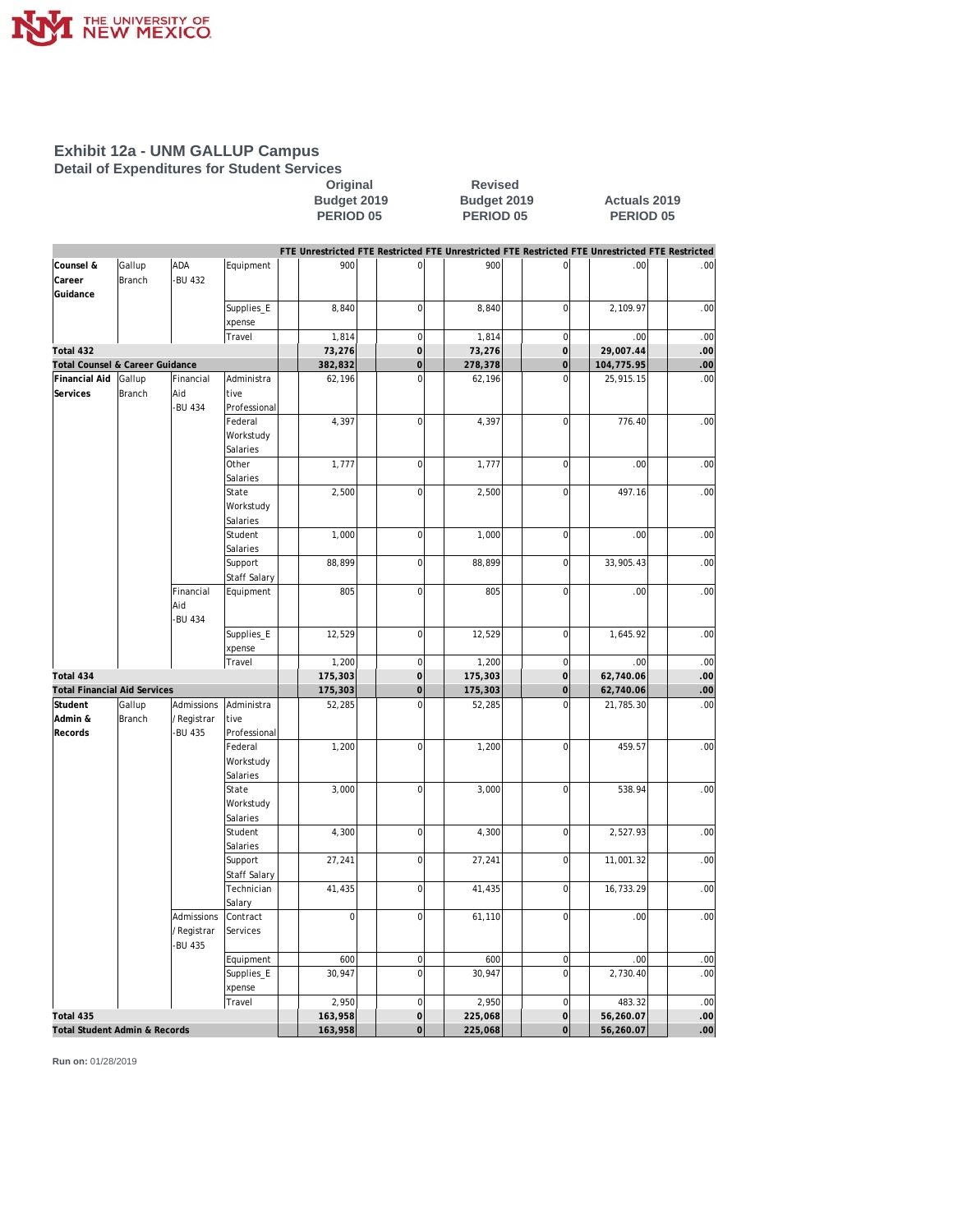

**Detail of Expenditures for Student Services**

#### **Original Revised Budget 2019 Budget 2019 Actuals 2019 PERIOD 05 PERIOD 05 PERIOD 05**

|                                     |               |                 |              |           |                |           |              | FTE Unrestricted FTE Restricted FTE Unrestricted FTE Restricted FTE Unrestricted FTE Restricted |                  |
|-------------------------------------|---------------|-----------------|--------------|-----------|----------------|-----------|--------------|-------------------------------------------------------------------------------------------------|------------------|
| Student                             | Gallup        | <b>Student</b>  | Administra   | 99,960    |                | 99,960    |              | 41,650.00                                                                                       | .001             |
| Services                            | <b>Branch</b> | <b>Services</b> | tive         |           |                |           |              |                                                                                                 |                  |
| Admin                               |               | Admin           | Professional |           |                |           |              |                                                                                                 |                  |
|                                     |               | -BU 430         |              |           |                |           |              |                                                                                                 |                  |
|                                     |               |                 | Other        | 686       | $\Omega$       | 686       | $\Omega$     | .001                                                                                            | .00              |
|                                     |               |                 | Salaries     |           |                |           |              |                                                                                                 |                  |
|                                     |               |                 | Student      | $\Omega$  | $\Omega$       | $\Omega$  | $\Omega$     | 2,227.05                                                                                        | .001             |
|                                     |               |                 | Salaries     |           |                |           |              |                                                                                                 |                  |
|                                     |               |                 | Support      | 34,281    | $\Omega$       | 34,281    | $\Omega$     | 14,121.08                                                                                       | .00              |
|                                     |               |                 | Staff Salary |           |                |           |              |                                                                                                 |                  |
|                                     |               |                 | Technician   | $\Omega$  | $\Omega$       | $\Omega$  | $\Omega$     | 2,628.05                                                                                        | .00              |
|                                     |               |                 | Salary       |           |                |           |              |                                                                                                 |                  |
|                                     |               | Student         | Equipment    | 11,291    | $\Omega$       | 11,291    | $\Omega$     | .001                                                                                            | .00              |
|                                     |               | Services        |              |           |                |           |              |                                                                                                 |                  |
|                                     |               | Admin           |              |           |                |           |              |                                                                                                 |                  |
|                                     |               | -BU 430         |              |           |                |           |              |                                                                                                 |                  |
|                                     |               |                 | Supplies_E   | 30,736    | $\Omega$       | 30,736    | $\Omega$     | 6,290.70                                                                                        | .001             |
|                                     |               |                 | xpense       |           |                |           |              |                                                                                                 |                  |
|                                     |               |                 | Travel       | 17,500    | 0              | 17,500    | $\cap$       | 3,290.81                                                                                        | .00              |
| Total 430                           |               |                 |              | 194,454   | $\Omega$       | 194,454   | $\mathbf 0$  | 70,207.69                                                                                       | .00 <sub>l</sub> |
| <b>Total Student Services Admin</b> |               |                 |              | 194,454   | $\overline{O}$ | 194,454   | $\Omega$     | 70,207.69                                                                                       | .00              |
| Grand Total Exhibit 12a             |               |                 |              | 1,062,386 | $\Omega$       | 1,019,042 | $\mathbf{0}$ | 351,055.77                                                                                      | .00.             |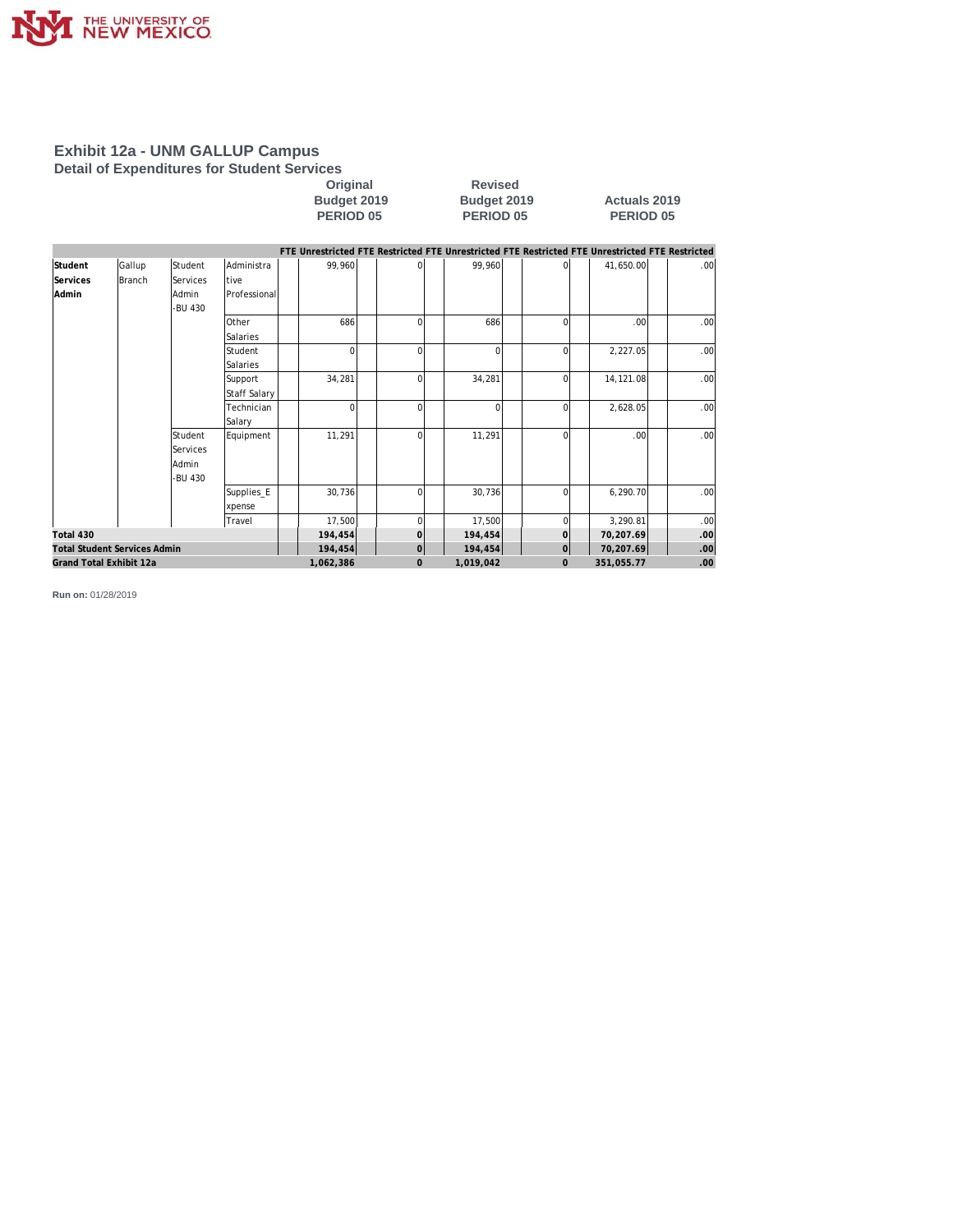

#### **Exhibit 13 - UNM GALLUP Campus Expenditures for Institutional Support**

| Original    | <b>Revised</b> |                     |
|-------------|----------------|---------------------|
| Budget 2019 | Budget 2019    | <b>Actuals 2019</b> |
| PERIOD 05   | PERIOD 05      | <b>PERIOD 05</b>    |

|                                       |                 |                             |           |                | Unrestricted Restricted Unrestricted Restricted Unrestricted Restricted |                |              |                  |
|---------------------------------------|-----------------|-----------------------------|-----------|----------------|-------------------------------------------------------------------------|----------------|--------------|------------------|
| Community Relations                   | Gallup Branch   | Faculty/Staff Senate        | 3,315     |                | 3,315                                                                   | 0l             | 428.37       | .00 <sub>l</sub> |
|                                       |                 | Public Relations            | 233,018   |                | 203,231                                                                 | 0l             | 91,361.20    | .00              |
| <b>Total Community Relations</b>      |                 |                             | 236,333   | $\mathbf{0}$   | 206,546                                                                 | 0              | 91,789.57    | .00              |
| Executive Management                  | Gallup Branch   | Director's Office           | 483,008   | $\overline{0}$ | 439,069                                                                 | 0              | 116,604.65   | .00              |
| <b>Total Executive Management</b>     |                 |                             | 483,008   | $\mathbf{0}$   | 439,069                                                                 |                | 0 116,604.65 | .00              |
| <b>Fiscal Operations</b>              | Gallup Branch   | Business & Finance          | 1,082,444 |                | 1,073,147                                                               | $\Omega$       | 372,079.13   | .00              |
|                                       |                 | Insurance                   | 135,846   |                | 135,846                                                                 | 0l             | 30,564.25    | .00              |
| <b>Total Fiscal Operations</b>        |                 |                             | 1,218,290 | $\mathbf{0}$   | 1,208,993                                                               |                | 0 402,643.38 | .00              |
| Gen Admin & Logistical                | Gallup Branch   | <b>Human</b>                | 190,758   | $\Omega$       | 190,758                                                                 | 0l             | 40,457.92    | .00              |
| Services                              |                 | Resources/Personnel         |           |                |                                                                         |                |              |                  |
|                                       |                 | Security Services           | 137,461   | $\mathbf 0$    | 137,461                                                                 | 0l             | 65,636.22    | .00              |
| Total Gen Admin & Logistical Services |                 |                             | 328,219   | $\mathbf{0}$   | 328,219                                                                 | $\overline{0}$ | 106,094.14   | .00.             |
| Other                                 | Gallup Branch   | Miscellaneous               | 73,340    | $\overline{0}$ | 73,340                                                                  | 0              | 26,931.46    | .00              |
| <b>Total Other</b>                    |                 |                             | 73,340    | $\mathbf{0}$   | 73.340                                                                  | $\mathbf 0$    | 26,931.46    | .00              |
| Items not in Exhibit                  | Fringe Benefits | Fica                        | 78,180    |                | 78,180                                                                  | 0l             | 27,595.04    | .00              |
|                                       |                 | Group Insurance             | 107,212   |                | 107,212                                                                 | $\Omega$       | 23,415.70    | .00              |
|                                       |                 | Other Staff Benefits        | 88,958    |                | 88,958                                                                  | 0l             | 16,605.15    | .00              |
|                                       |                 | Retirement                  | 157,070   |                | 157,070                                                                 | $\Omega$       | 54,000.07    | .00              |
|                                       |                 | Unemployment                | 1,587     |                | 1.587                                                                   | $\Omega$       | 272.99       | .00.             |
|                                       |                 | Compensation                |           |                |                                                                         |                |              |                  |
|                                       |                 | <b>Workers Compensation</b> | 1,952     | $\Omega$       | 1,952                                                                   | 0l             | 853.01       | .00              |
| Sub-Total: Fringe Benefits            |                 |                             | 434.959   | $\mathbf{0}$   | 434.959                                                                 |                | 0 122,741.96 | .00              |
| Total Items not in Exhibit            |                 |                             | 434,959   | $\mathbf{0}$   | 434,959                                                                 |                | 0 122,741.96 | .00              |
| Total                                 |                 |                             | 2,774,149 | 0              | 2,691,126                                                               |                | 0 866,805.16 | .00              |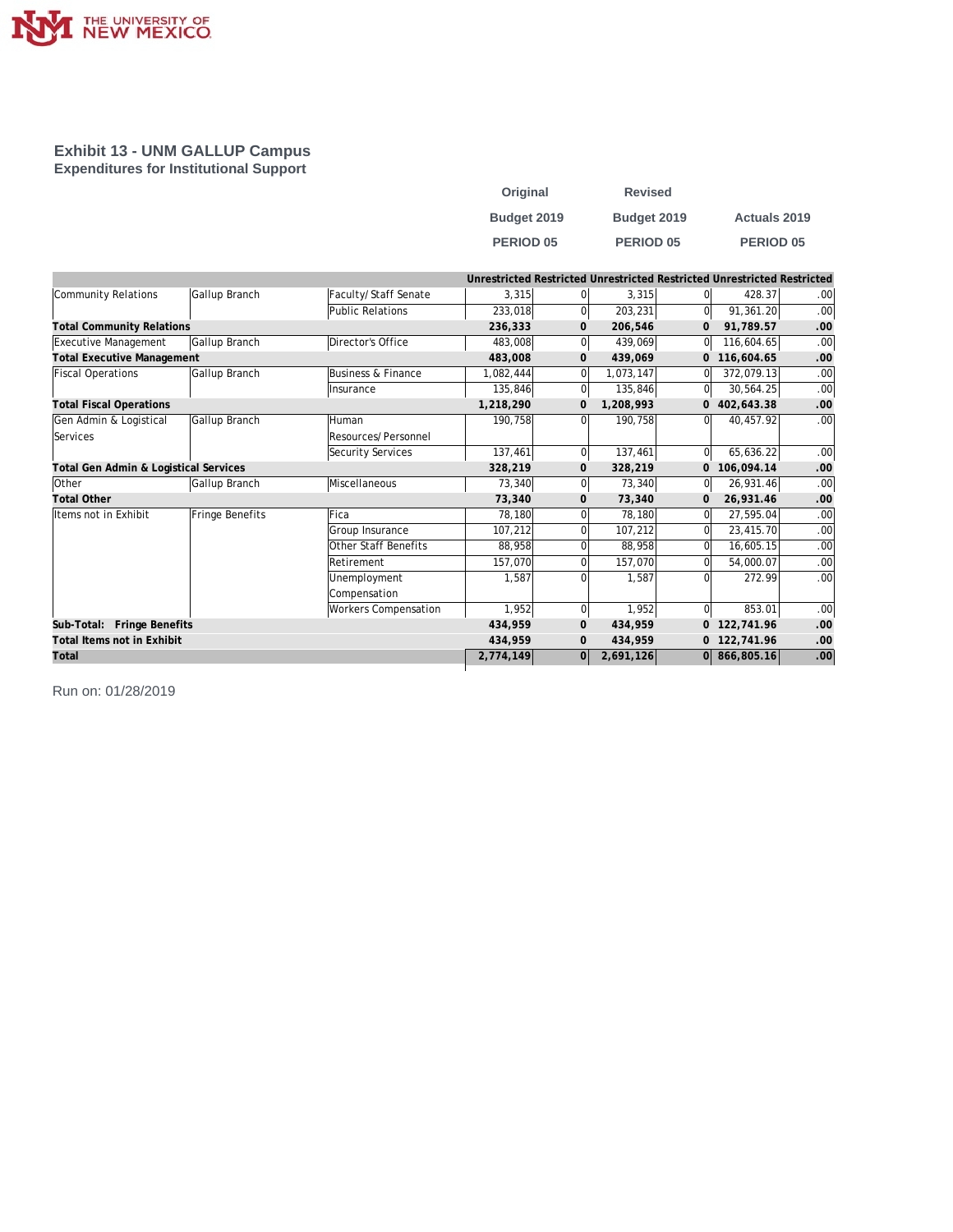

**Detail of Expenditures for Institutional Support**

**Original Revised Budget 2019 Budget 2019 Actuals 2019 PERIOD 05 PERIOD 05 PERIOD 05**

|                                   |               |               |                     |                |                     | FTE Unrestricted FTE Restricted FTE Unrestricted FTE Restricted FTE Unrestricted FTE Restricted |                |            |      |
|-----------------------------------|---------------|---------------|---------------------|----------------|---------------------|-------------------------------------------------------------------------------------------------|----------------|------------|------|
| Other                             | Gallup        | Miscellane    | Administra          | 63,240         | $\mathsf{O}\xspace$ | 63,240                                                                                          | $\overline{0}$ | 26,350.00  | .00  |
|                                   | <b>Branch</b> | ous           | tive                |                |                     |                                                                                                 |                |            |      |
|                                   |               | -BU 437       | Professional        |                |                     |                                                                                                 |                |            |      |
|                                   |               |               | Other               | $\mathbf 0$    | $\mathbf 0$         | $\overline{0}$                                                                                  | $\overline{0}$ | 210.21     | .00  |
|                                   |               |               | Salaries            |                |                     |                                                                                                 |                |            |      |
|                                   |               | Miscellane    | Equipment           | $\overline{0}$ | $\mathbf 0$         | $\overline{0}$                                                                                  | $\overline{0}$ | 81.48      | .00  |
|                                   |               | ous           |                     |                |                     |                                                                                                 |                |            |      |
|                                   |               | -BU 437       |                     |                |                     |                                                                                                 |                |            |      |
|                                   |               |               | Supplies_E          | 5,100          | $\mathbf 0$         | 5,100                                                                                           | $\overline{0}$ | 131.96     | .00  |
|                                   |               |               | xpense              |                |                     |                                                                                                 |                |            |      |
|                                   |               |               | Travel              | 5,000          | $\mathbf 0$         | 5,000                                                                                           | $\overline{0}$ | 157.81     | .00  |
| Total 437                         |               |               |                     | 73,340         | $\overline{O}$      | 73,340                                                                                          | $\overline{0}$ | 26,931.46  | .00  |
| <b>Total Other</b>                |               |               |                     | 73,340         | $\mathbf 0$         | 73,340                                                                                          | $\overline{0}$ | 26,931.46  | .00  |
| Community                         | Gallup        | Public        | Administra          | 61,200         | $\overline{0}$      | 61,200                                                                                          | $\Omega$       | 25,500.10  | .00  |
| Relations                         | Branch        | Relations     | <b>Itive</b>        |                |                     |                                                                                                 |                |            |      |
|                                   |               | <b>BU 407</b> | Professional        |                |                     |                                                                                                 |                |            |      |
|                                   |               |               | Other               | 584            | $\mathbf 0$         | $\overline{0}$                                                                                  | $\overline{0}$ | .00.       | .00  |
|                                   |               |               | Salaries            |                |                     |                                                                                                 |                |            |      |
|                                   |               |               | Support             | 29,203         | $\mathbf 0$         | $\Omega$                                                                                        | $\overline{0}$ | 450.75     | .00  |
|                                   |               |               | <b>Staff Salary</b> |                |                     |                                                                                                 |                |            |      |
|                                   |               |               | Technician          | 47,545         | $\mathbf 0$         | 47,545                                                                                          | $\overline{0}$ | 19,392.68  | .00  |
|                                   |               |               | Salary              |                |                     |                                                                                                 |                |            |      |
|                                   |               | Public        | Contract            | 3,100          | $\mathbf 0$         | 3,100                                                                                           | $\overline{0}$ | 137.74     | .00  |
|                                   |               | Relations     | Services            |                |                     |                                                                                                 |                |            |      |
|                                   |               | -BU 407       |                     |                |                     |                                                                                                 |                |            |      |
|                                   |               |               | Equipment           | 1,500          | $\mathbf 0$         | 1,500                                                                                           | $\overline{0}$ | 799.00     | .00  |
|                                   |               |               | Supplies_E          | 89,386         | $\overline{0}$      | 89,386                                                                                          | $\overline{0}$ | 45,080.93  | .00  |
|                                   |               |               | xpense              |                |                     |                                                                                                 |                |            |      |
|                                   |               |               | Travel              | 500            | $\mathbf 0$         | 500                                                                                             | $\overline{0}$ | .00        | .00  |
| Total 407                         |               |               |                     | 233,018        | $\overline{O}$      | 203,231                                                                                         | $\overline{0}$ | 91,361.20  | .00  |
|                                   |               | Faculty/St    | Supplies_E          | 1,815          | $\overline{0}$      | 1,815                                                                                           | $\overline{0}$ | 59.43      | .00  |
|                                   |               | aff Senate    | xpense              |                |                     |                                                                                                 |                |            |      |
|                                   |               | -BU 500       |                     |                |                     |                                                                                                 |                |            |      |
|                                   |               |               | Travel              | 1,500          | $\mathbf 0$         | 1,500                                                                                           | $\overline{0}$ | 368.94     | .00  |
| Total 500                         |               |               |                     | 3,315          | $\mathbf 0$         | 3,315                                                                                           | $\overline{0}$ | 428.37     | .00  |
| <b>Total Community Relations</b>  |               |               |                     | 236,333        | $\mathsf{O}\xspace$ | 206,546                                                                                         | $\overline{O}$ | 91,789.57  | .00  |
| Executive                         | Gallup        | Director's    | Administra          | 59,808         | $\mathbf 0$         | 59,808                                                                                          | $\overline{0}$ | 24,919.95  | .00  |
| Management                        | Branch        | Office        | tive                |                |                     |                                                                                                 |                |            |      |
|                                   |               | -BU 484       | Professional        |                |                     |                                                                                                 |                |            |      |
|                                   |               |               | Faculty             | 171,360        | $\overline{0}$      | 171,360                                                                                         | $\overline{0}$ | 70,700.00  | .00  |
|                                   |               |               | Salaries            |                |                     |                                                                                                 |                |            |      |
|                                   |               |               | Other               | 862            | $\mathbf 0$         | $\overline{0}$                                                                                  | $\overline{0}$ | .00.       | .00  |
|                                   |               |               | Salaries            |                |                     |                                                                                                 |                |            |      |
|                                   |               |               | Support             | 43,077         | $\mathbf 0$         | $\Omega$                                                                                        | $\overline{0}$ | 1.06       | .00  |
|                                   |               |               | <b>Staff Salary</b> |                |                     |                                                                                                 |                |            |      |
|                                   |               | Director's    | Contract            | 8,708          | $\mathbf 0$         | 8,708                                                                                           | $\overline{0}$ | .00.       | .00  |
|                                   |               | Office        | Services            |                |                     |                                                                                                 |                |            |      |
|                                   |               | -BU 484       |                     |                |                     |                                                                                                 |                |            |      |
|                                   |               |               | Supplies_E          | 188,193        | $\mathbf 0$         | 188,193                                                                                         | $\overline{0}$ | 20,745.65  | .00  |
|                                   |               |               | xpense              |                |                     |                                                                                                 |                |            |      |
|                                   |               |               | Travel              | 11,000         | $\overline{0}$      | 11,000                                                                                          | $\overline{0}$ | 237.99     | .00  |
| Total 484                         |               |               |                     | 483,008        | $\overline{O}$      | 439,069                                                                                         | $\overline{0}$ | 116,604.65 | .00  |
| <b>Total Executive Management</b> |               |               |                     | 483,008        | $\overline{O}$      | 439,069                                                                                         | $\overline{0}$ | 116,604.65 | .ool |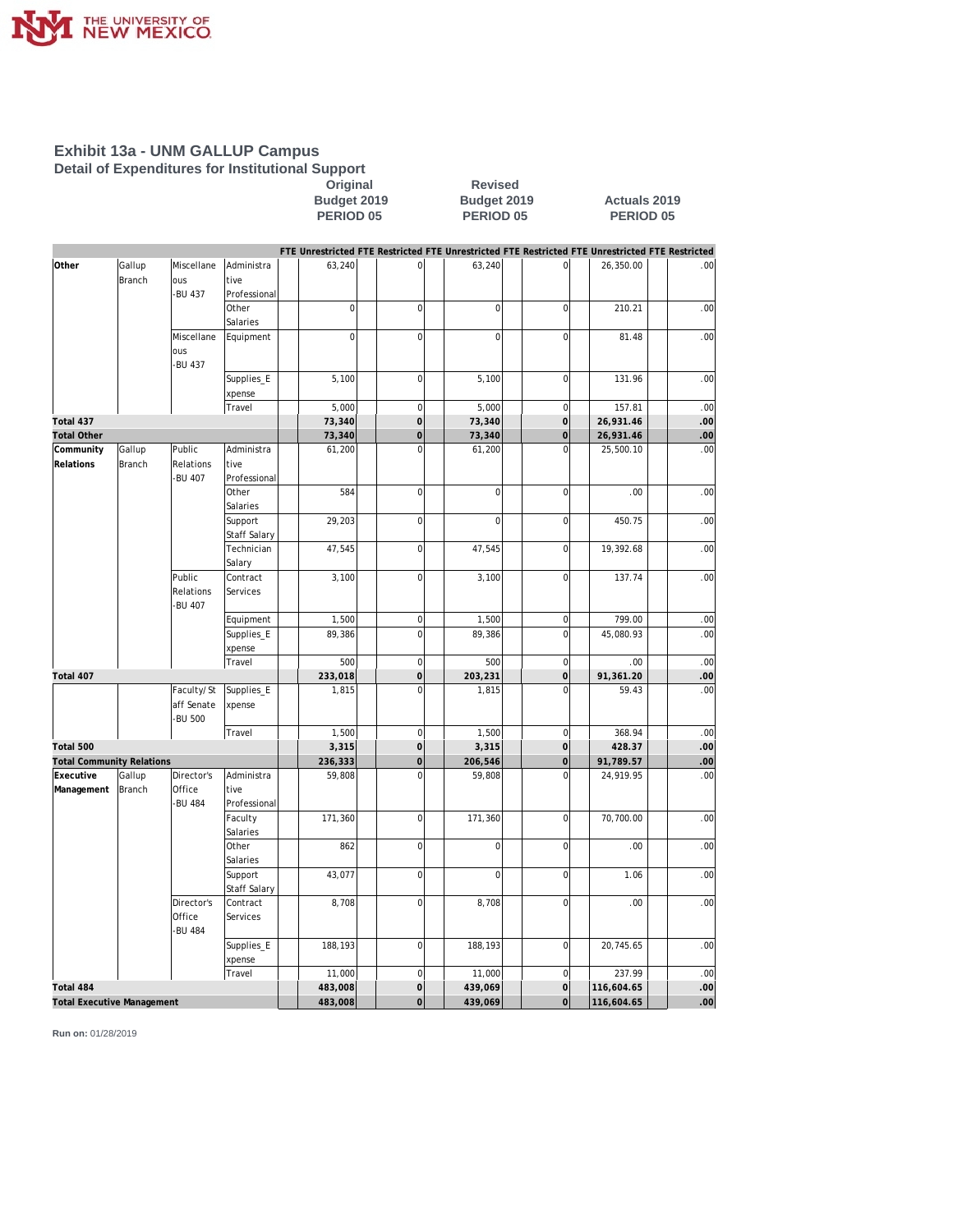

**Detail of Expenditures for Institutional Support**

**Original Revised Budget 2019 Budget 2019 Actuals 2019 PERIOD 05 PERIOD 05 PERIOD 05**

|                                       |        |                         |              |                     |                     | FTE Unrestricted FTE Restricted FTE Unrestricted FTE Restricted FTE Unrestricted FTE Restricted |                     |              |     |
|---------------------------------------|--------|-------------------------|--------------|---------------------|---------------------|-------------------------------------------------------------------------------------------------|---------------------|--------------|-----|
| Fiscal                                | Gallup | <b>Business &amp;</b>   | Administra   | 184,889             | $\mathbf 0$         | 144,889                                                                                         | $\overline{0}$      | 60,370.35    | .00 |
| Operations                            | Branch | Finance                 | tive         |                     |                     |                                                                                                 |                     |              |     |
|                                       |        | -BU 486                 | Professional |                     |                     |                                                                                                 |                     |              |     |
|                                       |        |                         | Other        | 3,555               | $\mathbf 0$         | 2,920                                                                                           | $\overline{0}$      | .00          | .00 |
|                                       |        |                         | Salaries     |                     |                     |                                                                                                 |                     |              |     |
|                                       |        |                         | Support      | 73,162              | $\overline{0}$      | 41,401                                                                                          | $\mathbf 0$         | 4,423.73     | .00 |
|                                       |        |                         | Staff Salary |                     |                     |                                                                                                 |                     |              |     |
|                                       |        |                         | Technician   | 146,016             | $\overline{0}$      | 146,016                                                                                         | $\overline{0}$      | 60, 156.32   | .00 |
|                                       |        |                         | Salary       |                     |                     |                                                                                                 |                     |              |     |
|                                       |        | <b>Business &amp;</b>   | Charge Inst. | 599,365             | $\overline{0}$      | 599,365                                                                                         | $\overline{0}$      | 221,577.50   | .00 |
|                                       |        | Finance<br>-BU 486      | Support      |                     |                     |                                                                                                 |                     |              |     |
|                                       |        |                         | Contract     | 500                 | $\mathbf 0$         | 500                                                                                             | $\overline{0}$      | 1,349.10     | .00 |
|                                       |        |                         | Services     |                     |                     |                                                                                                 |                     |              |     |
|                                       |        |                         | Supplies_E   | 74,957              | $\mathbf 0$         | 138,056                                                                                         | $\overline{0}$      | 49,267.20    | .00 |
|                                       |        |                         | xpense       |                     |                     |                                                                                                 |                     |              |     |
|                                       |        |                         | Travel       | $\mathsf{O}\xspace$ | $\mathbf 0$         | 0                                                                                               | $\overline{0}$      | 127.71       | .00 |
|                                       |        | <b>Business &amp;</b>   | Internal     | $\overline{0}$      | $\mathbf 0$         | 0                                                                                               | $\overline{0}$      | (25, 192.78) | .00 |
|                                       |        | Finance                 | Service Ctr  |                     |                     |                                                                                                 |                     |              |     |
|                                       |        | -BU 486                 | Internal     |                     |                     |                                                                                                 |                     |              |     |
|                                       |        |                         | Sales        |                     |                     |                                                                                                 |                     |              |     |
| Total 486                             |        |                         |              | 1,082,444           | $\mathsf{O}\xspace$ | 1,073,147                                                                                       | $\mathsf{O}\xspace$ | 372,079.13   | .00 |
|                                       |        | Insurance               | Property     | 55,354              | $\mathbf 0$         | 55,354                                                                                          | $\overline{0}$      | 9,937.20     | .00 |
|                                       |        | -BU 488                 | Insurance    |                     |                     |                                                                                                 |                     |              |     |
|                                       |        |                         | Supplies_E   | 80,492              | $\overline{0}$      | 80,492                                                                                          | $\overline{0}$      | 20,627.05    | .00 |
|                                       |        |                         | xpense       |                     |                     |                                                                                                 |                     |              |     |
| Total 488                             |        |                         |              | 135,846             | $\mathbf 0$         | 135,846                                                                                         | $\overline{0}$      | 30,564.25    | .00 |
| <b>Total Fiscal Operations</b>        |        |                         |              | 1,218,290           | $\mathbf 0$         | 1,208,993                                                                                       | $\mathsf{O}\xspace$ | 402,643.38   | .00 |
| Gen Admin &                           | Gallup | Human                   | Administra   | 78,817              | $\overline{0}$      | 78,817                                                                                          | $\overline{0}$      | .00          | .00 |
| Logistical                            | Branch | Resources/              | tive         |                     |                     |                                                                                                 |                     |              |     |
| Services                              |        | Personnel               | Professional |                     |                     |                                                                                                 |                     |              |     |
|                                       |        | -BU 493                 |              |                     |                     |                                                                                                 |                     |              |     |
|                                       |        |                         | Technician   | 88,579              | $\mathbf 0$         | 88,579                                                                                          | $\mathbf 0$         | 35,772.30    | .00 |
|                                       |        |                         | Salary       |                     |                     |                                                                                                 |                     |              |     |
|                                       |        | Human                   | Supplies_E   | 21,362              | $\mathbf 0$         | 21,362                                                                                          | $\overline{0}$      | 4,673.58     | .00 |
|                                       |        | Resources/<br>Personnel | xpense       |                     |                     |                                                                                                 |                     |              |     |
|                                       |        | -BU 493                 |              |                     |                     |                                                                                                 |                     |              |     |
|                                       |        |                         | Travel       | 1,000               | $\bf{0}$            | 1,000                                                                                           | $\overline{0}$      | 12.04        | .00 |
|                                       |        |                         | Travel-Rec   | 1,000               | $\overline{0}$      | 1,000                                                                                           | $\Omega$            | .00          | .00 |
|                                       |        |                         | ruiting      |                     |                     |                                                                                                 |                     |              |     |
| Total 493                             |        |                         |              | 190,758             | $\mathbf 0$         | 190,758                                                                                         | $\overline{0}$      | 40,457.92    | .00 |
|                                       |        | Security                | Technician   | 128,411             | $\mathbf 0$         | 128,411                                                                                         | $\Omega$            | 61,752.10    | .00 |
|                                       |        | Services                | Salary       |                     |                     |                                                                                                 |                     |              |     |
|                                       |        | -BU 494                 |              |                     |                     |                                                                                                 |                     |              |     |
|                                       |        | Security                | Equipment    | 1,600               | $\mathbf 0$         | 1,600                                                                                           | $\overline{0}$      | .00          | .00 |
|                                       |        | Services                |              |                     |                     |                                                                                                 |                     |              |     |
|                                       |        | <b>BU 494</b>           |              |                     |                     |                                                                                                 |                     |              |     |
|                                       |        |                         | Supplies_E   | 7,450               | $\mathbf 0$         | 7,450                                                                                           | $\mathbf 0$         | 3,741.77     | .00 |
|                                       |        |                         | xpense       |                     |                     |                                                                                                 |                     |              |     |
|                                       |        |                         | Travel       | $\mathsf 0$         | $\mathbf 0$         | $\mathbf 0$                                                                                     | $\overline{0}$      | 142.35       | .00 |
| Total 494                             |        |                         |              | 137,461             | $\overline{O}$      | 137,461                                                                                         | $\overline{0}$      | 65,636.22    | .00 |
| Total Gen Admin & Logistical Services |        |                         |              | 328,219             | $\circ$             | 328,219                                                                                         | 0                   | 106,094.14   | .00 |
| Grand Total Exhibit 13a               |        |                         |              | 2,339,190           | $\overline{0}$      | 2,256,167                                                                                       | $\overline{0}$      | 744,063.20   | .00 |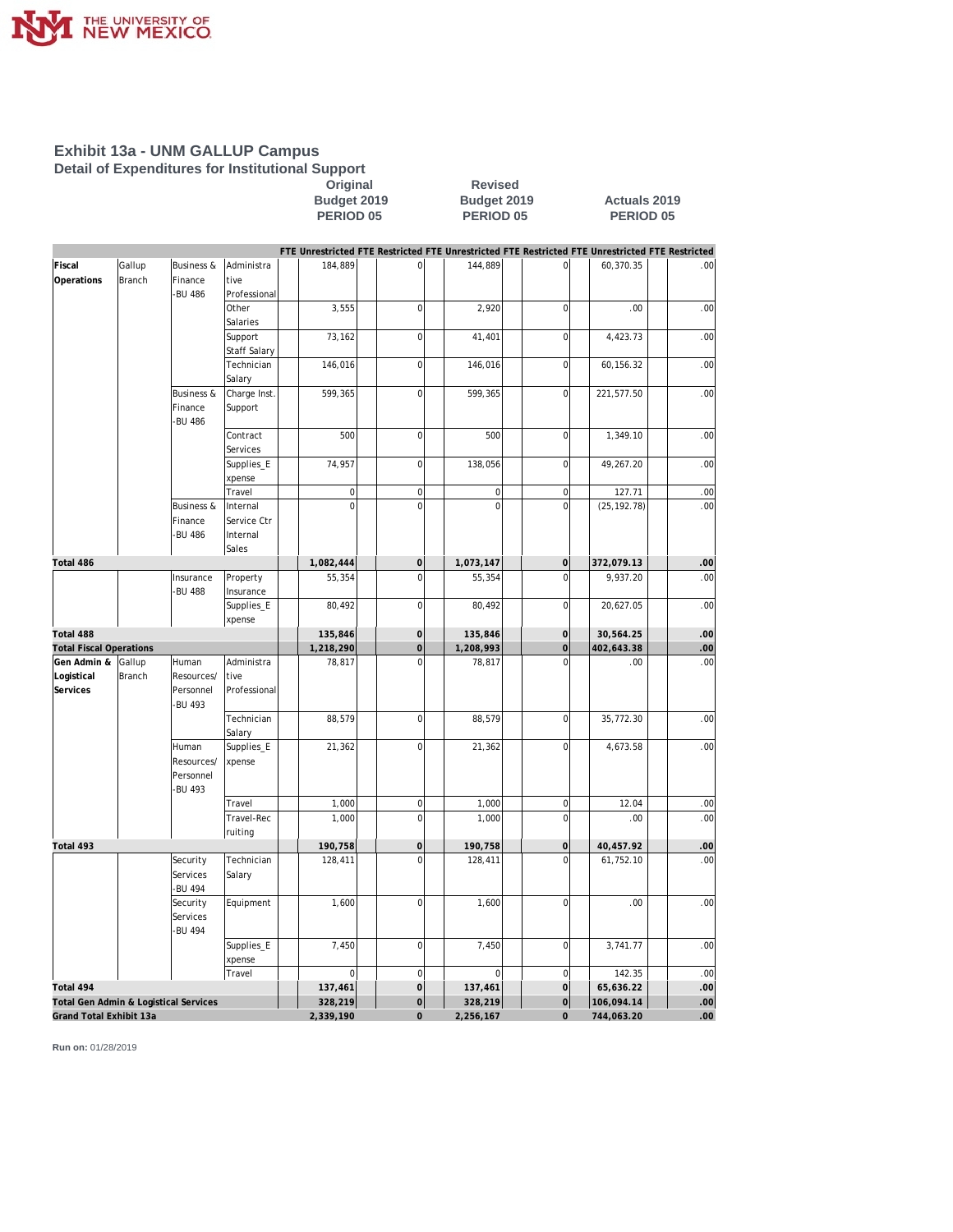

#### **Exhibit 14 - UNM GALLUP Campus Expenditures for Operations and Maintenance of Plant**

| Original         | <b>Revised</b> |                     |
|------------------|----------------|---------------------|
| Budget 2019      | Budget 2019    | <b>Actuals 2019</b> |
| <b>PERIOD 05</b> | PERIOD 05      | <b>PERIOD 05</b>    |

|                                        |                  |                      |           |              |           |              | Unrestricted Restricted Unrestricted Restricted Unrestricted Restricted |                  |
|----------------------------------------|------------------|----------------------|-----------|--------------|-----------|--------------|-------------------------------------------------------------------------|------------------|
| Operation & Maintenance                | Gallup Branch    | Administration       | 818,580   | $\Omega$     | 818,580   | $\Omega$     | 415,975.59                                                              | .00 <sub>1</sub> |
| of Plant                               |                  |                      |           |              |           |              |                                                                         |                  |
| Total Operation & Maintenance of Plant |                  |                      | 818,580   | $\mathbf{0}$ | 818,580   |              | 0 415,975.59                                                            | .00              |
| Items not in Exhibit                   | Fringe Benefits  | Fica                 | 45,000    |              | 45,000    |              | 19,120.09                                                               | .00              |
|                                        |                  | Group Insurance      | 91,000    |              | 91,000    |              | 31,288.35                                                               | .00              |
|                                        |                  | Other Staff Benefits | 70,575    |              | 70,575    |              | 10,913.84                                                               | .00 <sub>1</sub> |
|                                        |                  | Retirement           | 78,189    |              | 78,189    |              | 35,610.54                                                               | .00 <sub>1</sub> |
|                                        |                  | Unemployment         | 900       |              | 900       |              | 179.11                                                                  | .00 <sub>1</sub> |
|                                        |                  | Compensation         |           |              |           |              |                                                                         |                  |
|                                        |                  | Workers Compensation | 5,100     | $\Omega$     | 5,100     | 0l           | 2,251.33                                                                | .00 <sub>1</sub> |
| <b>Fringe Benefits</b><br>Sub-Total:   |                  |                      | 290,764   | $\mathbf{0}$ | 290,764   | $\mathbf{O}$ | 99,363.26                                                               | .00.             |
|                                        | <b>Utilities</b> | Electricity          | 314,500   | ΩI           | 314,500   |              | 163,465.60                                                              | .00              |
|                                        |                  | Fuel Heat Cool       | 68,000    |              | 68,000    |              | 7,267.59                                                                | .00              |
|                                        |                  | Sewer Other          | 38,250    |              | 38,250    |              | 18,854.82                                                               | .00 <sub>1</sub> |
|                                        |                  | Supplies_Expense     | 4,496     |              | 4,496     |              | .00                                                                     | .00 <sub>1</sub> |
|                                        |                  | Water                | 28,900    |              | 28,900    | $\Omega$     | 16,609.75                                                               | .00 <sub>1</sub> |
| Sub-Total: Utilities                   |                  |                      | 454,146   | $\mathbf{0}$ | 454,146   | 0            | 206, 197. 76                                                            | .00              |
| Total Items not in Exhibit             |                  |                      | 744,910   | $\mathbf{0}$ | 744,910   |              | 0 305,561.02                                                            | .00              |
| Total                                  |                  |                      | 1,563,490 | 0            | 1,563,490 |              | 0 721,536.61                                                            | .00              |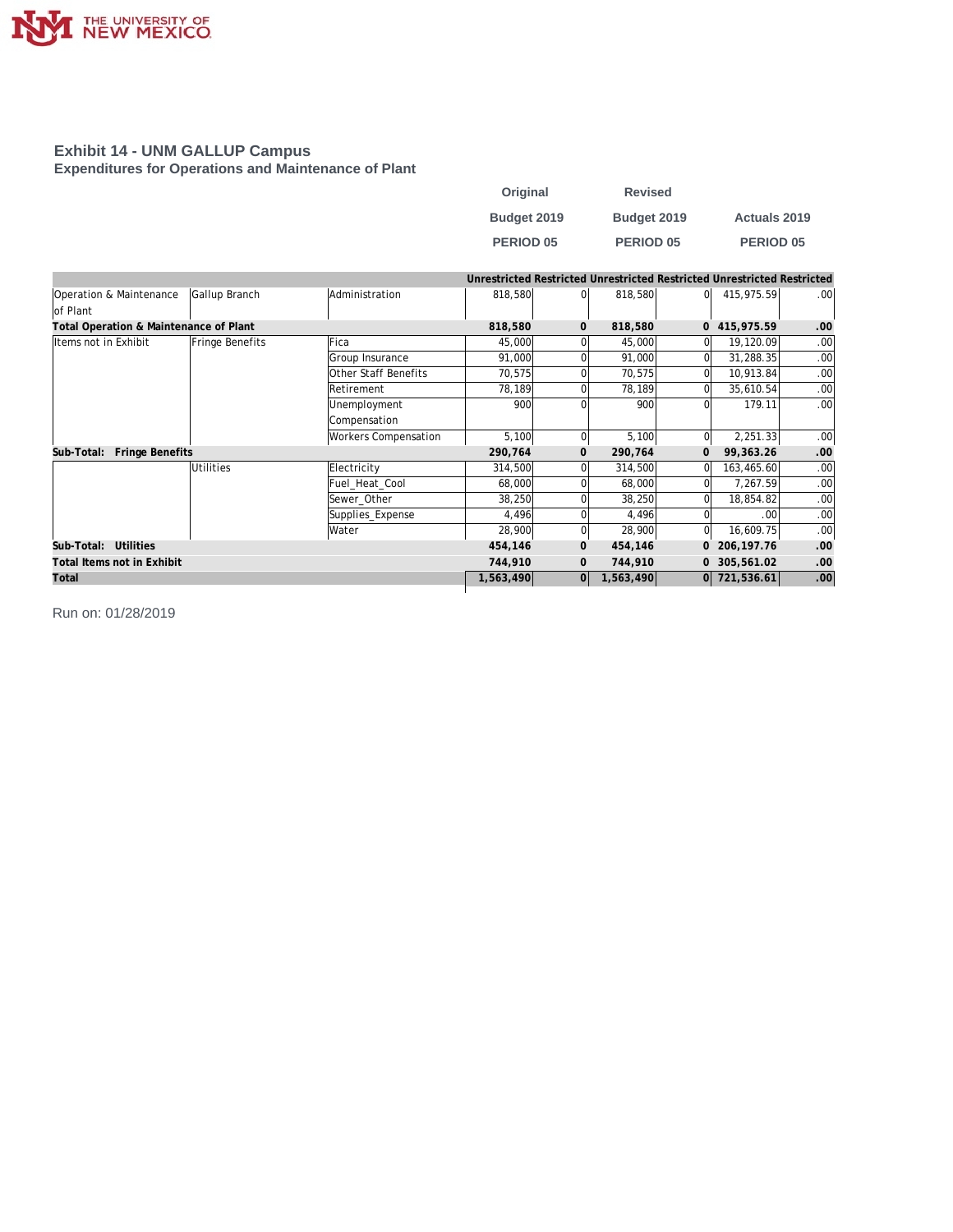

#### **Detail of Expenditures for Operations and Maintenance of Plant**

**Original Revised** 

**Budget 2019 Budget 2019 Actuals 2019 PERIOD 05 PERIOD 05 PERIOD 05**

|                                        |               |            |                     |         |                | FTE Unrestricted FTE Restricted FTE Unrestricted FTE Restricted FTE Unrestricted FTE Restricted |              |                  |                  |
|----------------------------------------|---------------|------------|---------------------|---------|----------------|-------------------------------------------------------------------------------------------------|--------------|------------------|------------------|
| Operation &                            | Gallup        | Administra | Administra          | 91,098  |                | 91.098                                                                                          |              | 37.957.35        | .00 <sub>1</sub> |
| <i>Maintenance</i>                     | <b>Branch</b> | tion       | tive                |         |                |                                                                                                 |              |                  |                  |
| of Plant                               |               | -BU 212    | Professional        |         |                |                                                                                                 |              |                  |                  |
|                                        |               |            | Support             | 63,897  |                | 63,897                                                                                          |              | 26,228.36        | .00 <sub>1</sub> |
|                                        |               |            | <b>Staff Salary</b> |         |                |                                                                                                 |              |                  |                  |
|                                        |               |            | Technician          | 467,643 |                | 467,643                                                                                         | $\Omega$     | 192,005.77       | .00 <sub>1</sub> |
|                                        |               |            | Salary              |         |                |                                                                                                 |              |                  |                  |
|                                        |               | Administra | lContract           | 1,500   |                | 1,500                                                                                           | $\Omega$     | .00 <sub>l</sub> | .00 <sub>1</sub> |
|                                        |               | tion       | <b>Services</b>     |         |                |                                                                                                 |              |                  |                  |
|                                        |               | -BU 212    |                     |         |                |                                                                                                 |              |                  |                  |
|                                        |               |            | Equipment           | 1,200   |                | 1,200                                                                                           |              | 644.35           | .00 <sub>l</sub> |
|                                        |               |            | Supplies_E          | 192,742 |                | 192,742                                                                                         | $\Omega$     | 158,999.16       | .00              |
|                                        |               |            | xpense              |         |                |                                                                                                 |              |                  |                  |
|                                        |               |            | Travel              | 500     |                | 500                                                                                             |              | 140.60           | .00              |
| Total 212                              |               |            |                     | 818,580 |                | 818,580                                                                                         |              | 415,975.59       | .00              |
| Total Operation & Maintenance of Plant |               |            |                     | 818,580 | $\overline{0}$ | 818,580                                                                                         | $\mathbf{O}$ | 415,975.59       | .00              |
| Grand Total Exhibit 14a                |               |            |                     | 818,580 | 0              | 818,580                                                                                         | $\mathbf{0}$ | 415,975.59       | .00              |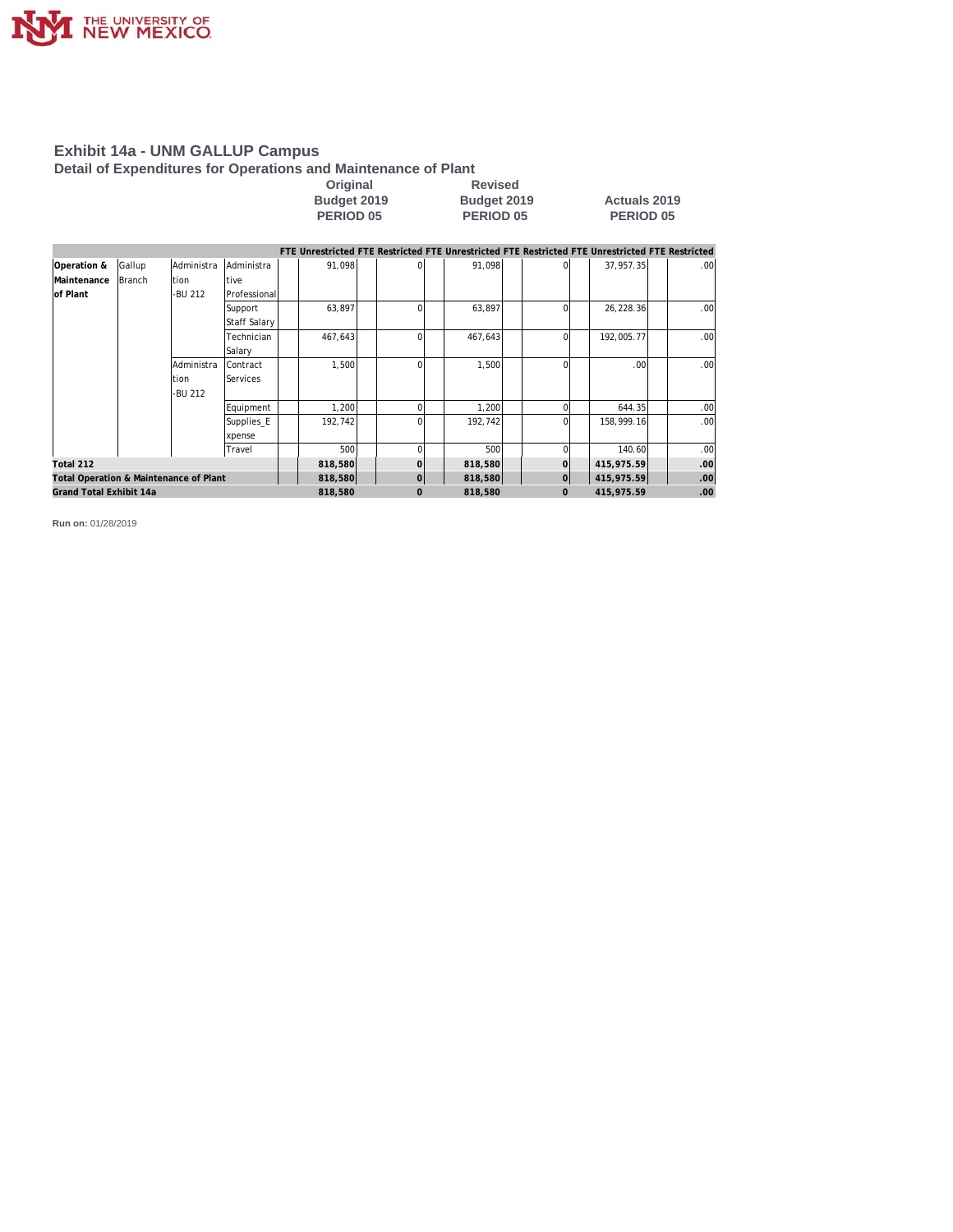

#### **Summary of Student Social and Cultural Development Activities**

**Original Revised PERIOD 05 PERIOD 05 PERIOD 05**

## **Budget 2019 Budget 2019 Actuals 2019**

|                           |                               |            |          |           |     | FTE Unrestricted FTE Restricted FTE Unrestricted FTE Restricted FTE Unrestricted FTE Restricted |                  |
|---------------------------|-------------------------------|------------|----------|-----------|-----|-------------------------------------------------------------------------------------------------|------------------|
| Revenues                  | Tuition and Fees              | 77.120     |          | 77.120    |     | 37.691.67                                                                                       | .00              |
|                           | Sales and Services            | 2,000      |          | 2,000     |     | 545.06                                                                                          | .00              |
| <b>Total Revenues</b>     |                               | 79,120     |          | 79,120    |     | 38,236.73                                                                                       | .00              |
| Beginning Balance         |                               | 38,142     | $\Omega$ |           |     | 64,423.95                                                                                       | .00              |
| <b>Total Available</b>    |                               | 117,262.00 | .00.     | 79,120.00 | .00 | 102,660.68                                                                                      | .00              |
| Expenditures              | Federal Workstudy Salaries    |            |          |           |     | 878.87                                                                                          | .00              |
|                           | State Workstudy Salaries      |            |          |           |     | (749.25)                                                                                        | .00              |
|                           | <b>Student Salaries</b>       | 3,840      |          | 3.840     |     | .00                                                                                             | .00              |
|                           | <b>Workers Compensation</b>   |            |          |           |     | .08                                                                                             | .00 <sub>1</sub> |
|                           | Supplies_Expense              | 75,780     |          | 75,780    |     | 1,506.30                                                                                        | .00              |
|                           | Internal Service Ctr Internal | (500)      |          | (500)     |     | .00.                                                                                            | .00 <sub>1</sub> |
|                           | Sales                         |            |          |           |     |                                                                                                 |                  |
| <b>Total Expenditures</b> |                               | 79.120     | $\Omega$ | 79.120    |     | 1.636.00                                                                                        | .00              |
| Transfers (IN) or OUT     |                               |            | $\cap$   | C         |     | .00.                                                                                            | .00              |
| <b>Ending Balance</b>     |                               | 38,142.00  | .00      | .00       | .00 | 101,024.68                                                                                      | .00              |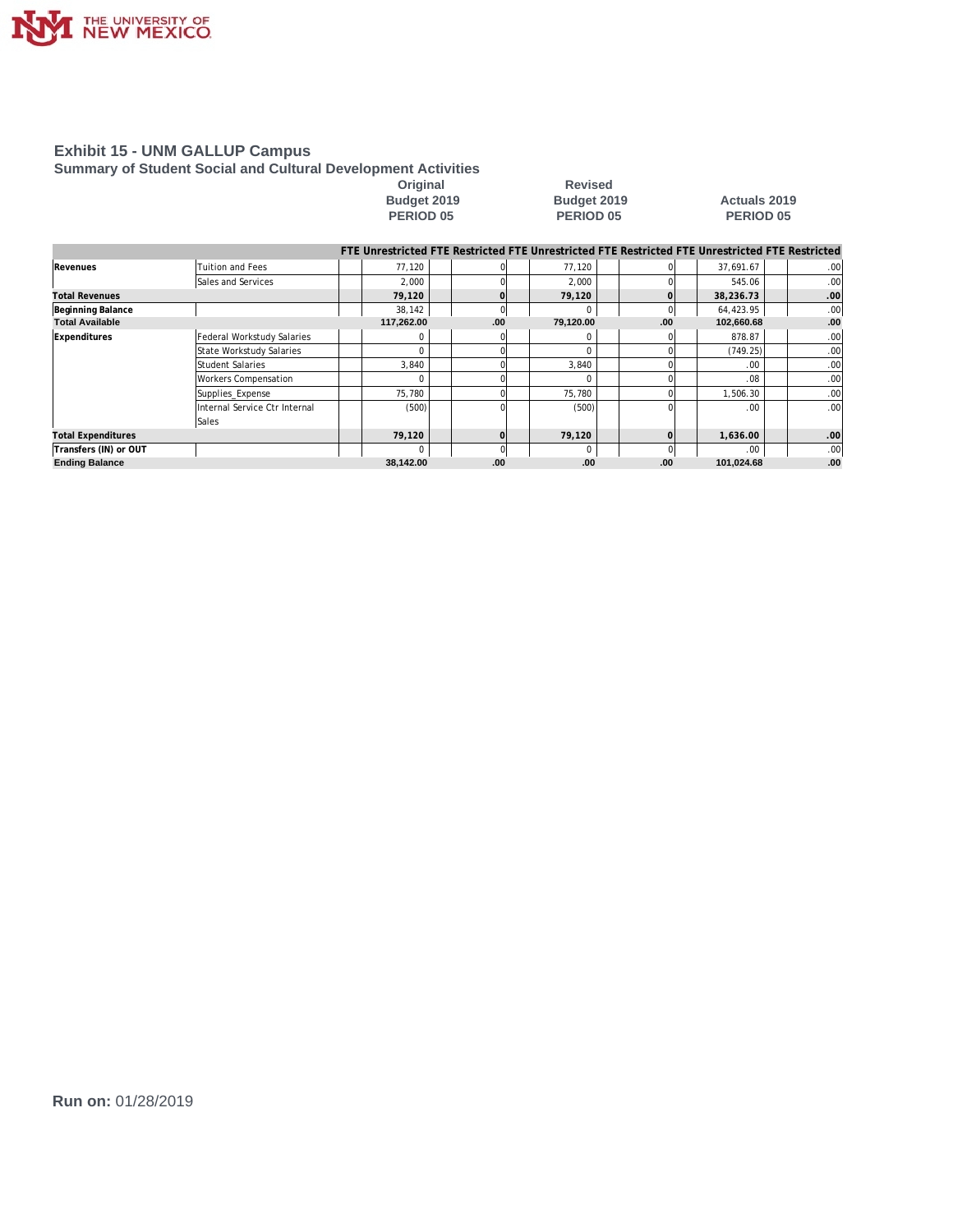

**Summary of Public Service**

**Original Revised** 

#### **Budget 2019 Budget 2019 Actuals 2019 PERIOD 05 PERIOD 05 PERIOD 05**

|                           |                                     |            |    |              |                |             | FTE Unrestricted FTE Restricted FTE Unrestricted FTE Restricted FTE Unrestricted FTE Restricted |                  |
|---------------------------|-------------------------------------|------------|----|--------------|----------------|-------------|-------------------------------------------------------------------------------------------------|------------------|
| Revenues                  | <b>Tuition and Fees</b>             |            |    |              | 5,000          | 0           | 7,725.00                                                                                        | .00 <sub>1</sub> |
|                           | <b>Federal Grants and Contracts</b> |            |    | 823.620      | n              | 0           | .00                                                                                             | .00 <sub>1</sub> |
|                           | <b>State Grants and Contracts</b>   |            |    | 185,000      | n              | $\Omega$    | .00                                                                                             | .00 <sub>1</sub> |
|                           | Private Gifts Grants and            | 12,773     |    |              | 12,773         | 0           | 12,850.00                                                                                       | .00 <sub>1</sub> |
|                           | Contracts                           |            |    |              |                |             |                                                                                                 |                  |
| <b>Total Revenues</b>     |                                     | 12,773     |    | 1,008,620    | 17,773         | 0l          | 20,575.00                                                                                       | .00 <sub>1</sub> |
| Beginning Balance         |                                     | 306,979    |    |              | $\overline{0}$ | $\mathbf 0$ | 318,444.51                                                                                      | .00 <sub>1</sub> |
| <b>Total Available</b>    |                                     | 319,752.00 |    | 1,008,620.00 | 17,773.00      | .00         | 339.019.51                                                                                      | .00              |
| Expenditures              | Administrative Professional         |            |    | 165.000      |                |             | .00                                                                                             | .00 <sub>1</sub> |
|                           | <b>Faculty Salaries</b>             |            |    |              | 5,000          | $\Omega$    | 4,809.98                                                                                        | .00 <sub>1</sub> |
|                           | <b>Student Salaries</b>             |            |    | 15,000       |                | $\Omega$    | .00                                                                                             | .00 <sub>1</sub> |
|                           | Support Staff Salary                |            |    | 62.000       | C              | 0           | .00                                                                                             | .00 <sub>1</sub> |
|                           | Technician Salary                   |            |    | 234,000      | O              | 0           | .00                                                                                             | .00 <sub>1</sub> |
|                           | Fica                                |            |    |              |                | 0           | 99.51                                                                                           | .00 <sub>1</sub> |
|                           | Other Staff Benefits                |            |    | 177,452      | $\Omega$       | 0           | .00                                                                                             | .00 <sub>1</sub> |
|                           | Retirement                          |            |    |              | O              | 0           | 44.48                                                                                           | .00 <sub>1</sub> |
|                           | Unemployment Compensation           |            |    |              |                | $\Omega$    | 3.35                                                                                            | .00 <sub>1</sub> |
|                           | <b>Workers Compensation</b>         |            |    |              |                | 0           | 5.21                                                                                            | .00 <sub>1</sub> |
|                           | Equipment                           |            |    | 25.000       | $\Omega$       | 0           | .00                                                                                             | .00 <sub>1</sub> |
|                           | Student Awards and Aid              | 12,250     |    |              | 12,250         | 0           | 7,600.00                                                                                        | .00 <sub>1</sub> |
|                           | Supplies Expense                    | 523        |    | 240,168      | 523            | 0           | 733.88                                                                                          | .00 <sub>1</sub> |
|                           | Travel                              |            |    | 90.000       | $\cap$         | $\Omega$    | .00                                                                                             | .00 <sub>1</sub> |
| <b>Total Expenditures</b> |                                     | 12,773     | 14 | 1,008,620    | 17,773         | $\mathbf 0$ | 13,296.41                                                                                       | .00 <sub>1</sub> |
| Transfers (IN) or OUT     |                                     |            |    |              | $\mathbf 0$    | 0           | .00                                                                                             | .00 <sub>1</sub> |
| <b>Ending Balance</b>     |                                     | 306,979.00 |    | .00          | .00            | .00         | 325,723.10                                                                                      | .00              |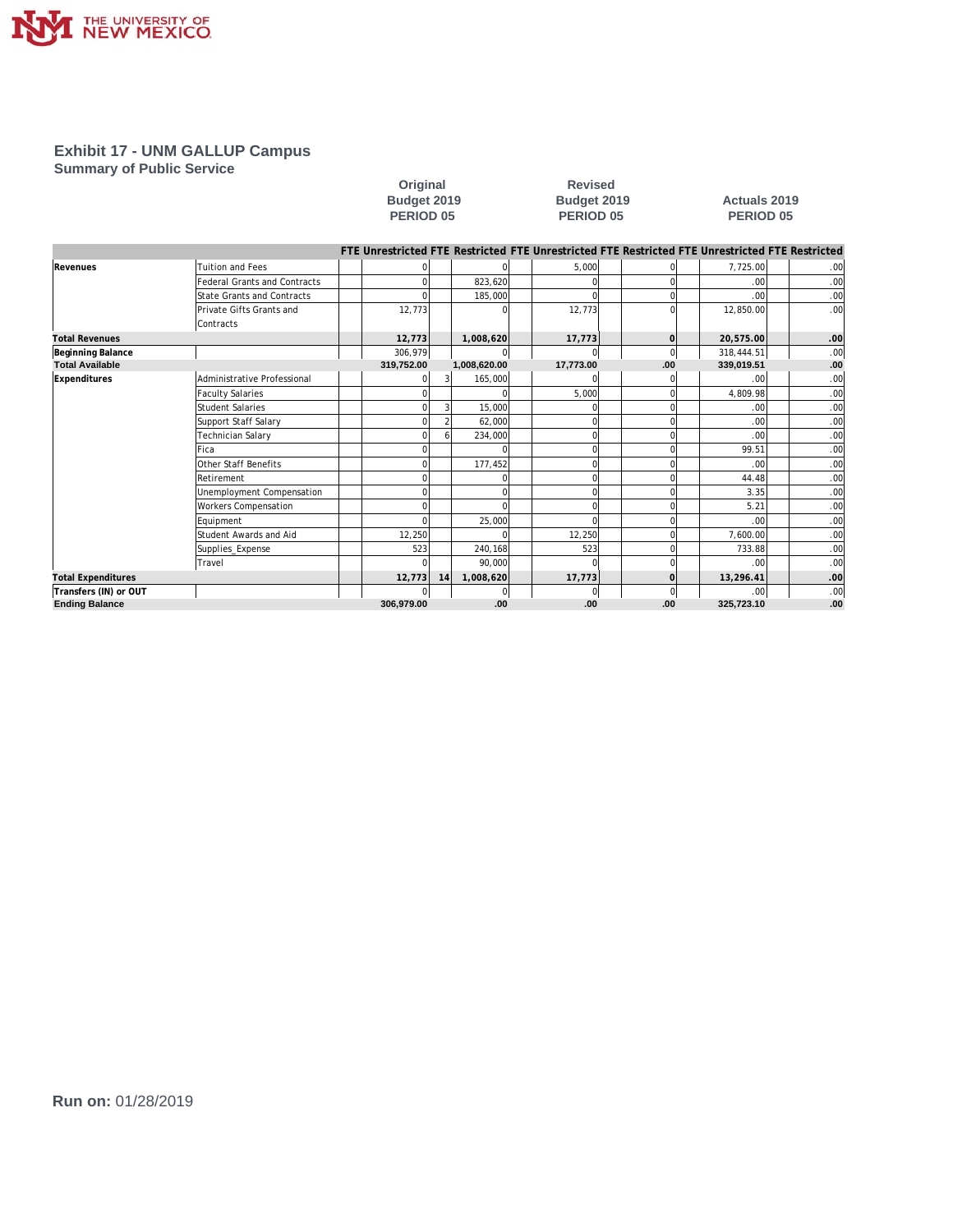

## **Exhibit 17a - UNM GALLUP Campus - Detail of Public Service Activities**

### **Budget Unit 437 - Miscellaneous**

| Original    | Revised     |                      |
|-------------|-------------|----------------------|
| Budget 2019 | Budget 2019 | Actuals 2019         |
| PERIOD 05   | PERIOD 05   | PERIOD <sub>05</sub> |

|                           |                                     |         | FTE Unrestricted FTE Unrestricted FTE Unrestricted |                |
|---------------------------|-------------------------------------|---------|----------------------------------------------------|----------------|
| Revenues                  | <b>Tuition and Fees</b>             |         | 5,000                                              | 7,725          |
|                           | <b>Federal Grants and Contracts</b> |         |                                                    |                |
|                           | State Grants and Contracts          |         | U                                                  |                |
|                           | Local Grants and Contracts          |         |                                                    |                |
|                           | Private Gifts Grants and Contracts  | 12,773  | 12,773                                             | 12,850         |
| <b>Total Revenues</b>     |                                     | 12,773  | 17,773                                             | 20,575         |
| Beginning Balance         |                                     | 306,979 |                                                    | 318,445        |
| <b>Total Available</b>    |                                     | 319,752 | 17,773                                             | 339,020        |
| <b>Expenditures</b>       | Administrative Professional         |         |                                                    |                |
|                           | <b>Faculty Salaries</b>             |         | 5,000                                              | 4,810          |
|                           | <b>Student Salaries</b>             |         |                                                    |                |
|                           | Support Staff Salary                |         | 0                                                  |                |
|                           | Technician Salary                   |         |                                                    |                |
|                           | Fica                                | O       | $\Omega$                                           | 100            |
|                           | Other Staff Benefits                |         | 0                                                  |                |
|                           | Retirement                          |         | $\Omega$                                           | 44             |
|                           | Unemployment Compensation           | 0       | $\Omega$                                           | 3 <sup>1</sup> |
|                           | <b>Workers Compensation</b>         |         | 0                                                  | 5              |
|                           | Equipment                           |         | $\Omega$                                           | $\Omega$       |
|                           | Student Awards and Aid              | 12,250  | 12,250                                             | 7,600          |
|                           | Supplies_Expense                    | 523     | 523                                                | 734            |
|                           | Travel                              | C       | 0                                                  |                |
| <b>Total Expenditures</b> |                                     | 12,773  | 17,773                                             | 13,296         |
| Transfers (IN) or OUT     |                                     |         |                                                    |                |
| <b>Ending Balance</b>     |                                     | 306,979 | 0                                                  | 325,724        |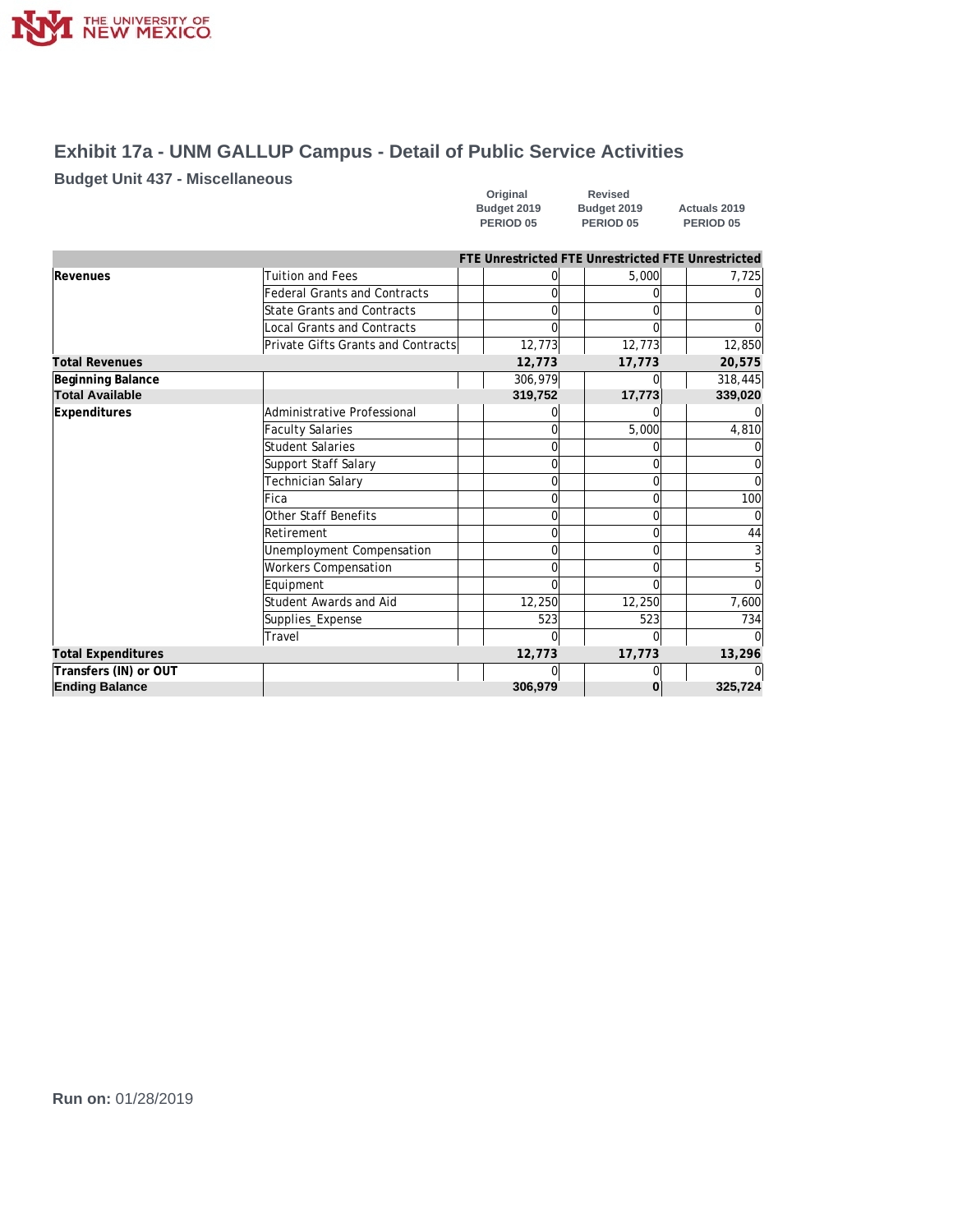

## **Exhibit 17a - UNM GALLUP Campus - Detail of Public Service Activities**

### **Summary for Exhibit 17a**

| Original             | <b>Revised</b>       |                      |
|----------------------|----------------------|----------------------|
| Budget 2019          | Budget 2019          | <b>Actuals 2019</b>  |
| PERIOD <sub>05</sub> | PERIOD <sub>05</sub> | PERIOD <sub>05</sub> |

|                           |                                     |              | FTE Unrestricted FTE Unrestricted FTE Unrestricted |          |
|---------------------------|-------------------------------------|--------------|----------------------------------------------------|----------|
| Revenues                  | <b>Tuition and Fees</b>             |              | 5,000                                              | 7,725    |
|                           | <b>Federal Grants and Contracts</b> |              |                                                    |          |
|                           | State Grants and Contracts          | ∩            |                                                    |          |
|                           | <b>Local Grants and Contracts</b>   |              |                                                    |          |
|                           | Private Gifts Grants and Contracts  | 12,773       | 12,773                                             | 12,850   |
| <b>Total Revenues</b>     |                                     | 12,773       | 17,773                                             | 20,575   |
| Beginning Balance         |                                     | 306,979      |                                                    | 318,445  |
| <b>Total Available</b>    |                                     | 319,752      | 17,773                                             | 339,020  |
| Expenditures              | Administrative Professional         |              |                                                    |          |
|                           | <b>Faculty Salaries</b>             | <sup>n</sup> | 5,000                                              | 4,810    |
|                           | Student Salaries                    |              |                                                    |          |
|                           | Support Staff Salary                | U            |                                                    |          |
|                           | Technician Salary                   | U            |                                                    |          |
|                           | Fica                                | U            |                                                    | 100      |
|                           | Other Staff Benefits                | U            |                                                    |          |
|                           | Retirement                          | $\Omega$     |                                                    | 44       |
|                           | Unemployment Compensation           | $\Omega$     |                                                    | 3        |
|                           | <b>Workers Compensation</b>         |              |                                                    | 5        |
|                           | Equipment                           | ∩            |                                                    | $\Omega$ |
|                           | Student Awards and Aid              | 12,250       | 12,250                                             | 7,600    |
|                           | Supplies_Expense                    | 523          | 523                                                | 734      |
|                           | Travel                              | U            |                                                    |          |
| <b>Total Expenditures</b> |                                     | 12,773       | 17,773                                             | 13,296   |
| Transfers (IN) or OUT     |                                     |              |                                                    |          |
| <b>Ending Balance</b>     |                                     | 306,979      | 0                                                  | 325,724  |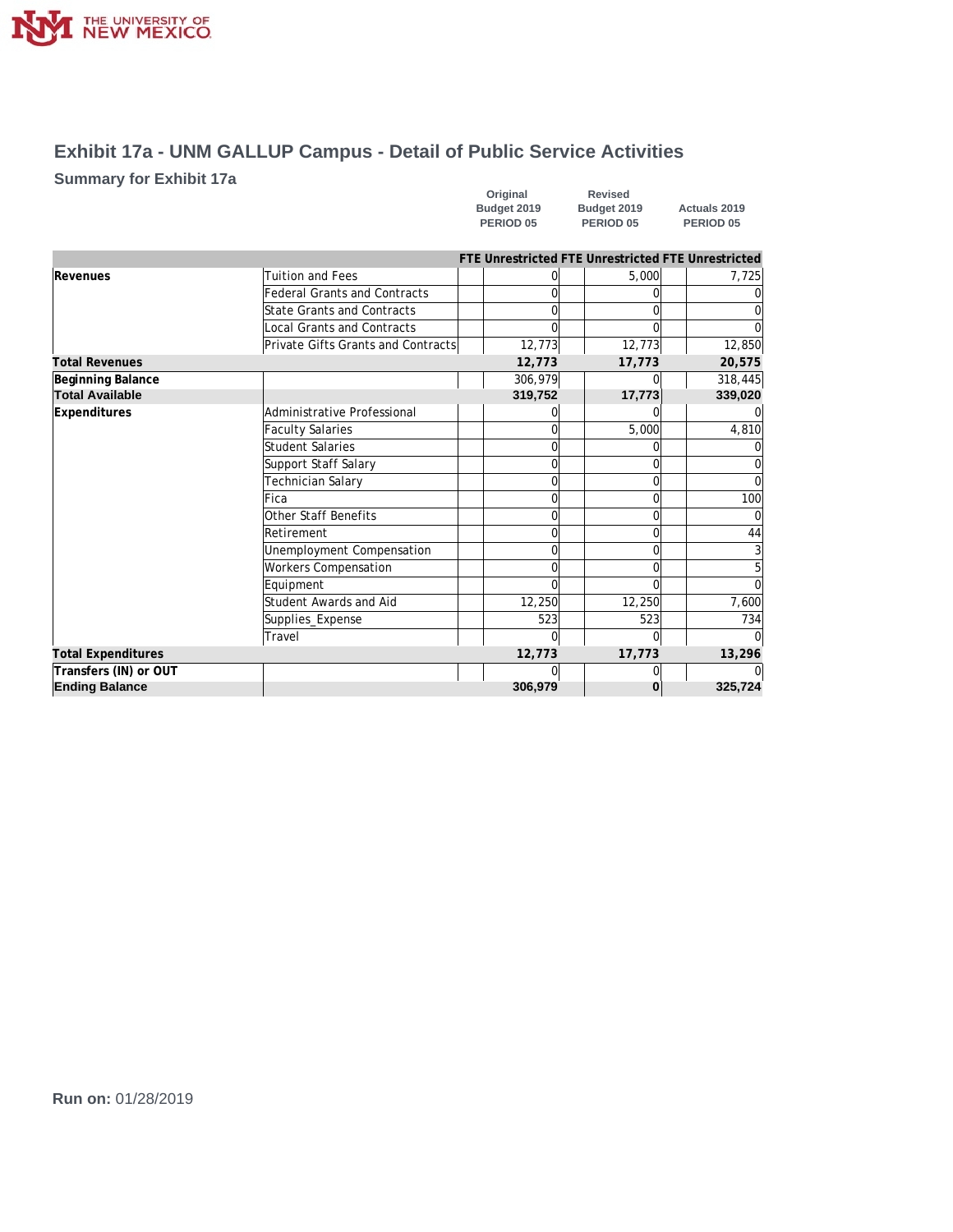

#### **Summary of Internal Services**

|                           | <b>JUILILIAL Y UL ILILELITAL JEI VICES</b> | Original<br>Budget 2019<br>PERIOD <sub>05</sub> |          | <b>Revised</b><br>Budget 2019<br>PERIOD <sub>05</sub> |          |             | <b>Actuals 2019</b><br><b>PERIOD 05</b><br>FTE Unrestricted FTE Restricted FTE Unrestricted FTE Restricted FTE Unrestricted FTE Restricted |  |  |  |
|---------------------------|--------------------------------------------|-------------------------------------------------|----------|-------------------------------------------------------|----------|-------------|--------------------------------------------------------------------------------------------------------------------------------------------|--|--|--|
| Revenues                  |                                            |                                                 |          | $\Omega$                                              | ΩI       | .00.        | .00 <sub>1</sub>                                                                                                                           |  |  |  |
| Beginning<br>Balance      |                                            | 11,630                                          |          | $\Omega$                                              |          | 3,640.21    | .00 <sub>1</sub>                                                                                                                           |  |  |  |
| <b>Total Available</b>    |                                            | 11,630                                          |          |                                                       |          | 3,640.21    |                                                                                                                                            |  |  |  |
| <b>Expenditures</b>       | Supplies_Expense                           |                                                 | $\Omega$ | $\overline{0}$                                        | $\Omega$ | 1,775.80    | .00 <sub>1</sub>                                                                                                                           |  |  |  |
|                           | Travel                                     |                                                 |          | $\Omega$                                              | ΩI       | 4,192.89    | .00 <sub>1</sub>                                                                                                                           |  |  |  |
| <b>Total Expenditures</b> |                                            | $\Omega$                                        | $\Omega$ | $\Omega$                                              | Ωl       | 5,968.69    | .00 <sub>1</sub>                                                                                                                           |  |  |  |
| lGeneral<br>Charges       | Internal Service Ctr Internal Sales        |                                                 | $\Omega$ | $\Omega$                                              | Ωl       | (4, 110.37) | .00 <sub>1</sub>                                                                                                                           |  |  |  |
| <b>Net Expenditures</b>   |                                            |                                                 | n        | 0                                                     | $\Omega$ | 1,858.32    | .00                                                                                                                                        |  |  |  |
| Transfers (IN)<br>or OUT  |                                            |                                                 |          | $\Omega$                                              | Ωl       | .00         | .00 <sub>1</sub>                                                                                                                           |  |  |  |
| <b>Ending Balance</b>     |                                            | 11,630                                          | $\bf{0}$ | $\bf{0}$                                              | $\bf{0}$ | 1,781.89    | .00                                                                                                                                        |  |  |  |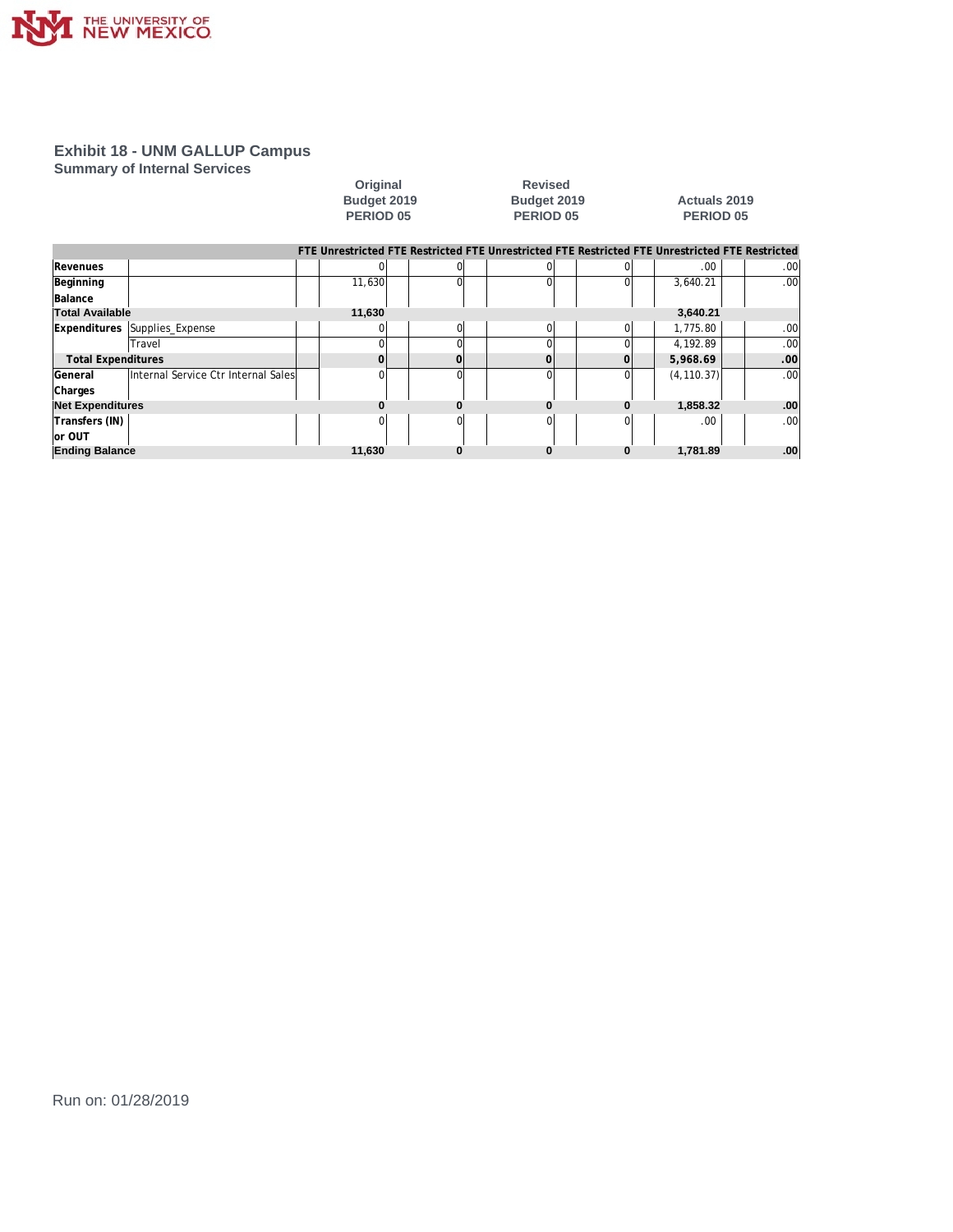

#### **Exhibit 19 - UNM GALLUP Campus Summary of Student Aid Grants and Stipends**

| Original         | <b>Revised</b>   |                     |
|------------------|------------------|---------------------|
| Budget 2019      | Budget 2019      | <b>Actuals 2019</b> |
| <b>PERIOD 05</b> | <b>PERIOD 05</b> | <b>PERIOD 05</b>    |

**Budget 2019 Budget 2019 Actuals 2019**

|                     |                                                                |  | Unrestricted Restricted Unrestricted Restricted Unrestricted Restricted |    |         |              |     |
|---------------------|----------------------------------------------------------------|--|-------------------------------------------------------------------------|----|---------|--------------|-----|
| Revenues            | Private Sources - Gifts & Other Undergrad - State Scholarships |  |                                                                         |    |         | 4.880.68     | .00 |
| Beginning Balance   |                                                                |  | 185.543                                                                 | ΩI |         | 0 276.587.23 | .00 |
| Total Available     |                                                                |  | 185.543                                                                 |    |         | 281.467.91   | .00 |
| <b>Expenditures</b> | Private Sources - Gifts & Other Undergrad - State Scholarships |  | 100.000                                                                 |    | 100.000 | 63.806.00    | .00 |

**Transfers (IN) or OUT** (100,000) 0 (100,000) 0 (641.53) .00 **Ending Balance 185,543 0 0 0 218,303.44 .00**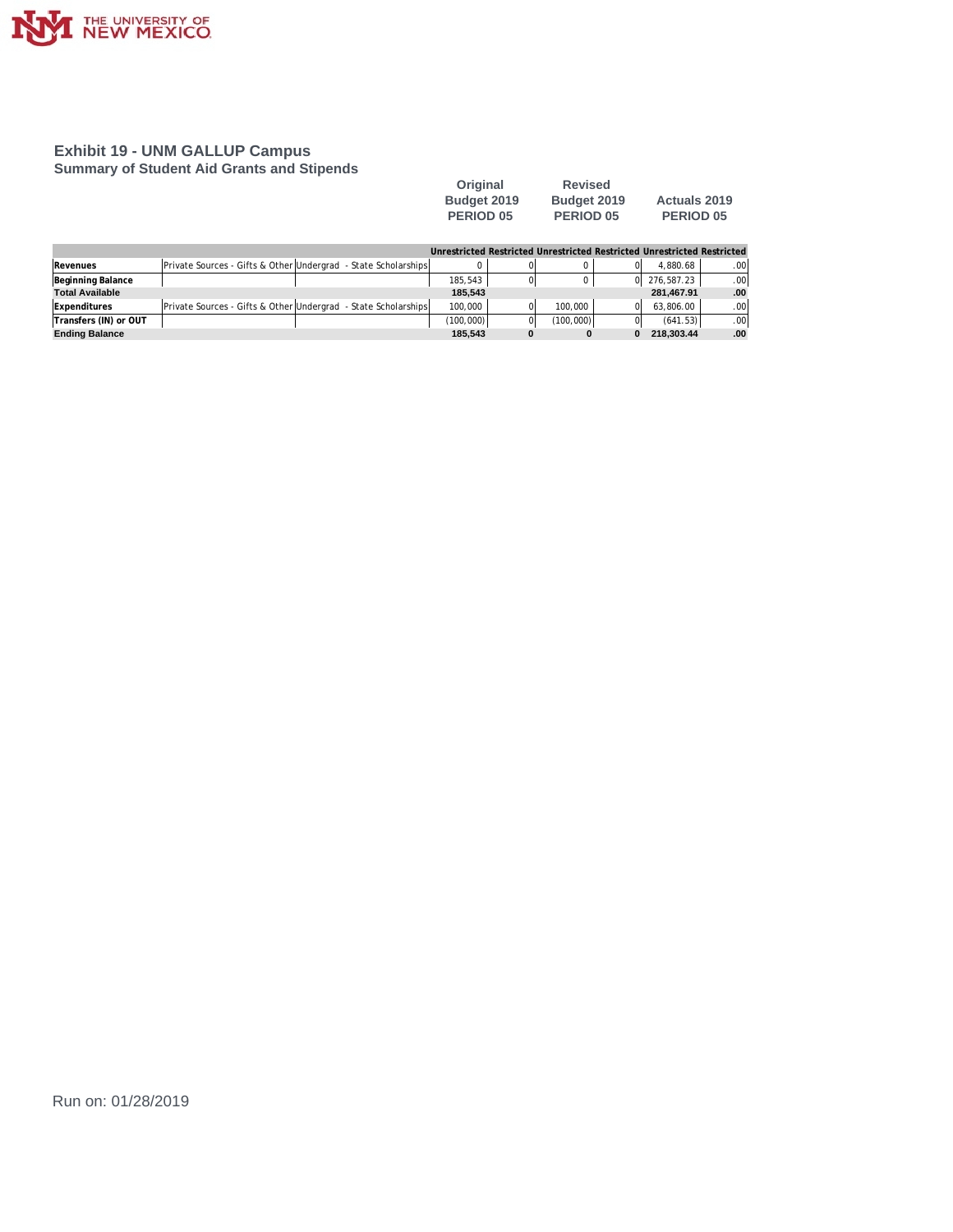

#### **Exhibit 20 - UNM GALLUP Campus Summary of Auxiliary Enterprises**

# **Original Revised**

#### **Budget 2019 Budget 2019 Actuals 2019 PERIOD 05 PERIOD 05 PERIOD 05**

|                           |                               | FTE Unrestricted FTE Restricted FTE Unrestricted FTE Restricted FTE Unrestricted FTE Restricted |                |              |          |             |     |
|---------------------------|-------------------------------|-------------------------------------------------------------------------------------------------|----------------|--------------|----------|-------------|-----|
| Revenues                  | Sales and Services            | 1,224,626                                                                                       |                | 1,224,626    |          | 427,702.61  | .00 |
|                           | Other Sources                 |                                                                                                 |                |              |          | 31,672.20   | .00 |
| <b>Total Revenues</b>     |                               | 1,224,626                                                                                       | $\Omega$       | 1,224,626    | $\Omega$ | 459,374.81  | .00 |
| Beginning Balance         |                               | 201,945                                                                                         | 0              |              | $\Omega$ | 169,928.90  | .00 |
| <b>Total Available</b>    |                               | 1,426,571.00                                                                                    | .00            | 1,224,626.00 | .00      | 629,303.71  | .00 |
| Expenditures              | Administrative Professional   | 49,630                                                                                          |                | 49,630       |          | 20,679.15   | .00 |
|                           | Other Salaries                | 1,204                                                                                           | $\Omega$       | 1,204        |          | .00.        | .00 |
|                           | Support Staff Salary          | 60,216                                                                                          | O              | 60,216       |          | 24,934.22   | .00 |
|                           | Fica                          | 7,839                                                                                           | $\Omega$       | 7.839        |          | 3,381.61    | .00 |
|                           | Group Insurance               | 11,649                                                                                          |                | 11,649       |          | 5.657.44    | .00 |
|                           | Other Staff Benefits          | 10,853                                                                                          | $\Omega$       | 10,853       |          | 1,943.21    | .00 |
|                           | Retirement                    | 15,134                                                                                          |                | 15,134       |          | 6,340.22    | .00 |
|                           | Unemployment Compensation     | 163                                                                                             |                | 163          |          | 32.01       | .00 |
|                           | <b>Workers Compensation</b>   | <b>110</b>                                                                                      |                | 110          |          | 36.49       | .00 |
|                           | Cost of Good Sold             | 927.378                                                                                         |                | 927,378      |          | .00.        | .00 |
|                           | Equipment                     | 1,500                                                                                           |                | 1,500        |          | .00.        | .00 |
|                           | Supplies_Expense              | 97,000                                                                                          |                | 97,000       |          | 435,891.73  | .00 |
|                           | Travel                        | 1,950                                                                                           |                | 1,950        |          | .00.        | .00 |
|                           | Internal Service Ctr Internal |                                                                                                 |                |              |          | (2, 387.97) | .00 |
|                           | Sales                         |                                                                                                 |                |              |          |             |     |
| <b>Total Expenditures</b> |                               | 1,184,626                                                                                       | $\overline{O}$ | 1,184,626    | 0l       | 496,508.11  | .00 |
| Transfers (IN) or OUT     |                               | 40,000                                                                                          | 0              | 40,000       | $\Omega$ | .00.        | .00 |
| <b>Ending Balance</b>     |                               | 201,945.00                                                                                      | .00            | .00          | .00      | 132,795.60  | .00 |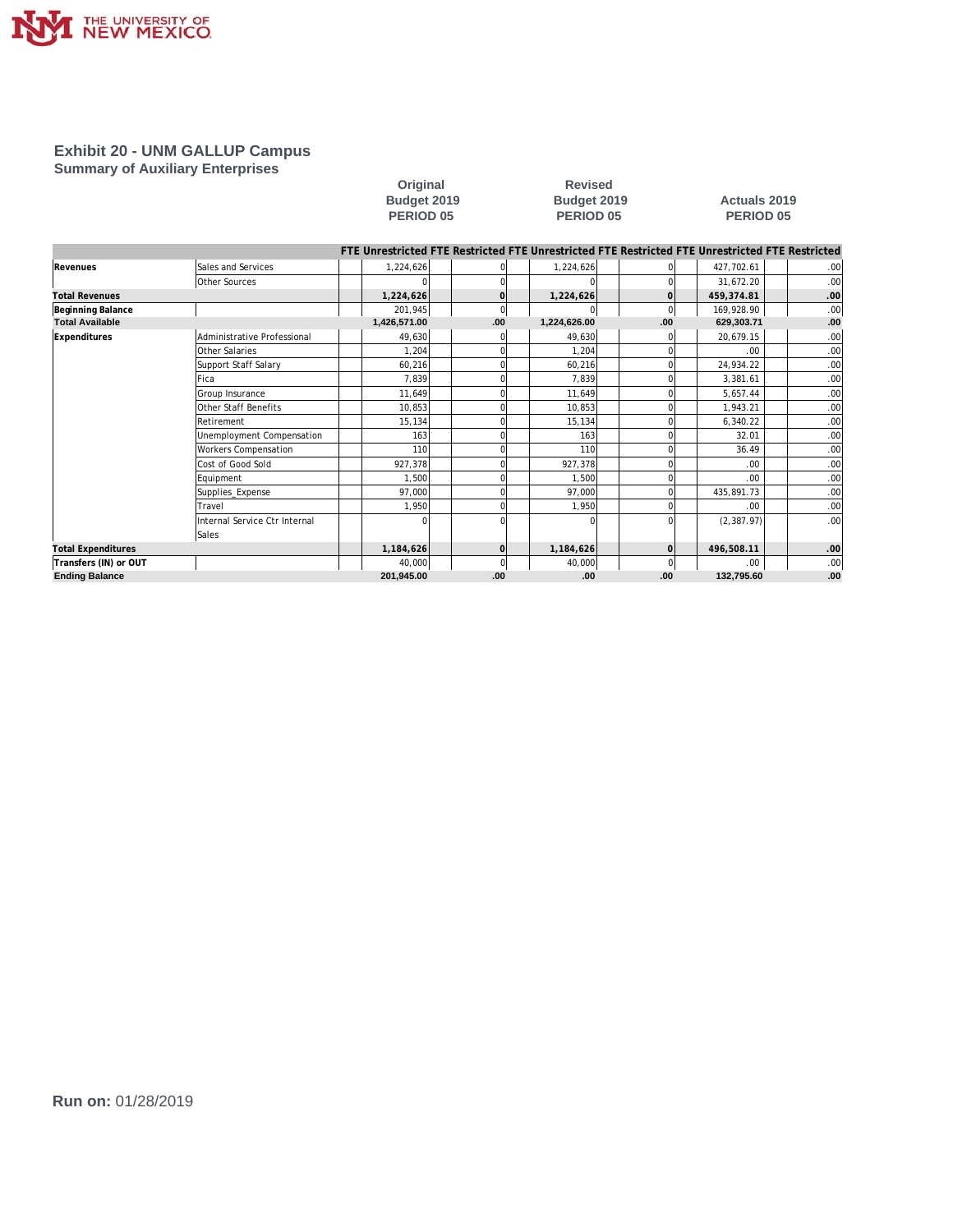

**Summary of Current Fund Revenues By Source**

|                                                 |                                            | Original                            |                | <b>Revised</b>                      |                  | <b>Actuals 2019</b>                |                |  |  |
|-------------------------------------------------|--------------------------------------------|-------------------------------------|----------------|-------------------------------------|------------------|------------------------------------|----------------|--|--|
|                                                 |                                            | Budget 2019<br>PERIOD <sub>05</sub> |                | Budget 2019<br>PERIOD <sub>05</sub> |                  | <b>PERIOD 05</b>                   |                |  |  |
|                                                 |                                            |                                     |                |                                     |                  |                                    |                |  |  |
|                                                 |                                            | Unrestricted                        | Restricted     | Unrestricted                        |                  | Restricted Unrestricted Restricted |                |  |  |
| <b>TUITION AND FEES</b>                         | Instruction and General                    | 3,178,611                           | 0              | 3,178,611                           | $\Omega$         | 1,592,934                          |                |  |  |
|                                                 | Ex <sub>2</sub>                            |                                     |                |                                     |                  |                                    |                |  |  |
|                                                 | Student Social and                         | 77,120                              | $\Omega$       | 77,120                              |                  | 37.692                             | $\Omega$       |  |  |
|                                                 | Cultural Ex 15                             |                                     |                |                                     |                  |                                    |                |  |  |
|                                                 | Public Service Ex 17                       | $\Omega$                            | $\overline{0}$ | 5,000                               | 0                | 7,725                              | $\overline{0}$ |  |  |
| TOTAL TUITION AND FEES                          |                                            | 3,255,731                           | $\overline{0}$ | 3,260,731                           |                  | 0 1,638,350                        | $\mathbf 0$    |  |  |
| <b>STATE APPROPRIATIONS</b>                     | Instruction and General                    | 8,878,300                           | $\Omega$       | 8,878,300                           | $\Omega$         | 3,729,987                          | $\Omega$       |  |  |
|                                                 | Ex <sub>2</sub>                            |                                     |                |                                     |                  |                                    |                |  |  |
| TOTAL STATE APPROPRIATIONS                      |                                            | 8,878,300                           | 0              | 8,878,300                           |                  | 03,729,987                         | $\mathbf 0$    |  |  |
| LOCAL APPROPRIATIONS   Instruction and General  | Ex <sub>2</sub>                            | 2,488,400                           | $\Omega$       | 2,488,400                           | $\Omega$         | 136,948                            | $\Omega$       |  |  |
| TOTAL LOCAL APPROPRIATIONS                      |                                            | 2,488,400                           | O              | 2,488,400                           | $\Omega$         | 136,948                            | $\overline{0}$ |  |  |
| <b>FEDERAL GRANTS AND</b>                       | Instruction and General                    | $\Omega$                            | 409,905        | $\Omega$                            | 0                | $\Omega$                           | $\mathbf 0$    |  |  |
| <b>CONTRACTS</b>                                | Ex <sub>2</sub>                            |                                     |                |                                     |                  |                                    |                |  |  |
|                                                 | Research Ex 16                             | $\mathbf 0$                         | $\Omega$       | $\mathbf 0$                         | $\mathbf 0$      | $\mathbf 0$                        | $\mathbf 0$    |  |  |
|                                                 | Public Service Ex 17                       | $\overline{0}$                      | 823,620        | $\overline{0}$                      | $\overline{0}$   | $\Omega$                           | $\Omega$       |  |  |
|                                                 | TOTAL FEDERAL GRANTS AND CONTRACTS         |                                     |                |                                     |                  |                                    |                |  |  |
|                                                 |                                            |                                     | 0 1,233,525    | 0                                   | $\overline{0}$   | 0                                  | 0              |  |  |
| <b>STATE GRANTS AND</b>                         | Instruction and General                    | $\Omega$                            | 332.705        | $\Omega$                            |                  |                                    | $\Omega$       |  |  |
| <b>CONTRACTS</b>                                | Ex <sub>2</sub>                            |                                     |                |                                     |                  |                                    |                |  |  |
|                                                 | Public Service Ex 17                       | $\Omega$                            | 185,000        | $\overline{0}$                      | $\Omega$         | $\Omega$                           | $\Omega$       |  |  |
| TOTAL STATE GRANTS AND CONTRACTS                |                                            | $\Omega$                            | 517,705        | $\Omega$                            | $\Omega$         | $\Omega$                           | 0              |  |  |
| LOCAL GRANTS AND<br><b>CONTRACTS</b>            | Public Service Ex 17                       | $\Omega$                            | $\Omega$       | $\Omega$                            | $\Omega$         | $\Omega$                           | $\Omega$       |  |  |
| TOTAL LOCAL GRANTS AND CONTRACTS                |                                            | 0                                   | 0              | $\Omega$                            | $\overline{0}$   | $\Omega$                           | $\mathbf 0$    |  |  |
| PRIVATE GIFTS GRANTS<br>AND CONTRACTS           | Public Service Ex 17                       | 12.773                              | $\Omega$       | 12,773                              | $\Omega$         | 12,850                             | $\Omega$       |  |  |
|                                                 | Student Aid Ex 19                          | $\boldsymbol{0}$                    | 0              | $\boldsymbol{0}$                    | $\mathbf 0$      | 4,881                              | $\mathbf 0$    |  |  |
|                                                 | TOTAL PRIVATE GIFTS GRANTS AND CONTRACTS   |                                     |                |                                     |                  |                                    |                |  |  |
|                                                 |                                            | 12,773                              | 0              | 12,773                              | $\Omega$         | 17,731                             | 0              |  |  |
| SALES AND SERVICES                              | Instruction and General<br>Ex <sub>2</sub> | 59,540                              | $\Omega$       | 95.000                              | $\Omega$         | 14.131                             | $\Omega$       |  |  |
|                                                 | Student Social and<br>Cultural Ex 15       | 2.000                               | $\Omega$       | 2,000                               | $\Omega$         | 545                                | $\Omega$       |  |  |
|                                                 | Auxiliaries Ex 20                          | 1,224,626                           | $\Omega$       | 1,224,626                           | $\boldsymbol{0}$ | 427,703                            | $\Omega$       |  |  |
| TOTAL SALES AND SERVICES                        |                                            | 1,286,166                           | 0              | 1,321,626                           | $\overline{0}$   | 442,378                            | $\mathbf 0$    |  |  |
| <b>OTHER SOURCES</b><br>Instruction and General |                                            | 167.500                             | $\Omega$       | 167.500                             | $\Omega$         | 77.239                             | $\Omega$       |  |  |
|                                                 | Ex <sub>2</sub>                            |                                     |                |                                     |                  |                                    |                |  |  |
|                                                 | Auxiliaries Ex 20                          | $\Omega$                            | $\Omega$       | $\Omega$                            | $\Omega$         | 31.672                             | $\Omega$       |  |  |
| TOTAL OTHER SOURCES                             |                                            | 167,500                             | $\Omega$       | 167,500                             | $\Omega$         | 108,912                            | $\overline{0}$ |  |  |
| <b>Grand Total</b>                              |                                            | 16,088,870 1,751,230 16,129,330     |                |                                     |                  | 0 6,074,306                        | $\overline{0}$ |  |  |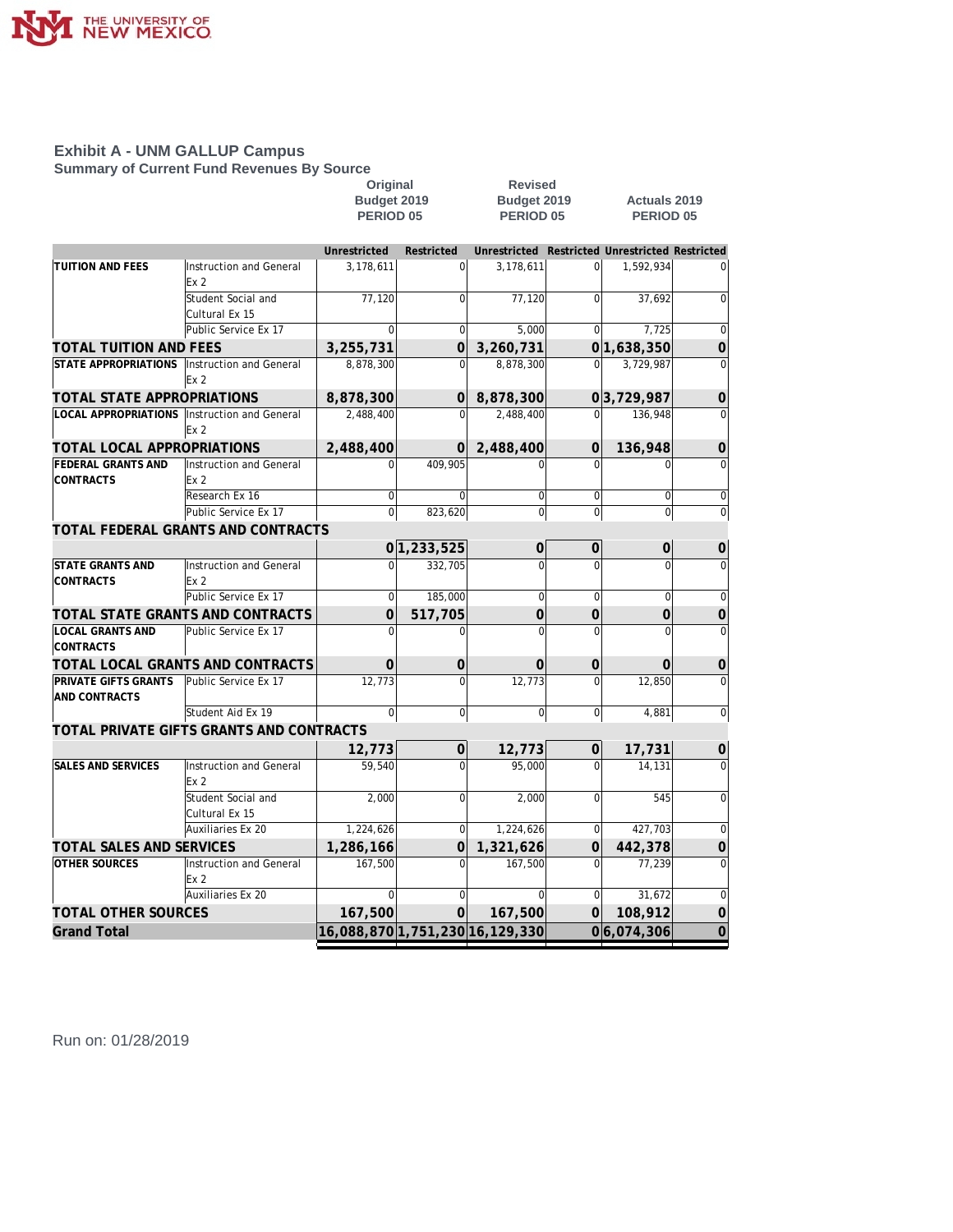

**Summary of Current Fund Salaries**

**Original Revised** 

### **Budget 2019 Budget 2019 Actuals 2019 PERIOD 05 PERIOD 05 PERIOD 05**

**FTE Unrestricted FTE Restricted FTE Unrestricted FTE Restricted FTE Unrestricted FTE Restricted**

|                                        | SALARIES BY CATEGORY AND EXHIBIT                |                 |                |          |              |                  |                      |      |                |                |                |        |                |
|----------------------------------------|-------------------------------------------------|-----------------|----------------|----------|--------------|------------------|----------------------|------|----------------|----------------|----------------|--------|----------------|
| <b>Faculty Salaries</b>                | Instruction Ex 10                               | .00             | 4,208,969      | .00      | $\mathbf 0$  | .00              | 4,427,814            | .00  | 0              | 00             | 1,779,677      | .00    | $\mathbf 0$    |
|                                        | Academic Support<br>Ex 11                       | .00             | 276,491        | .00.     | $\Omega$     | .00.             | 276,491              | .00  | $\overline{0}$ | .00            | 130,717        | .00    | $\mathbf 0$    |
|                                        | Institutional<br>Support Ex 13                  | .00             | 171,360        | .00      | $\mathbf 0$  | .00              | 171,360              | .00  | $\overline{0}$ | .00            | 70,700         | .00    | $\mathbf 0$    |
|                                        | Research Ex 16                                  | .00             | $\mathbf 0$    | .00      | $\mathbf 0$  | .00              | $\mathbf 0$          | .00  | $\overline{0}$ | .00            | $\overline{0}$ | .00    | $\mathbf 0$    |
|                                        | Public Service Ex 17                            | .00             | $\Omega$       | .00      | $\Omega$     | .00 <sub>1</sub> | 5.000                | .00  | $\overline{0}$ | .00.           | 4.810          | .00    | $\overline{0}$ |
| <b>Total Faculty Salaries</b>          |                                                 |                 | 00 4,656,820   | .00      | 0l           |                  | .00 4,880,665        | 00   | 0              | 00             | 1,985,904      | 00     | $\overline{0}$ |
| Administrative                         | Instruction Ex 10                               | .00             | 184,259        | 1.50     | 78,792       | .00              | 184,259              | .00  | $\overline{0}$ | .00            | 60,594         | .00    | $\mathbf 0$    |
| Professional                           |                                                 |                 |                |          |              |                  |                      |      |                |                |                |        |                |
|                                        | Academic Support<br>Ex 11                       | .00             | 85,588         | .00      | $\mathbf 0$  | .00              | 85,588               | .00  | $\overline{0}$ | .00            | 7,132          | .00    | $\mathbf 0$    |
|                                        | <b>Student Services</b><br>Fx 12                | .00             | 315,163        | .00      | $\Omega$     | .00              | 315, 163             | .00  | $\mathbf 0$    | .00            | 131,318        | .00    | $\Omega$       |
|                                        | Institutional<br>Support Ex 13                  | .00.            | 447,954        | .00.     | $\mathbf 0$  | .00              | 407,954              | .00  | $\overline{0}$ | .00            | 137,140        | .00    | $\overline{0}$ |
|                                        | Operations and<br>Maintenance of<br>Plant Ex 14 | .00             | 91,098         | .00      | 0            | .00              | 91.098               | .00  | 0              | .00            | 37,957         | .00    | $\mathbf 0$    |
|                                        | Public Service Ex 17                            | .00             | $\overline{0}$ | 3.00     | 165,000      | .00              | 0                    | .00  | $\overline{0}$ | .00            | $\circ$        | .00    | $\mathbf 0$    |
|                                        | Auxiliaries Ex 20                               | .00             | 49,630         | .00      | $\Omega$     | .00              | 49.630               | .00  | $\Omega$       | $.00 \,$       | 20,679         | .00    | $\Omega$       |
|                                        | Total Administrative Professional               |                 | .00 1,173,692  | 4.50     |              |                  | 243,792.00 1,133,692 | .00  | οl             | .00            | 394,821        | 00     | $\overline{0}$ |
| Support Staff Salary Instruction Ex 10 |                                                 | .00             | 268,591        | 3.00     | 135,000      | .00              | 236,830              | .00  | $\overline{0}$ | 0 <sup>0</sup> | 97,205         | $00 -$ | $\mathbf 0$    |
|                                        | Academic Support<br>Ex 11                       | .00             | 31,761         | .00      | $\Omega$     | .00              | 31,761               | .00  | $\overline{0}$ | .00            | 13,083         | .00    | $\mathbf 0$    |
|                                        | <b>Student Services</b><br>Ex 12                | .00.            | 270,559        | .00.     | $\mathbf 0$  | .00              | 227,215              | .00  | $\overline{0}$ | .00            | 90,661         | .00    | $\mathbf 0$    |
|                                        | Institutional<br>Support Ex 13                  | .00             | 145,442        | .00      | $\Omega$     | .00              | 41,401               | .00  | $\Omega$       | .00            | 4,876          | .00    | 0              |
|                                        | Operations and<br>Maintenance of<br>Plant Ex 14 | .00             | 63,897         | .00      | $\Omega$     | .00              | 63,897               | .00  | $\overline{0}$ | .00            | 26,228         | .00    | $\overline{0}$ |
|                                        | Public Service Ex 17                            | .00             | $\mathbf 0$    | 2.00     | 62,000       | .00              | $\mathbf 0$          | .00  | $\mathbf 0$    | .00            | $\overline{0}$ | .00    | 0              |
|                                        | Auxiliaries Ex 20                               | .00             | 60,216         | .00      | $\Omega$     | .00              | 60,216               | .00  | $\overline{0}$ | .00            | 24,934         | .00    | $\mathbf 0$    |
| <b>Total Support Staff Salary</b>      |                                                 | .00             | 840,466        | 5.00     | 197,000,00   |                  | 661,320.00           |      | 0l             | .00            | 256,987        | 00     | $\overline{0}$ |
| <b>Technician Salary</b>               | Instruction Ex 10                               | .00             | 71,744         | .00      | $\Omega$     | .00              | 71,744               | .00  | $\overline{0}$ | .00            | 29,515         | .00    | $\mathbf 0$    |
|                                        | Academic Support<br>Ex 11                       | .00             | 201,677        | .00.     | $\Omega$     | .00              | 201,677              | .00  | $\overline{0}$ | .00            | 72,918         | .00    | $\mathbf 0$    |
|                                        | <b>Student Services</b><br>Ex 12                | .00             | 286,450        | .00.     | $\mathbf 0$  | .00              | 225,340              | .00  | $\mathbf 0$    | .00            | 88,846         | .00    | $\overline{0}$ |
|                                        | Institutional<br>Support Ex 13                  | .00             | 410,551        | .00      | $\mathbf 0$  | .00              | 410,551              | .00. | $\overline{0}$ | .00            | 177,073        | .00    | 0              |
|                                        | Operations and<br>Maintenance of<br>Plant Ex 14 | .00             | 467,643        | .00      | $\Omega$     | .00              | 467,643              | .00  | $\Omega$       | $.00 \,$       | 192,006        | .00    | 0              |
|                                        | Public Service Ex 17                            | .00             | $\mathbf 0$    | 6.00     | 234,000      | .00              | $\mathbf 0$          | .00  | $\mathbf 0$    | .00            | $\Omega$       | .00    | $\mathbf 0$    |
| Total Technician Salary                |                                                 | 00 <sub>1</sub> | 1,438,065      |          | 6.00 234,000 |                  | .00 1,376,955        | .00  |                | 01.00          | 560,358        | 00     | $\overline{0}$ |
| Other Salaries                         | Instruction Ex 10                               | .00             | 5,401          | .00      | $\mathbf 0$  | .00              | 4,766                | .00  | $\mathbf 0$    | .00            | $\mathbf{0}$   | .00    | $\mathbf 0$    |
|                                        | Academic Support<br>Ex 11                       | .00             | 4,397          | .00.     | $\mathbf 0$  | .00              | 4,397                | .00  | $\mathbf 0$    | .00            | $\mathbf 0$    | .00    | $\mathbf 0$    |
|                                        | <b>Student Services</b><br>Ex 12                | .00             | 3,998          | $.00 \,$ | $\Omega$     | .00              | 3,998                | .00  | $\Omega$       | .00            | $\Omega$       | .00    | $\Omega$       |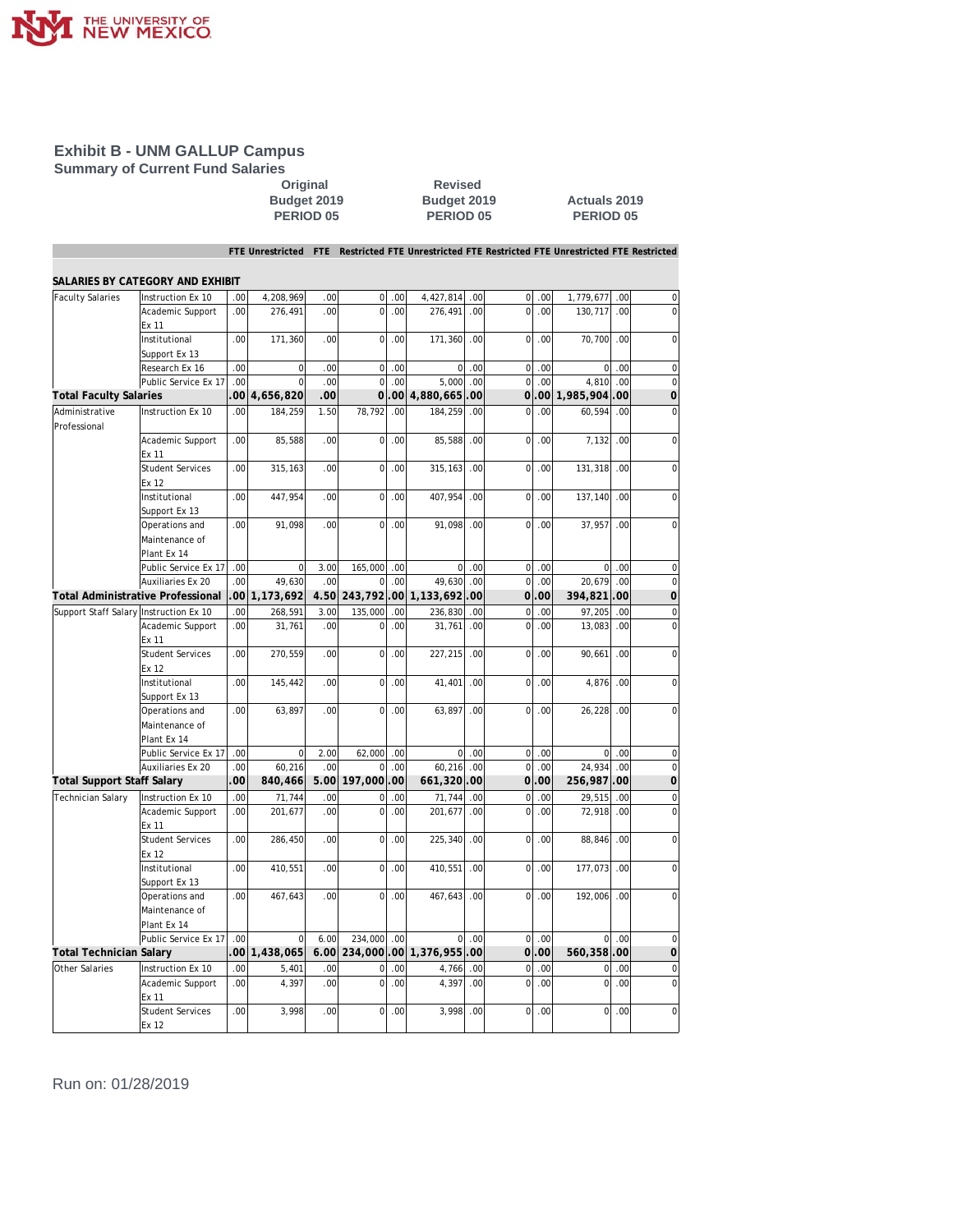

**Summary of Current Fund Salaries**

**COVIDENT:**<br> **Original**<br>
Budget 2019<br>
PERIOD 05<br>
PERIOD 05<br>
PERIOD 0 **Budget 2019 Budget 2019 Actuals 2019**

**PERIOD 05 PERIOD 05 PERIOD 05**

|                                         |                                              |     | <b>FTE Unrestricted</b> | <b>FTE</b> |             |      |                                                  |                  |                |          | Restricted FTE Unrestricted FTE Restricted FTE Unrestricted FTE Restricted |     |                |
|-----------------------------------------|----------------------------------------------|-----|-------------------------|------------|-------------|------|--------------------------------------------------|------------------|----------------|----------|----------------------------------------------------------------------------|-----|----------------|
| Other Salaries                          | Institutional<br>Support Ex 13               | .00 | 5,001                   | .00.       | $\mathbf 0$ | .00  | 2,920                                            | .00              | $\overline{0}$ | .00      | 210                                                                        | .00 | $\mathbf 0$    |
|                                         | Auxiliaries Ex 20                            | .00 | 1,204                   | .00        | $\mathbf 0$ | .00  | 1,204                                            | .00              | $\overline{0}$ | .00      | $\overline{0}$                                                             | .00 | $\mathbf 0$    |
| Total Other Salaries                    |                                              | 00  | 20,001                  | .00        | $\Omega$    | .00  | 17,285                                           | .00              | $\overline{0}$ | .00      | 210                                                                        | 00  | $\overline{0}$ |
| Federal Workstudy<br>Salaries           | Instruction Ex 10                            | .00 | 6.985                   | 2.10       | 40.000      | .00  | 6.985                                            | .00              | $\Omega$       | .00      | 139                                                                        | .00 | $\mathbf 0$    |
|                                         | Academic Support<br>Ex 11                    | .00 | 2,200                   | .50        | 9,541       | .00  | 2,200                                            | .00              | $\overline{0}$ | .00      | 1,013                                                                      | .00 | $\mathbf 0$    |
|                                         | <b>Student Services</b><br>Ex 12             | .00 | 8,097                   | 1.50       | 28,623      | .00  | 8,097                                            | .00.             | $\mathbf 0$    | .00      | 1,306                                                                      | .00 | $\mathbf{0}$   |
|                                         | Student Social and<br>Cultural Ex 15         | .00 | $\Omega$                | .00.       | $\Omega$    | .00  | $\Omega$                                         | .00              | $\overline{0}$ | .00      | 879                                                                        | .00 | $\mathbf 0$    |
| <b>Total Federal Workstudy Salaries</b> |                                              | 00  | 17,282                  | 4.10       | 78,164      | .00  | 17,282.00                                        |                  |                | 01.00    | 3.337                                                                      | .00 | $\overline{0}$ |
| State Workstudy<br>Salaries             | Instruction Ex 10                            | .00 | 14,880                  | 1.57       | 30,000      | .00  | 14,880                                           | .00              | $\mathbf 0$    | .00      | 1,582                                                                      | .00 | $\mathbf 0$    |
|                                         | Academic Support<br>Ex 11                    | .00 | 5,500                   | 1.50       | 28,623      | .00. | 5,500                                            | .00              | $\overline{0}$ | .00      | 477                                                                        | .00 | $\mathbf 0$    |
|                                         | <b>Student Services</b><br>Ex 12             | .00 | 7.400                   | 1.00       | 19.082      | .00  | 7.400                                            | .00              | $\Omega$       | .00      | 4.147                                                                      | .00 | $\mathbf 0$    |
|                                         | Student Social and<br>Cultural Ex 15         | .00 | $\overline{0}$          | .00.       | 0           | .00  | $\overline{0}$                                   | .00              | $\overline{0}$ | .00      | $-749$                                                                     | .00 | $\mathbf 0$    |
| <b>Total State Workstudy Salaries</b>   |                                              | 00  | 27,780                  | 4.07       | 77,705      | .00  | 27,780.00                                        |                  |                | 01.00    | 5,456                                                                      | .00 | $\overline{0}$ |
| <b>Student Salaries</b>                 | Instruction Ex 10                            | .00 | 39,223                  | 4.25       | 36,949      | .00  | 39,223                                           | .00              | $\overline{0}$ | .00      | 15,633                                                                     | .00 | $\mathbf 0$    |
|                                         | Academic Support<br>Ex 11                    | .00 | 3,000                   | .00.       | 0           | .00. | 3,000                                            | .00              | $\overline{0}$ | .00      | 6,131                                                                      | .00 | $\mathbf 0$    |
|                                         | <b>Student Services</b><br>Ex 12             | .00 | 7,800                   | .00.       | 0           | .00  | 7.800                                            | .00              | $\overline{0}$ | .00      | 9,772                                                                      | .00 | $\mathbf 0$    |
|                                         | Student Social and<br>Cultural Ex 15         | .00 | 3,840                   | .00        | $\mathbf 0$ | .00  | 3,840                                            | .00              | $\overline{0}$ | .00      | $\overline{0}$                                                             | .00 | $\overline{0}$ |
|                                         | Public Service Ex 17                         | .00 | $\Omega$                | 3.00       | 15,000      | .00  | $\Omega$                                         | .00              |                | $00$ .00 | $\Omega$                                                                   | .00 | $\mathbf 0$    |
| <b>Total Student Salaries</b>           |                                              | .00 | 53,863                  | 7.25       | 51,949.00   |      | 53,863.00                                        |                  |                | 0 .00    | 31,536.00                                                                  |     | $\overline{0}$ |
|                                         | Grand Total SALARIES BY CATEGORY AND EXHIBIT |     |                         |            |             |      |                                                  |                  |                |          |                                                                            |     |                |
|                                         |                                              |     |                         |            |             |      | $.00 8,227,969 30.92 882,610 .00 8,168,842 .00 $ |                  |                |          | $0.00 \, 3,238,611 \, 00$                                                  |     | $\overline{0}$ |
| SALARIES BY CATEGORY                    |                                              |     |                         |            |             |      |                                                  |                  |                |          |                                                                            |     |                |
| <b>Faculty Salaries</b>                 |                                              | .00 | 4,656,820               | .00        | 0           | .00  | 4,880,665                                        | .00              | $\overline{0}$ | .00      | 1,985,904                                                                  | .00 | 0              |
| Administrative<br>Professional          |                                              | .00 | 1,173,692               | 4.50       | 243.792     | .00  | 1,133,692                                        | .00              | $\overline{0}$ | .00      | 394,821                                                                    | .00 | $\overline{0}$ |
| Support Staff Salary                    |                                              | .00 | 840,466                 | 5.00       | 197,000     | .00  | 661,320                                          | .00              | $\overline{0}$ | .00      | 256,987                                                                    | .00 | $\mathbf 0$    |
| Technician Salary                       |                                              | .00 | 1,438,065               | 6.00       | 234,000     | .00  | 1,376,955                                        | .00              | $\overline{0}$ | .00      | 560,358                                                                    | .00 | $\mathbf 0$    |
| Other Salaries                          |                                              | .00 | 20,001                  | .00        | $\Omega$    | .00  | 17,285                                           | .00.             | $\overline{0}$ | .00      | 210                                                                        | .00 | $\mathbf 0$    |
| Federal Workstudy<br>Salaries           |                                              | .00 | 17,282                  | 4.10       | 78,164      | .00  | 17,282                                           | .00              | $\mathbf 0$    | .00      | 3,337                                                                      | .00 | 0              |
| State Workstudy<br>Salaries             |                                              | .00 | 27,780                  | 4.07       | 77,705      | .00  | 27,780                                           | .00              | $\overline{0}$ | .00      | 5,456                                                                      | .00 | $\mathbf 0$    |
| Student Salaries                        |                                              | .00 | 53,863                  | 7.25       | 51,949 .00  |      | 53,863                                           | .00 <sub>l</sub> |                | $00$ .00 | 31,536 .00                                                                 |     | $\mathbf 0$    |
|                                         | <b>Grand Total SALARIES BY CATEGORY</b>      |     |                         |            |             |      |                                                  |                  |                |          |                                                                            |     |                |
|                                         |                                              |     |                         |            |             |      | $.00 8,227,969 30.92 882,610 .00 8,168,842 .00$  |                  |                |          | $\overline{0}$ .00 3,238,611 .00                                           |     | $\overline{0}$ |

| SALARIES BY EXHIBIT |                  |           |       |             |               |          |                  |               |     |  |
|---------------------|------------------|-----------|-------|-------------|---------------|----------|------------------|---------------|-----|--|
| Instruction Ex 10   | .00 <sub>1</sub> | 4.800.052 | 12.42 | 320.741 .00 | 4.986.501 00  | $\Omega$ | .00 <sub>1</sub> | 1.984.345 .00 |     |  |
| Academic Support    | .00              | 610.614   | 2.00  | 38.164 .00  | $610.614$ .00 | ΩL       | .00 <sub>1</sub> | 231.473 .00   |     |  |
| <b>IEx 11</b>       |                  |           |       |             |               |          |                  |               |     |  |
| Student Services    | .00 <sub>1</sub> | 899.467   | 2.50  | 47.705 .00  | 795.013.00    | ΩI       | .001             | 326.050       | .00 |  |
| Ex <sub>12</sub>    |                  |           |       |             |               |          |                  |               |     |  |